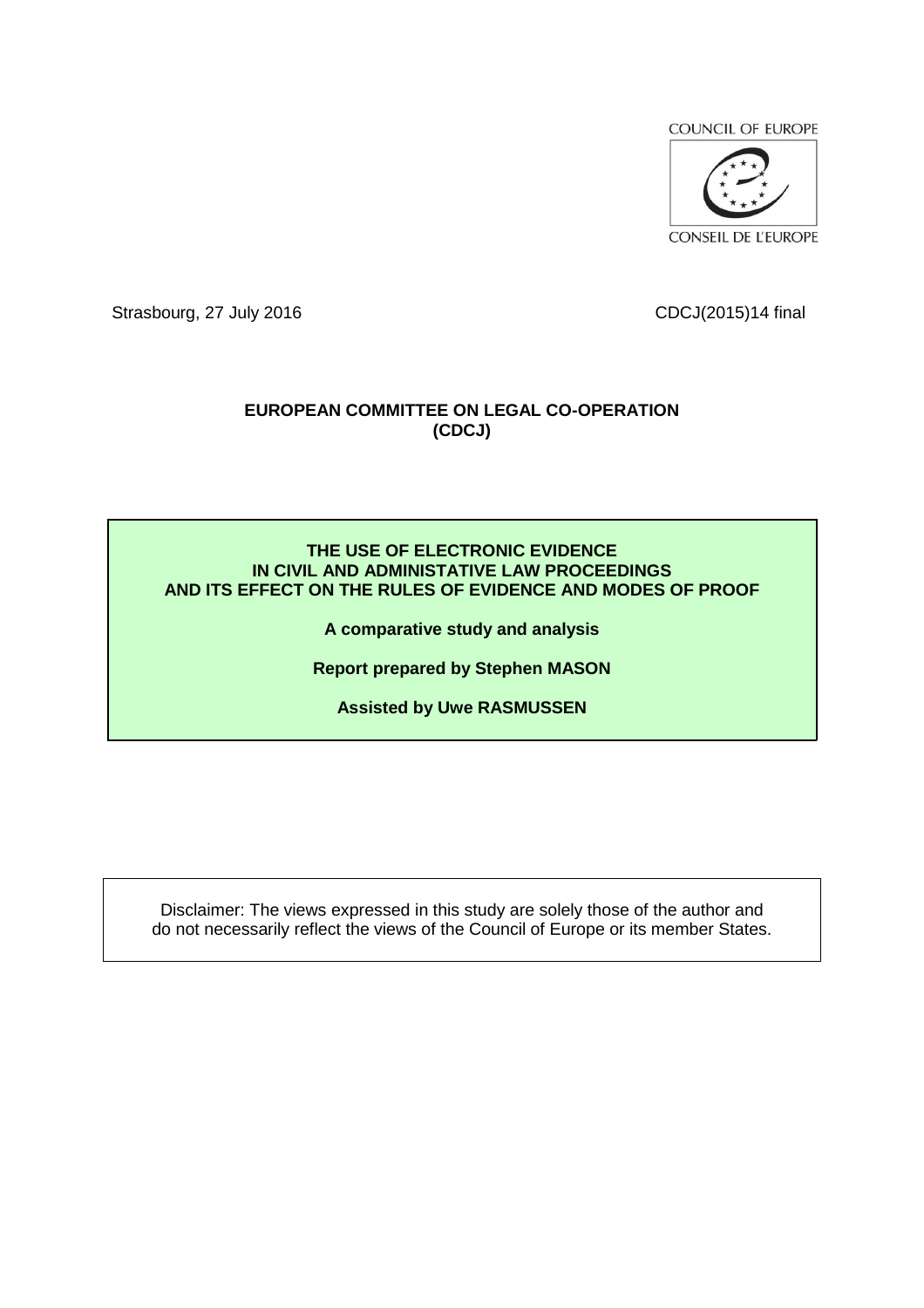## **CONTENTS**

## Page

|             | European Informatics Data Exchange Framework for Courts and Evidence 7 |  |
|-------------|------------------------------------------------------------------------|--|
|             |                                                                        |  |
|             |                                                                        |  |
|             |                                                                        |  |
| Part A      |                                                                        |  |
| Table 1     |                                                                        |  |
| Part B      |                                                                        |  |
| Table 2     |                                                                        |  |
| Part C      | Substantive issues regarding the nature of electronic evidence 19      |  |
| Table 3     |                                                                        |  |
| Part D      |                                                                        |  |
| Table 4     |                                                                        |  |
| Part E      |                                                                        |  |
| Table 5     |                                                                        |  |
|             |                                                                        |  |
|             |                                                                        |  |
|             |                                                                        |  |
| Appendix B: |                                                                        |  |
|             |                                                                        |  |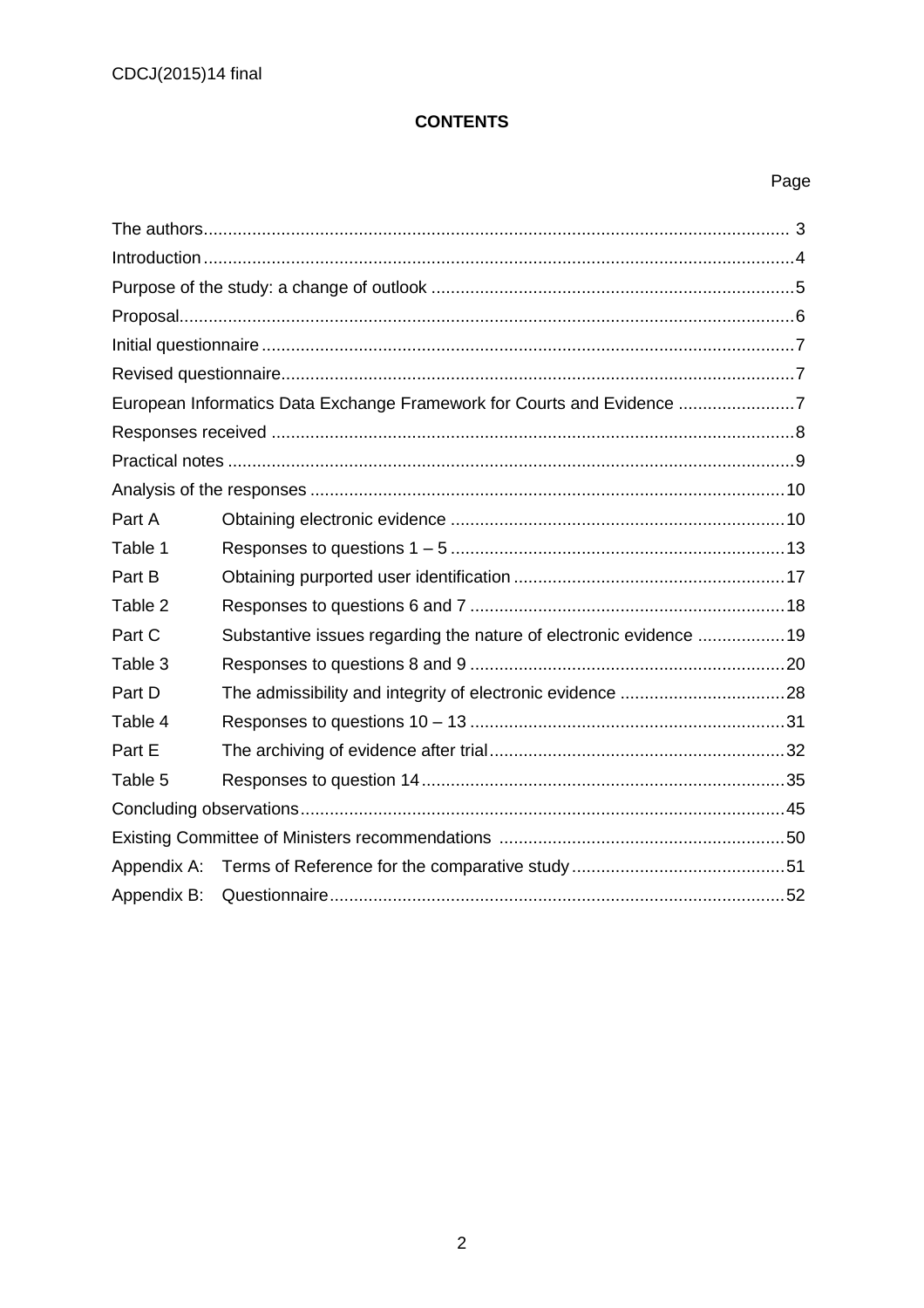### **The authors**

#### Stephen Mason

Stephen Mason is a barrister, an Associate Research Fellow at the Institute of Advanced Legal Studies in London, and a member of the Information Technology Panel of the General Council of the Bar of England & Wales.

He is the general editor of *Electronic Evidence* (3rd ed, LexisNexis Butterworths, 2012) and *International Electronic Evidence* (British Institute of International and Comparative Law, 2008).

He is also the author of *Electronic Signatures in Law* (3rd ed, Cambridge University Press, 2012); *Electronic Disclosure A Casebook for Civil and Criminal Practitioners* (PP Publishing, 2015); *Email, social media and the Internet at work: A concise guide to compliance with the law* (7th ed, PP Publishing, 2014), and *When Bank Systems Fail Debit cards, credit cards, ATMs, mobile and online banking: your rights and what to do when things go wrong* (2nd ed, PP Publishing, 2014); and

He founded the international open source journal *Digital Evidence and Electronic Signature Law Review*, which has become an international focal point for judges, lawyers and researchers.

Stephen has acted as the external marker in postgraduate degrees dealing with electronic evidence: LLM at the University of Oslo (2006); PhD at the University of Exeter (2013), and a PhD entitled 'Authentication of Electronic Evidence' at Queensland University of Technology, Brisbane, Australia (October/November 2015).

#### Uwe Rasmussen

Uwe Rasmussen is French attorney specialized in Information Technology law, electronic evidence, personal data protection, compliance, and database rights.

He is a co-author of the Council of Europe's guide on Electronic Evidence.

He is regional counsel to a large software multi-national on Internet law and evidence cooperation processes. Mr Rasmussen holds law degrees from the Sorbonne in Paris and Copenhagen University and has studied Intellectual Property law at Santa Clara University and is moreover a Microsoft Certified Systems Engineer.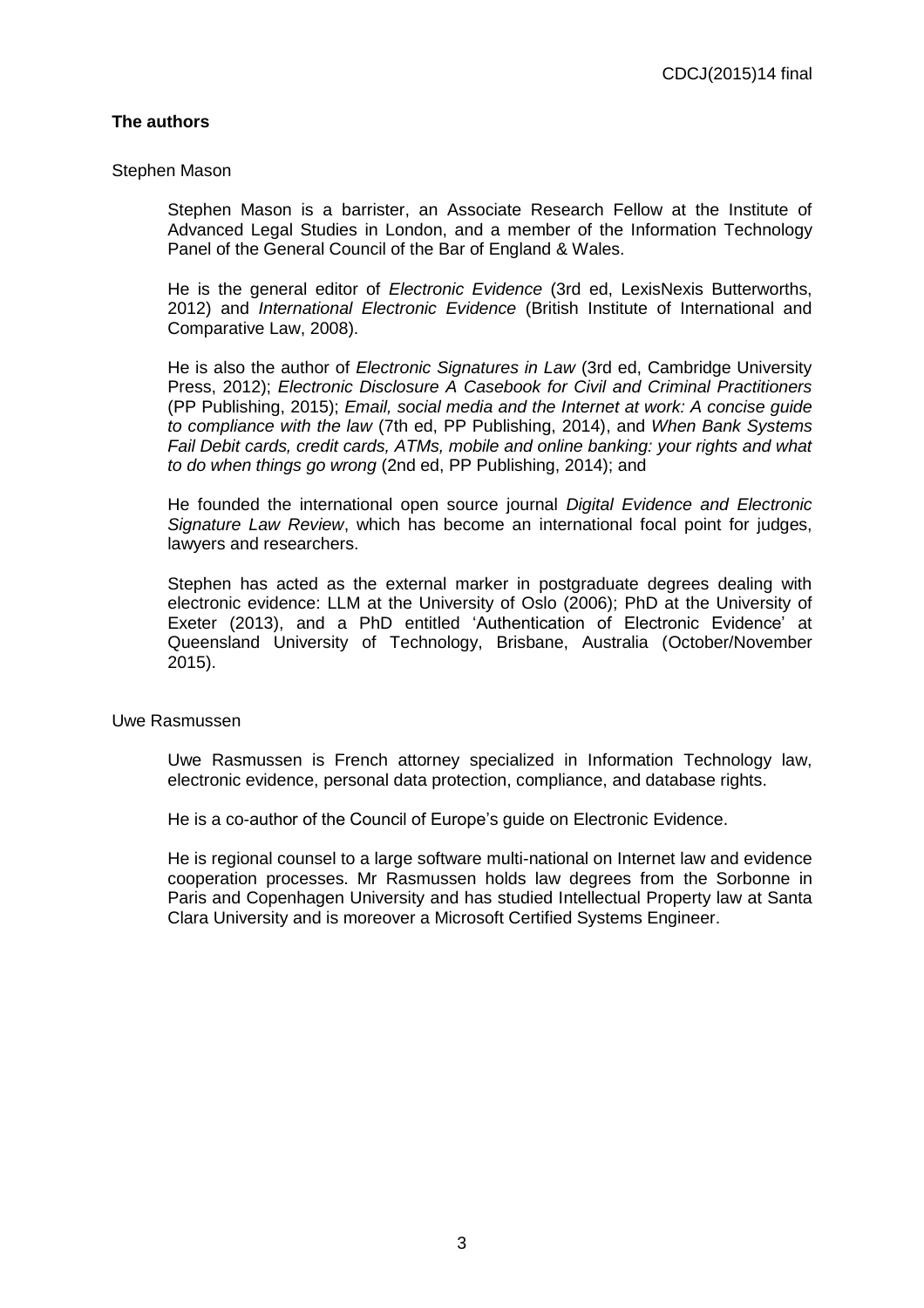## **Introduction**

1. The Council of Europe commissioned a report, covering a comparative study and analysis of existing national legal provisions that have been adopted or adapted on the effect of electronic evidence on the rules of evidence and modes of proof, with a focus on proceedings relating to civil law, administrative law and commercial law (for the purposes of making the analysis slightly easier, 'civil law' and 'commercial law' are considered to be 'civil proceedings').

2. The aim of the study is to identify the problems that the different legal systems in the member states are faced with in this field and in respect of which they are in need of remedies or in respect of which they have put in place solutions.

3. The initial Terms of Reference (see Appendix A to this report) required that study should deal, but not exclusively, with issues relating to the following:

The admissibility of electronic evidence The weight given to electronic evidence The implications for credential rules such as: Burden of proof **Presumptions** Authenticity/reliability Archiving and preservation of evidence Case and trial management The role of the judge Pre-trial search for evidence

The role of independent or court experts.

4. Ideally, the study was to cover all 47-member states of the Council of Europe. For this reason, a series of questions were devised to send out to the members of the European Committee on Legal Co-operation, so that they can respond within a time frame that enabled the authors to prepare the draft report to be submitted before the end of 2014.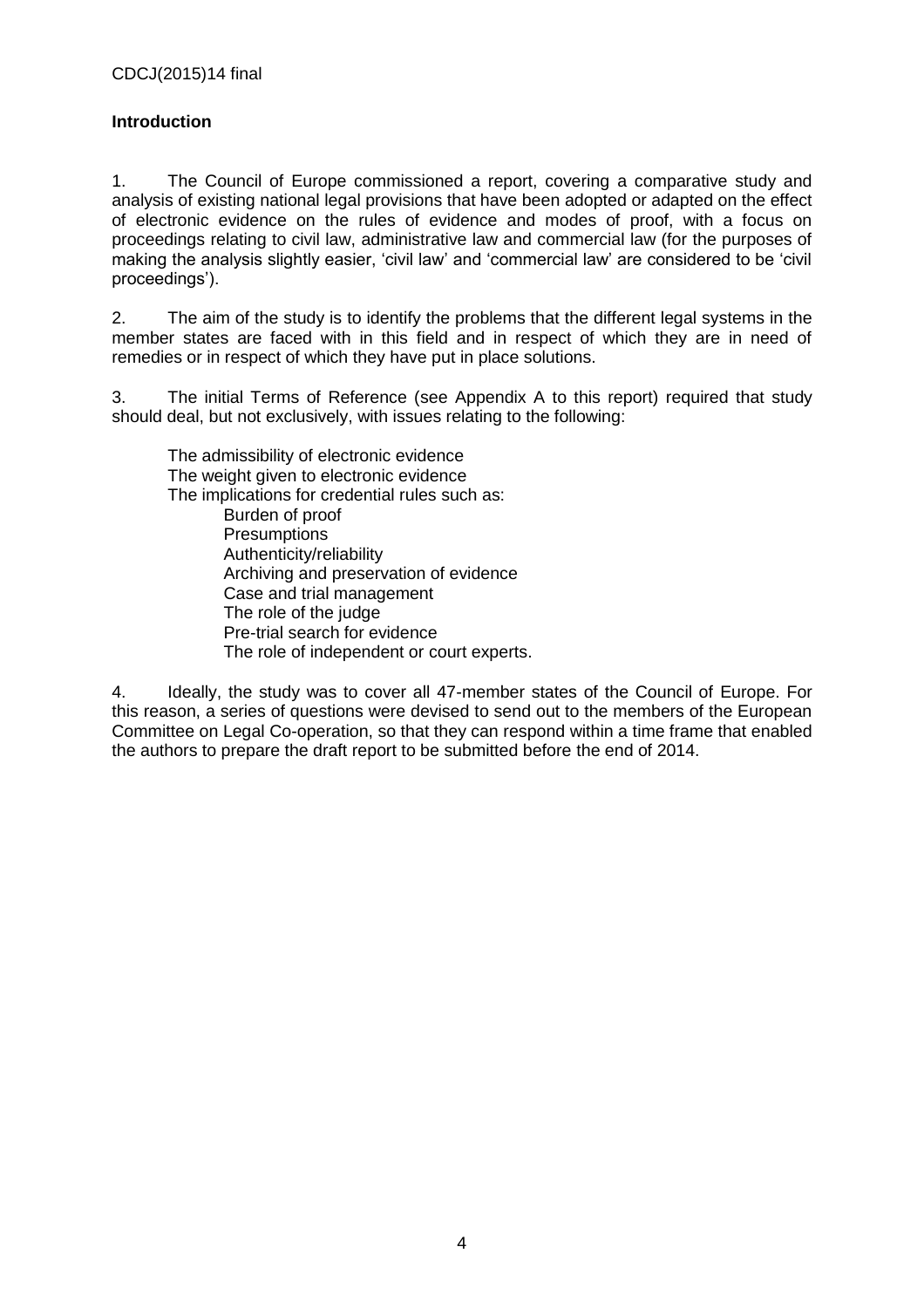## **Purpose of the study: a change of outlook**

 $\overline{a}$ 

5. The purpose of the study is to encourage judges, lawyers and jurists to understand that it is necessary to change their outlook regarding this new form of evidence.<sup>1</sup>

6. Recording content on paper means the medium and the content are bound together. Digital information is completely different.<sup>2</sup> At its basic level, 'bits and bytes' comprise the content, that is, 0s and 1s. In addition, the medium can be many disparate devices, and software written by human beings is required to read and interpret the data. This means it is necessary for us to grasp the need for a conceptual change. With its unique characteristics, complex questions about the integrity and security of electronic evidence may be raised, although the authentication of complex forms of electronic evidence will differ to less complex forms of electronic evidence, such as e-mails or text messages, for instance.

7. The taxonomy for traditional forms of evidence is well established. However, the taxonomy regarding electronic evidence is still evolving, and at present it includes the following elements:<sup>3</sup>

Understanding the digital realm Sources of digital evidence Characteristics of digital evidence Encrypted data **Authenticity** Proof (including the investigation, seizure and examination of digital evidence) 'Reliability' and presumptions **Authenticity Integrity** Software as the witness (known as hearsay in common law systems).

8. As will be readily observed, there are some areas of knowledge included in the list above that are not included in a conventional textbook on evidence. The additional items reflect the nature of electronic evidence. For instance, a more considered approach is necessary regarding how electronic evidence is seized, investigated and examined. This is because this initial process can be so flawed as to render the evidence inadmissible or open to challenges, especially regarding its authenticity.

<sup>&</sup>lt;sup>1</sup> For discussion of the importance of the topic in legal education, see Denise Wong, 'Educating for the future: teaching evidence in the technological age', *Digital Evidence and Electronic Signature Law Review*, 10 (2013) pp. 16 – 24 and Deveral Capps, 'Fitting a quart into a pint pot: the legal curriculum and meeting the requirements of practice', *Digital Evidence and Electronic Signature Law Review*, 10 (2013) pp. 23 – 28.

 $2$  At present, there is no generally agreed term relating to the form of evidence that comes from our use of technology: specifically, software. For the sake of shorthand, the words 'electronic' and 'digital' are used interchangeably. For a detailed discussion of these terms, see Burkhard Schafer and Stephen Mason, Chapter 2, 'The characteristics of electronic evidence in digital format' in Stephen Mason, gen ed, *Electronic Evidence* (3rd ed, LexisNexis Butterworths, 2012).

<sup>3</sup> This is taken from Stephen Mason: 'A framework for a syllabus to teach electronic evidence', *Digital Evidence and Electronic Signature Law Review* 10 (2013), pp. 7 – 15; see also Stephen Mason, 'The structure of electronic evidence: have we got it right?', *Editorial, Amicus Curiae* The Journal of the Society for Advanced Legal Studies, Issue 99, Autumn 2014, 1.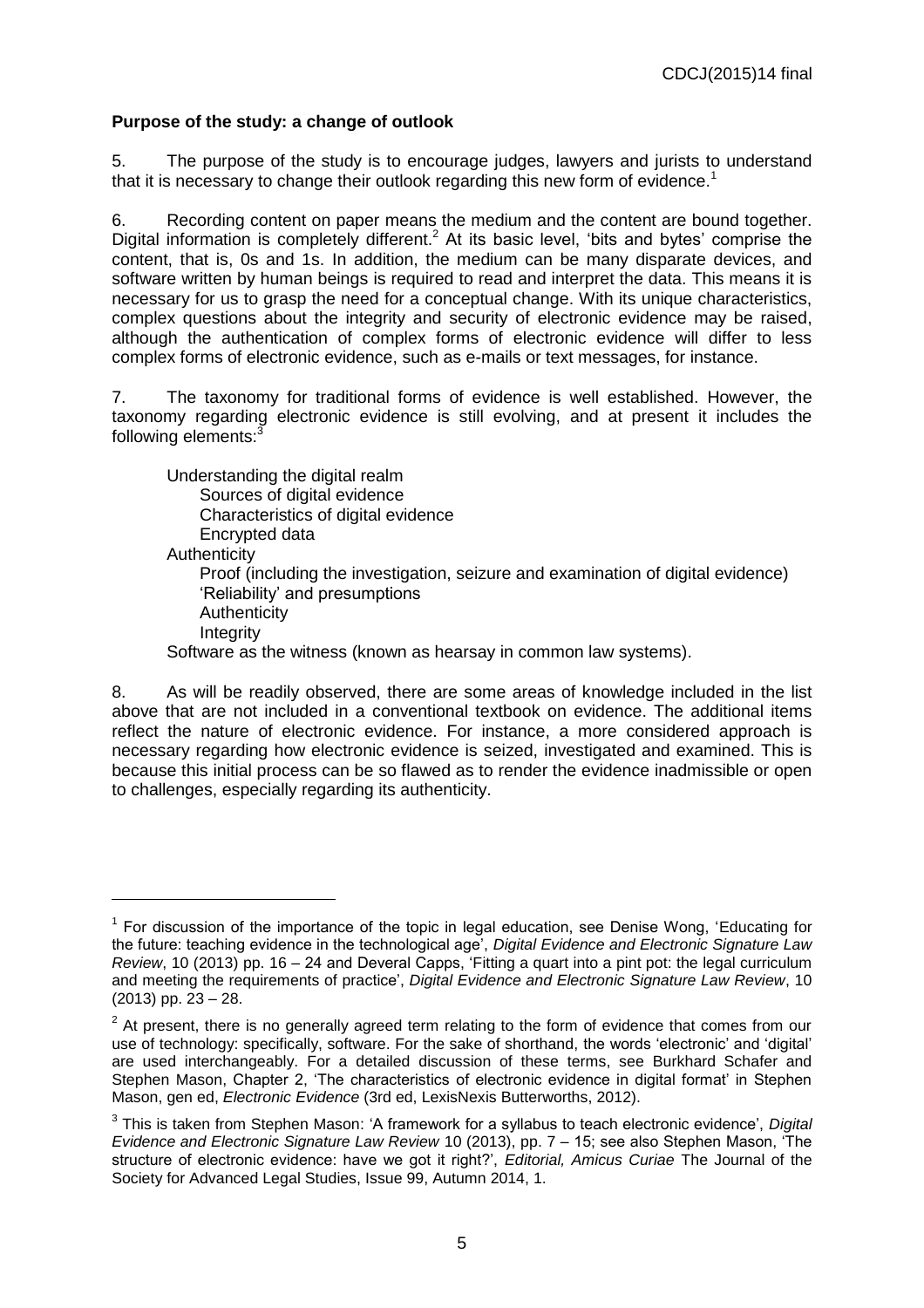## **Proposal**

- 9. The Terms of Reference requested:
	- (i) An analysis of existing national legal provisions that have been adopted or adapted on the effect of electronic evidence on the rules of evidence and modes of proof, with a focus on proceedings relating to civil law, administrative law and commercial law.
	- (ii) To identify the problems that the different legal systems in the member states are faced with in this field and in respect of which they are in need of remedies or in respect of which they have put in place solutions.
	- (iii) To draw up proposals for solutions on the basis of approaches and best practice already adopted in member and other states with the objective of solving or at least reducing the workload of courts in dealing with electronic evidence in civil and administrative law proceedings.

10. The issues set out below were initially included in the first questionnaire. They are set out in order of how they would be considered as legal proceedings begin. The role of the judge begins when there is an application for a search of evidence, should a search be necessary. In this respect, it is taken as a given that the role of the judge needs to be considered throughout the process and in connection with each of the issues identified below:

Pre-trial search for evidence

Preservation of evidence

Case and trial management

The role of the independent or court expert witness

Burden of proof (this will be relevant when drafting pleadings, as it is relevant when conducting the case in court)

Substantial issues regarding the nature of the evidence:

Admissibility **Presumptions** Authenticity and reliability Weight

The archiving of evidence after trial.

11. The aim of the study is to identify the *problems* that the different legal systems in the member states are faced with in this field, together with the *remedies* or *solutions* that have been put in place.

12. As a preliminary step, it was necessary to establish what action, if any, member states had already undertaken to deal with the areas set out above. Drawing upon the analysis, a number of recommendations were considered to take the matter further.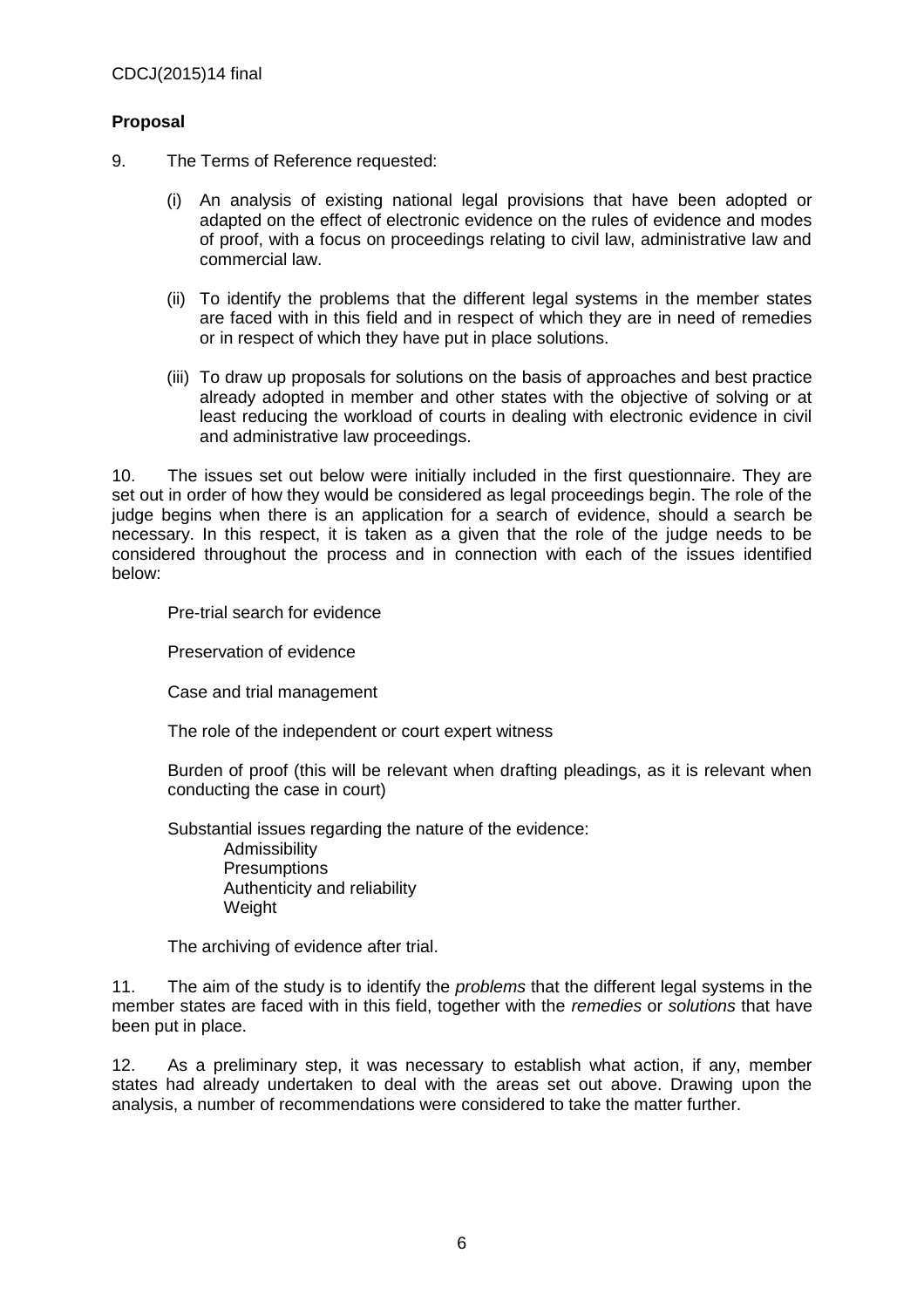## **Initial questionnaire**

13. The authors prepared a series of questions relating to each of the issues to be considered in the study. In order to help member states in replying to these questions, the authors prepared a model analysis of the position in England & Wales and in France. This model analysis was attached to the proposed questionnaire in the form of two separate annexes. The aim of asking such questions was to obtain a reasonably accurate understanding of how each member state had responded to the problems that have arisen.

## **Revised questionnaire**

14. At the 89th meeting of the European Committee on Legal Co-operation (CDCJ) held in Strasbourg on 29-31 October 2014, the members of the committee requested the authors to prepare a simplified questionnaire (focusing on challenges and procedural changes only) [see B-11].

15. The authors subsequently prepared a revised questionnaire (reproduced in Appendix B to this report), and the Secretariat posted the questionnaire on the Council of Europe website and sent this questionnaire to the following organisations on 13 March 2015:

Bar associations in Council of Europe member States Notary Chambers in Council of Europe member States Council of the Notariats of the European Union Association européenne des magistrats Conseil des Barreaux européens (CCBE) Magistrats Européens pour la Démocratie et les Libertés (MEDEL), a group of European magistrates, judges and prosecutors.

### **European Informatics Data Exchange Framework for Courts and Evidence**

16. Stephen Mason alerted the members of the CDCJ to the European Union (EU) project *European Informatics Data Exchange Framework for Courts and Evidence* (e-Evidence).<sup>4</sup> The Committee requested the work of this project to be noted in the study.

17. The project began its activities in Florence in March 2014 and will produce its final results in October 2016. The project will consider a common legal response, and to recommend standard procedures in the use, collection and exchange of electronic evidence across EU member States. Guidelines, recommendations and technical standards will be proposed, including a proposed digital evidence exchange in accordance with common standards and rules.

- 18. The following objectives are considered essential:
	- (i) Developing a common and shared understanding on what electronic evidence is and the relevant concepts of electronic evidence involved (digital forensics, criminal law, criminal procedure, criminal international cooperation) (Work Package 2: mind map categorization).
	- (ii) Establishing rules and criteria for the processing of electronic evidence in EU Member States, and how the exchange of evidence should be regulated (Work Package 3: legal issues).

<sup>&</sup>lt;sup>4</sup> [http://www.evidenceproject.eu.](http://www.evidenceproject.eu/)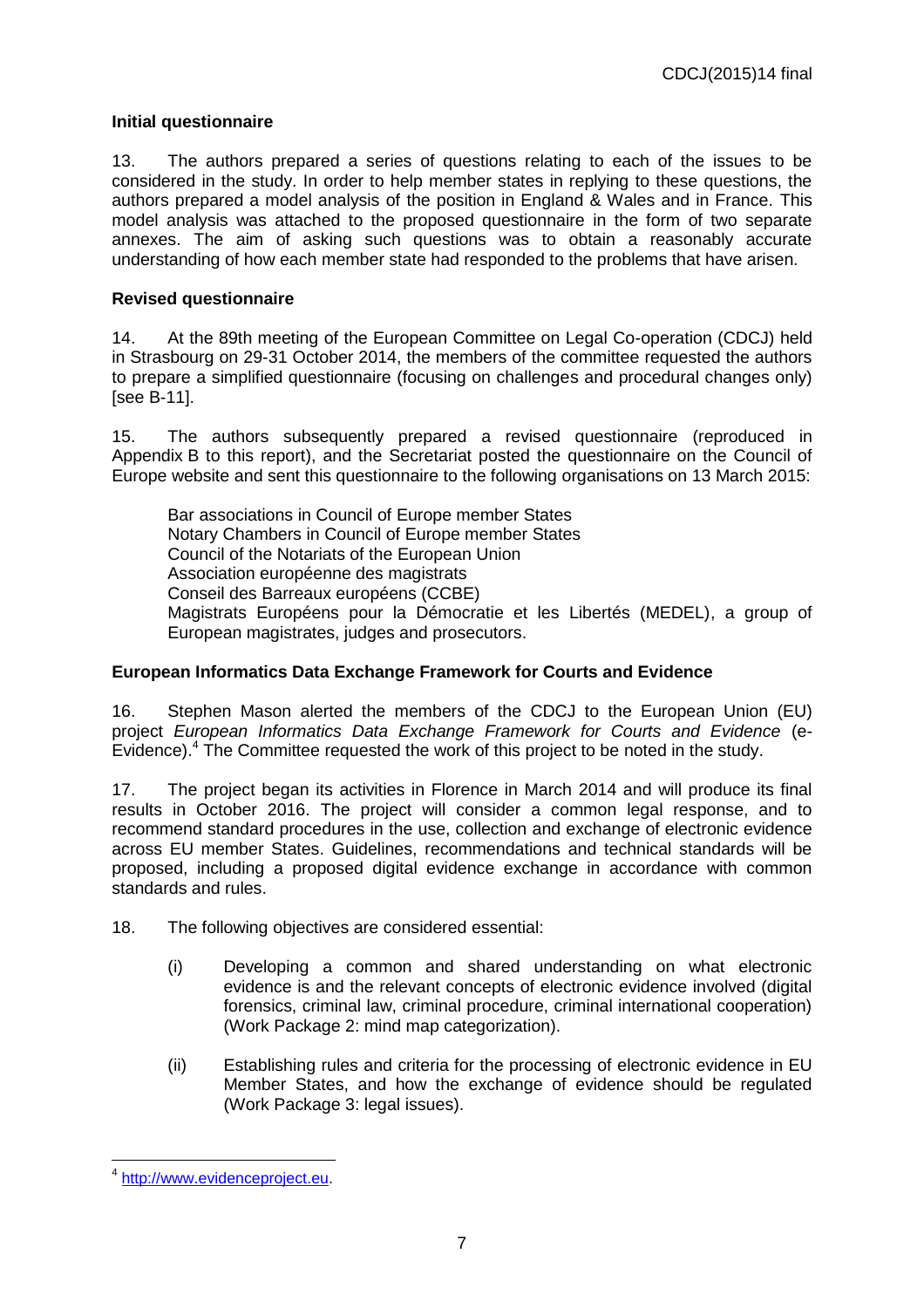- (iii) Providing for criteria and standards to guarantee the reliability, integrity and chain of custody requirement of electronic evidence in the EU Member States and in the exchange of such evidence (Work Package 4: standard issues).
- (iv) Setting out the implications by providing an overview and current assessment of the collection, preservation and exchange of electronic evidence from the point of view of law enforcement agencies, and proposing guidelines that could be integrated into a Common European Framework governing this field (Work Package 6: law enforcement issues).
- (v) Considering the implications for data privacy (Work Package 8: data protection issues).
- (vi) Identifying and developing technological functionalities for a Common European Framework in the gathering and exchange of electronic evidence (Work Package 5: technical issues).
- (vii) Considering the issues relating to the seizure of electronic evidence (Work Package 7: market size).

19. Steps (i), (v) and (vii) are almost complete. Steps (ii), (iii), (iv) and (vi) continue to be developed.

### **Responses received**

20. Responses were received from the Ministry of Justice of: Andorra; Armenia; Belgium; Croatia (who updated the response submitted in respect of the initial questionnaire); Czech Republic; Denmark; Finland; France; Germany; Hungary; Ireland; Italy (who submitted a response to the initial questionnaire); Latvia; Lithuania; Malta; Montenegro; Norway; Poland, Portugal; Romania; Russian Federation; Serbia; Slovak Republic; Spain; Sweden; Switzerland; Turkey, Ukraine and the United Kingdom (dealing with England & Wales).

21. Further responses were received in respect of: Andorra from the *Col.legi d'Advocats d'Andorra;* Bulgaria from the Supreme Judicial Council of Bulgaria; Georgia from the High Council of Justice; Germany from the Federal Chamber of Notarie; and Spain from *Services Juridiques du Consejo General de la Abogacía Española*.

22. Individual lawyers sent responses for Armenia (Anahit Beglaryan, Advocate, member of the Chamber of Advocates), Estonia (Mr Maksim Greinoman, a partner of Advokaadibüroo Greinoman & Co, Tallinn) and Greece (Michael G. Rachavelias, Attorney at law, member of the Larissa Bar Association).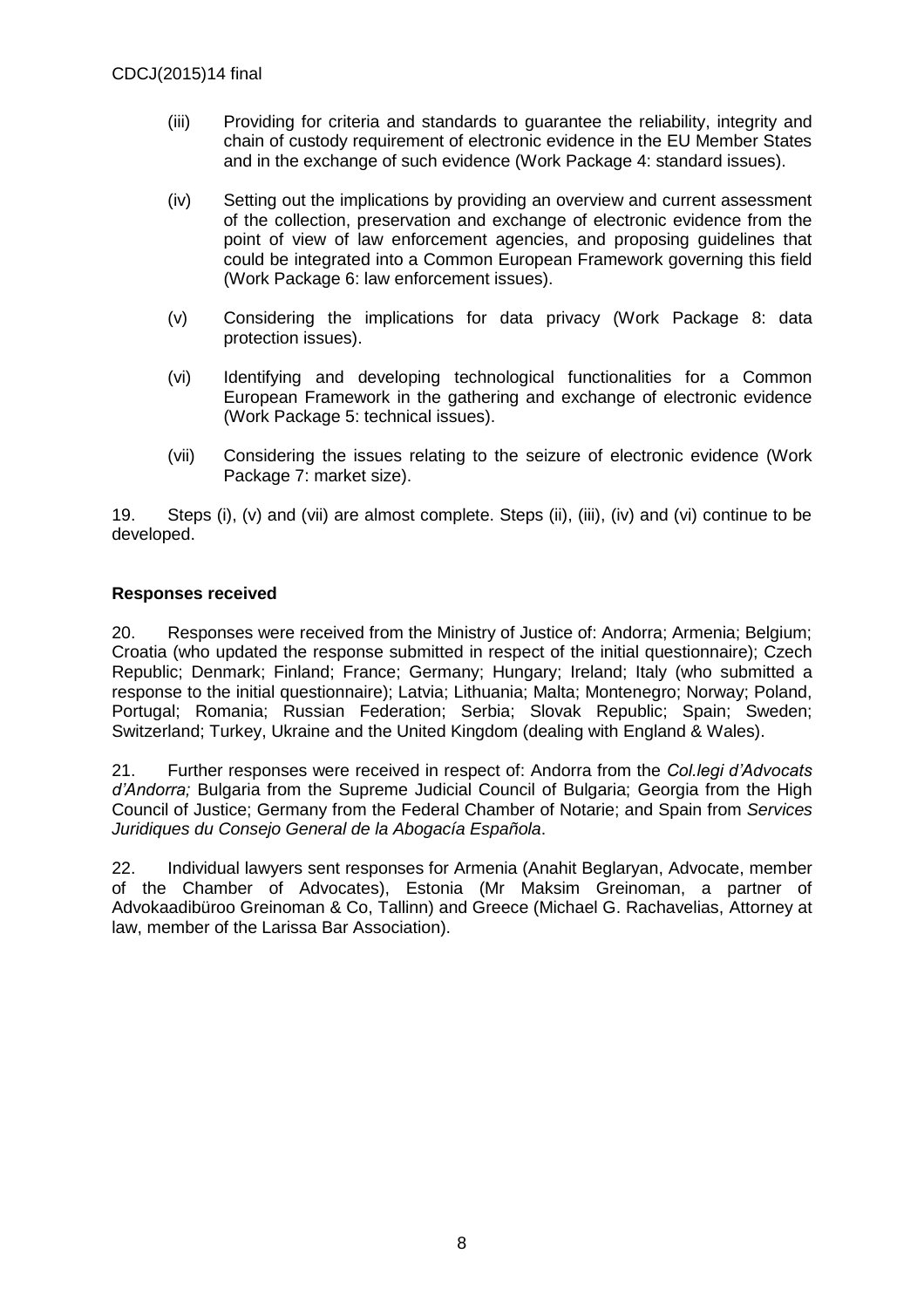## **Practical notes**

23. The questionnaire was directed to the use of electronic evidence in civil and administrative proceedings. Where a response included a reference to criminal proceedings, the element dealing with the position in criminal proceedings was ignored.

24. Croatia and Italy answered the questions in the first questionnaire, which means that some of the questions in the revised questionnaire are not answered by either member state.

25. It was not clear how some of the questions were answered by a number of member states, in that the answer (yes/no) did not appear to be consistent when considering the additional commentary provided, or some questions were answered 'yes' and 'no'. Some of the questions were interpreted in different ways by those responding to the questionnaire on behalf of their state, which might account for the discrepancy in the response. Also, some responses inferred that we had asked the wrong question: such a response is quite possibly correct, given the breadth of substantive law and procedural rules that we were canvassing via the questionnaire. In addition, some member states did not answer every question. As a result some of the answers have been interpreted.

26. Where there was a difference in answer between two separate responses from the same member state, the answer by the relevant Ministry of Justice has been preferred.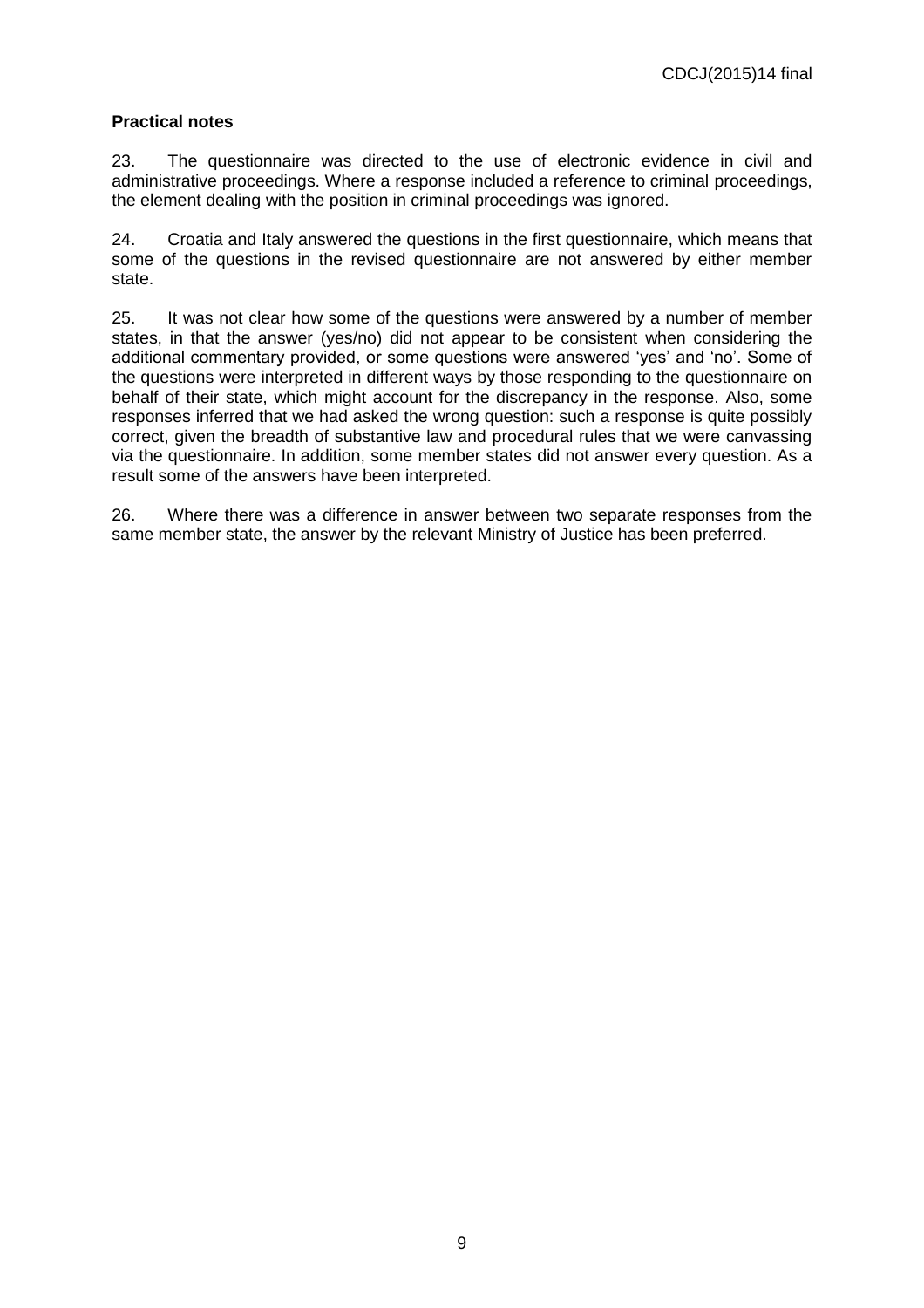### **Analysis of the responses**

27. In the analysis of responses, the preamble and questions of the revised questionnaire are set out in full.

### **Part A Obtaining electronic evidence**

#### *Preamble*

28. There are three types of evidence that might need to be obtained in legal proceedings:

- (i) Evidence from publicly available websites, such as (this list is only indicative) blog postings and images uploaded to social networking websites.
- (ii) The substantive evidence (or evidence of content), that is the e-mail or documents in digital format that are not made publicly available and which are held on a server.
- (iii) Purported user identity and traffic data ('meta data') that is used to help identify a person by finding out the source of the communication, but not the content.

29. For instance, a jurisdiction problem arises if a French company believes an employee has stolen trade secrets and stored the data on a British private cloud service.

30. Question 1 If a party wants to submit evidence from publicly available Internet websites, will a court customarily require that the copies of websites be collected in a specific manner to ensure the authenticity such as the use of a process server or a court appointed digital evidence specialist?

#### **Analysis of responses to question 1**

31. In five member states: Andorra, Croatia, France, Lithuania and Turkey, the rule in each jurisdiction is more nuanced than a strict answer of 'yes' to the question, as indicated below:

- (i) In Andorra, the evidence has to be collected in a specific manner only in the event of a challenge by an opposing party. A notary will usually be asked to certify the website.
- (ii) In Croatia, article 234 of the Civil Procedure Act provides that when a judge requests evidence, a third party is required to submit the document. The document then becomes a joint document for that person and the party that refers to the document.
- (iii) In France, a party may submit a copy of a website or a screenshot, particularly to prove the existence of a legal fact. However, the court may consider it necessary to order additional measures so as to clarify questions of fact in accordance with article 10 of the Code of Civil Procedure. Within this framework, the court may appoint any person of its choice to advise it by means of findings, consultation or expertise. For instance, a bailiff may also be appointed by the court to produce a report, but the scope of this assignment is extremely limited as it is confined to making mere findings of fact, entered into an official report. The bailiff's report is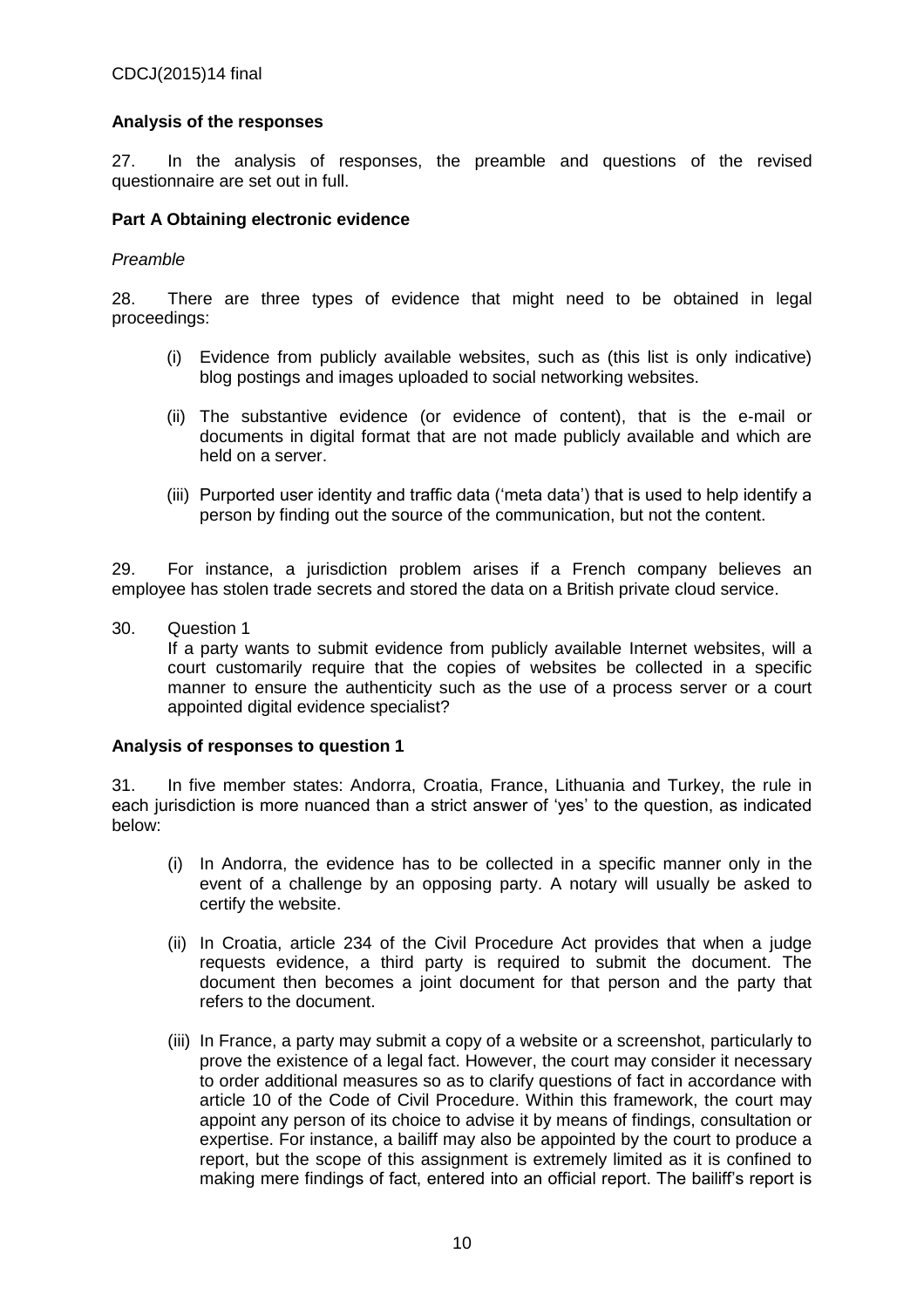authoritative failing evidence to the contrary. An expert may also be appointed by the court to advise it on the reliability of a copy of a website or a screenshot or to make such copies.

- (iv) In Lithuania, the rule is that original documents should be submitted, and if copies are submitted, then a court, a notary or a lawyer participating in the case must certify the copies.
- (v) In Turkey, it is only if the court handling the case has doubts about the authenticity of the evidence or the parties have objections on this issue, that the court would customarily require that the copies of websites be collected in a specific manner to ensure authenticity.

32. The remaining member states responding to the questionnaire indicated that there were no requirements to collect electronic evidence in a specific manner.

33. The response from Armenia is interpreted to mean that there are no specific procedures, but in practice, the lawyers submitting the response for Armenia indicated that they mention the Internet link, so the court has the opportunity to check the evidence through the link and ensure the authenticity of the data. In addition, article 60 of the Code of Civil Procedure and article 37 of the Code of Administrative Procedure stipulate that, in order to clarify issues requiring specialized knowledge that arise during a trial, the court can, by motion of a party, or both parties, or by its own initiative, appoint an expert examination, which may be assigned either to a professional expert institution or to a professional expert.

- (i) The response by Greece indicated that previously there were requirements in place, but it seems that the present position is that there are no longer any requirements, because previously there was an emphasis on the need for tangible evidence.
- (ii) The Polish delegation indicated that Polish law does not provide for a definition of 'electronic evidence'. Neither administrative nor civil or criminal procedure codes contain such definition or its equivalent. Every request for the production of evidence and evidence as such is considered from the point of view of its usefulness to prove or deny the statement (article 75 of the Administrative Procedure Code, or article 227 of the Civil Procedure Code). All evidence (every request for the production of evidence) is subject to evaluation by the authority in charge of proceedings. The parties may question the evidence. They are also entitled to present new motions on particular evidence. Polish procedural law disregards the legal evidence theory, although some constraints may be found in the case law.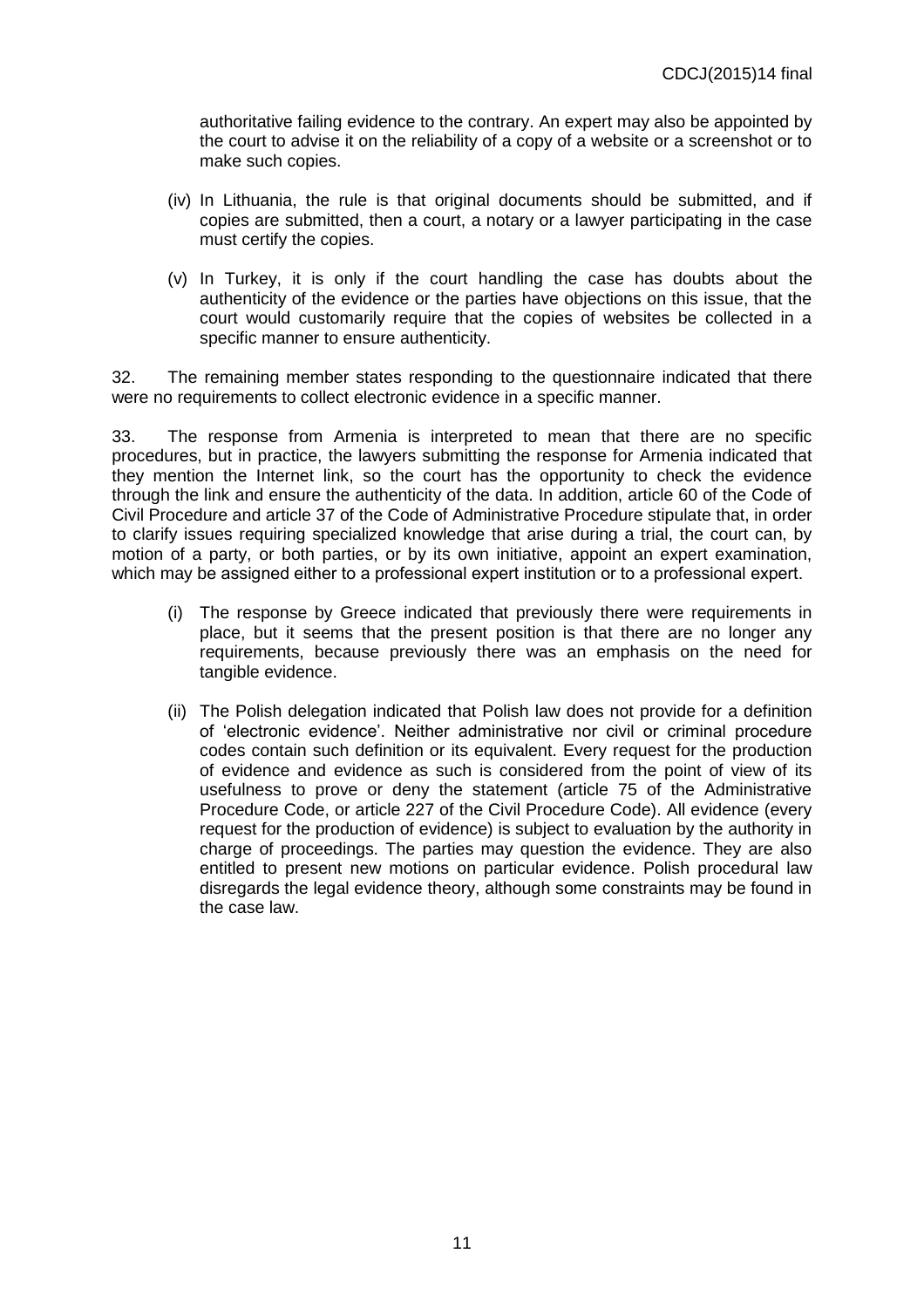#### 34. Question 2

Is it possible for a party to apply to a court to obtain a copy of electronic data (such as computer files stored on a computer of a third party within the jurisdiction) before a legal action has been initiated on the merits?

#### **Analysis of responses to question 2**

35. In Armenia, Malta and Serbia, it is not possible for a party obtain a copy of electronic data before a legal action has been initiated on the merits. In Andorra, the Ministry indicated that it is not possible for a party obtain a copy of electronic data before a legal action has been initiated on the merits, but the Col.legi d'Advocats d'Andorra indicated that it was possible.

36. Of the remaining jurisdictions that answered the question, a party can apply to a court to obtain a copy of electronic data, although different rules might apply depending on whether the evidence is to be obtained where a party is likely to be a party to the action; where the party is not likely to be a party to the action, where a person who is mixed up in wrongdoing, or where the relevant Procedural Rules set out criteria that must be considered before any such application.

37. In England & Wales, the Civil Procedure Rules and case law cover this eventuality, but in some jurisdictions, such as Estonia, it is only available in exceptional circumstances through the preliminary evidence collection procedure, and very rarely granted in practice. In Latvia, a party can petition the court to secure evidence in both administrative and civil proceedings where they have cause to believe that it might be impossible or problematic to obtain the evidence in the future. The position is similar in Lithuania, where a party can apply to the court to apply protective measures to safeguard evidence in accordance with articles 144 and 221 of the Code of Civil Procedure.

38. Question 3

Is it possible for a party that is not resident in your country to apply for the same court order as mentioned in 2 above, and is it also possible even if it is unlikely that the legal action on the merits will be litigated before a national court?

### **Analysis of responses to question 3**

39. With the exception of Malta and Serbia, it is possible for a party in other member states that is not resident in the jurisdiction to apply for the same court order as mentioned in question 2 above. In Andorra, the Ministry indicated that it is not possible, but the Col.legi d'Advocats d'Andorra indicated that it was possible.

40. Question 4 When seizing electronic evidence pursuant to a court order, is the party seeking the evidence obliged to follow any particular set of legal provisions or guidelines for seizing electronic evidence?

### **Analysis of responses to question 4**

41. No guidelines apply to the seizure of electronic evidence in civil proceedings, although in Croatia it is necessary to make an application to the court to seize evidence; in the Czech Republic any steps concerning evidence must be undertaken in accordance with the Civil Procedure Code, and evidence is safeguarded by the court; in Estonia, a bailiff will enforce an order; in France the bailiff notifies the person in possession of the evidence and also collects the evidence, and in Portugal it may be necessary for the court to provide for such formalities.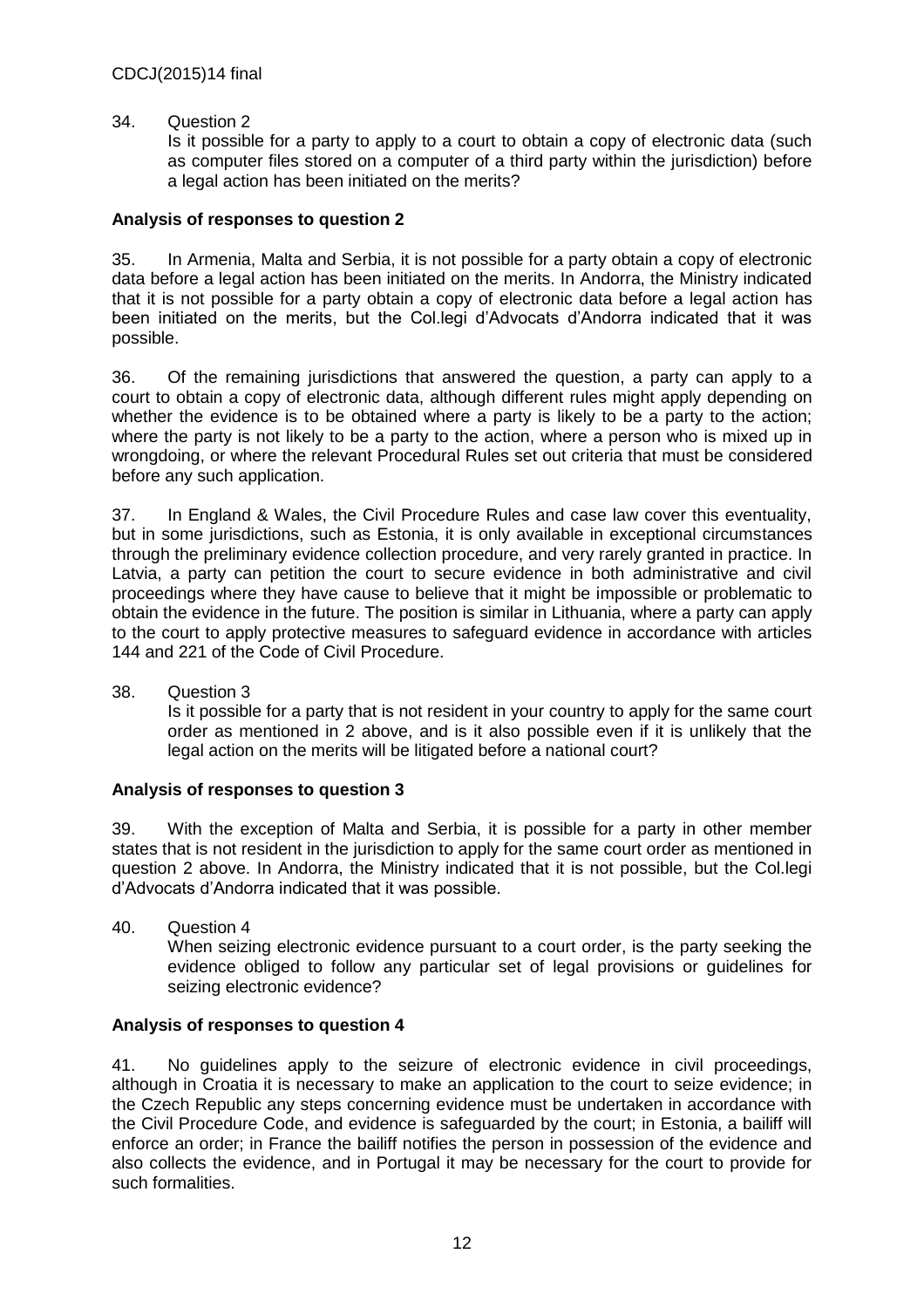### 42. Question 5

Regarding administrative proceedings, please indicate whether there are any special rules regarding the submission of evidence, especially regarding electronic signatures, and whether a specific form of electronic signature is required when submitting evidence electronically.

#### **Analysis of responses to question 5**

43. There are no special rules for many of the jurisdictions that responded to the questionnaire. In Croatia, a third party is required to submit evidence at the request of the court. In Estonia, documents should be signed using the Estonian digital signature, although in practice, submissions may be made without a signature. In Poland, submissions must be certified in accordance with the provision of the law on the digitalization of the public authority activities and comply with a specific format and contain the electronic address of the sender.

|                   |     |    | $\mathbf{2}$ |              |     | 3  |     | 4            | 5                                                                                                                                                                                                                                                                                                            |
|-------------------|-----|----|--------------|--------------|-----|----|-----|--------------|--------------------------------------------------------------------------------------------------------------------------------------------------------------------------------------------------------------------------------------------------------------------------------------------------------------|
|                   | Yes | No | Yes          | <b>No</b>    | Yes | No | Yes | No           |                                                                                                                                                                                                                                                                                                              |
| Andorra           | ✓   |    |              | ✓            |     | ✓  |     | $\checkmark$ | There was no response from the<br>Ministry, but the Col.legi d'Advocats<br>d'Andorra indicated there was no<br>provision in the legislation.                                                                                                                                                                 |
| Armenia           |     | ✓  |              | $\checkmark$ | ✓   |    |     | ✓            | There are no special rules on the<br>submission of electronic evidence, but<br>amendments are expected to the Civil<br>Procedure Code and Administrative<br>Procedure Code.                                                                                                                                  |
| Belgium           |     | ✓  | ✓            |              | ✓   |    | ✓   |              | There are no special rules on the<br>submission of electronic evidence.                                                                                                                                                                                                                                      |
| <b>Bulgaria</b>   | ✓   |    | ✓            |              | ✓   |    |     | ✓            | There are no special rules on the<br>submission of electronic evidence.                                                                                                                                                                                                                                      |
| Croatia           | ✓   |    | ✓            |              | ✓   |    |     | ✓            | The Civil Procedure Act stipulates that<br>an electronic document must be signed<br>with an advanced electronic signature<br>submitted on a prescribed form and<br>sent electronically to the central<br>information system.                                                                                 |
| Czech<br>Republic |     | ✓  | ✓            |              | ✓   |    | ✓   |              | Administrative proceedings are in<br>general subject to rules imposed by the<br>Administrative Procedure Code (Act<br>N°500/2004 Coll.). Section 37<br>paragraph 4 of the Code requires that a<br>document submitted to an<br>administrative authority by electronic<br>means is provided with an electronic |

### **Table 1**

Responses to questions  $1 - 5$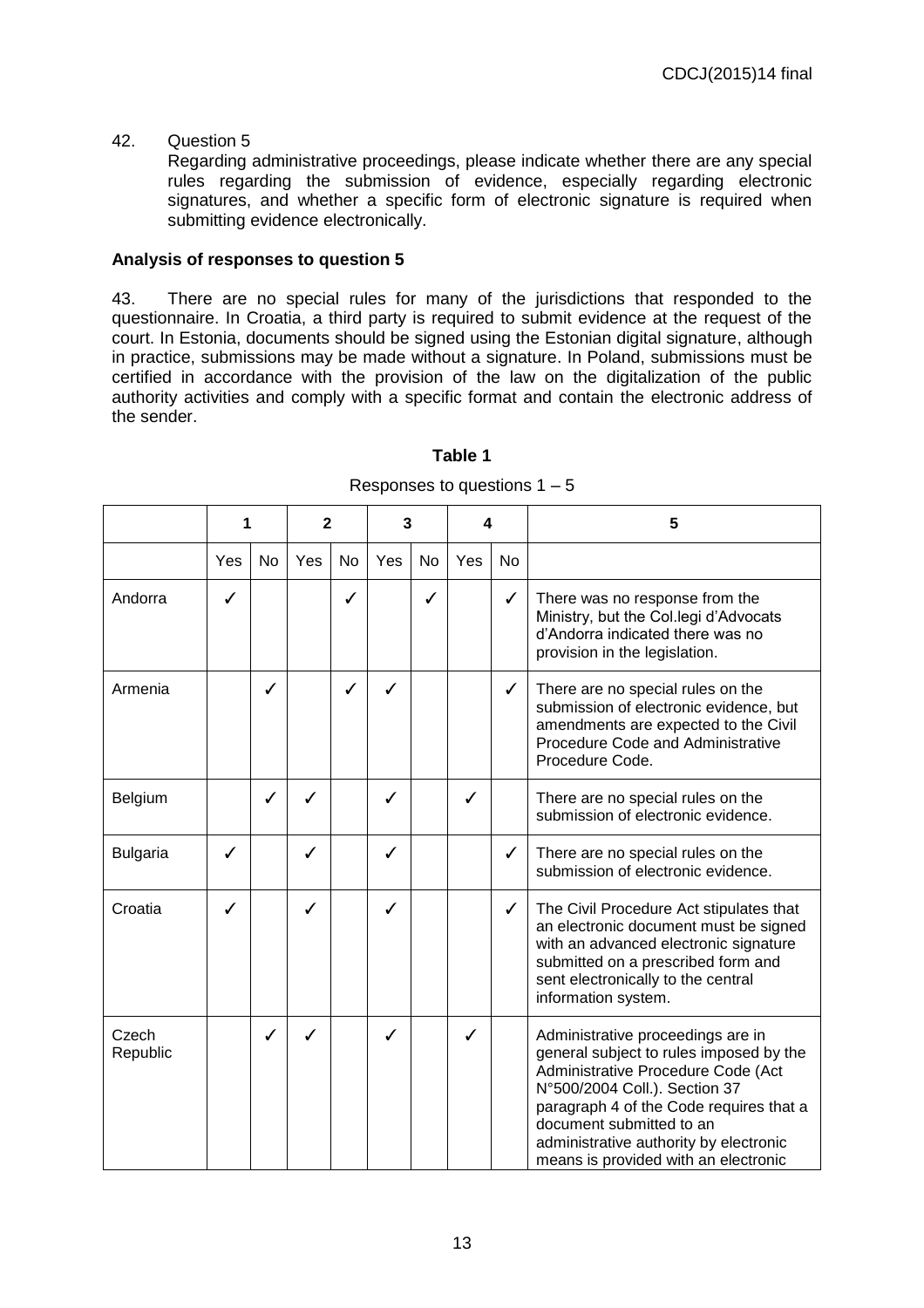|         |   |   |              |   |  |   | signature.                                                                                                                                                                                                                                                                                                                                                                                                                                                                                                  |
|---------|---|---|--------------|---|--|---|-------------------------------------------------------------------------------------------------------------------------------------------------------------------------------------------------------------------------------------------------------------------------------------------------------------------------------------------------------------------------------------------------------------------------------------------------------------------------------------------------------------|
|         |   |   |              |   |  |   | Act N°300/2008 Coll. on Electronic acts<br>and on Authorized Conversion of<br>Documents provides exemptions when<br>a natural person or legal entity is not<br>obliged to provide their submission with<br>an electronic signature. According to<br>the provisions of section 18 paragraph<br>2, a document submitted by means of a<br>certified data mailbox does not have to<br>be provided with an electronic<br>signature. Such an act has the same<br>effects as an act made in writing and<br>signed. |
| Denmark |   | ✓ | $\checkmark$ | ✓ |  | ✓ | There are no special rules.                                                                                                                                                                                                                                                                                                                                                                                                                                                                                 |
| Estonia |   | ✓ | ✓            | ✓ |  | ✓ | Documents should be signed using the<br>Estonian digital signature. In practice,<br>submissions may be made without a<br>signature.                                                                                                                                                                                                                                                                                                                                                                         |
| Finland |   | ✓ | ✓            | ✓ |  | ✓ | There are no special rules. See the<br>response for more detail regarding<br>precautionary measures, including the<br>answer to question 2.                                                                                                                                                                                                                                                                                                                                                                 |
| France  | ✓ |   | ✓            | ✓ |  | ✓ | No response.                                                                                                                                                                                                                                                                                                                                                                                                                                                                                                |
| Georgia |   | ✓ | ✓            | ✓ |  | ✓ | No response.                                                                                                                                                                                                                                                                                                                                                                                                                                                                                                |
| Germany |   | ✓ | ✓            | ✓ |  | ✓ | Generally it is possible to submit<br>electronic data in administrative<br>proceedings without meeting a specific<br>form. Only where the law requires<br>written form must electronic documents<br>be signed with a qualified electronic<br>signature, see para 3a of the German<br>Administrative Procedures Act.<br>See the accompanying compilation of<br>responses for more detail.                                                                                                                    |
| Greece  |   | ✓ | ✓            | ✓ |  | ✓ | According to article 4 of Presidential<br>Decree 150/2013, every electronic file<br>that is submitted in courts, no matter of<br>its format, must be submitted with the<br>use of an advanced electronic<br>signature.<br>See the response for more detail.                                                                                                                                                                                                                                                 |
| Hungary |   | ✓ | ℐ            |   |  | ✓ | There are no specific procedures set for<br>the submission of electronic evidence,<br>although certain presumptions apply to<br>private and public documents when<br>certain forms of electronic signature are<br>used.<br>See the accompanying compilation of                                                                                                                                                                                                                                              |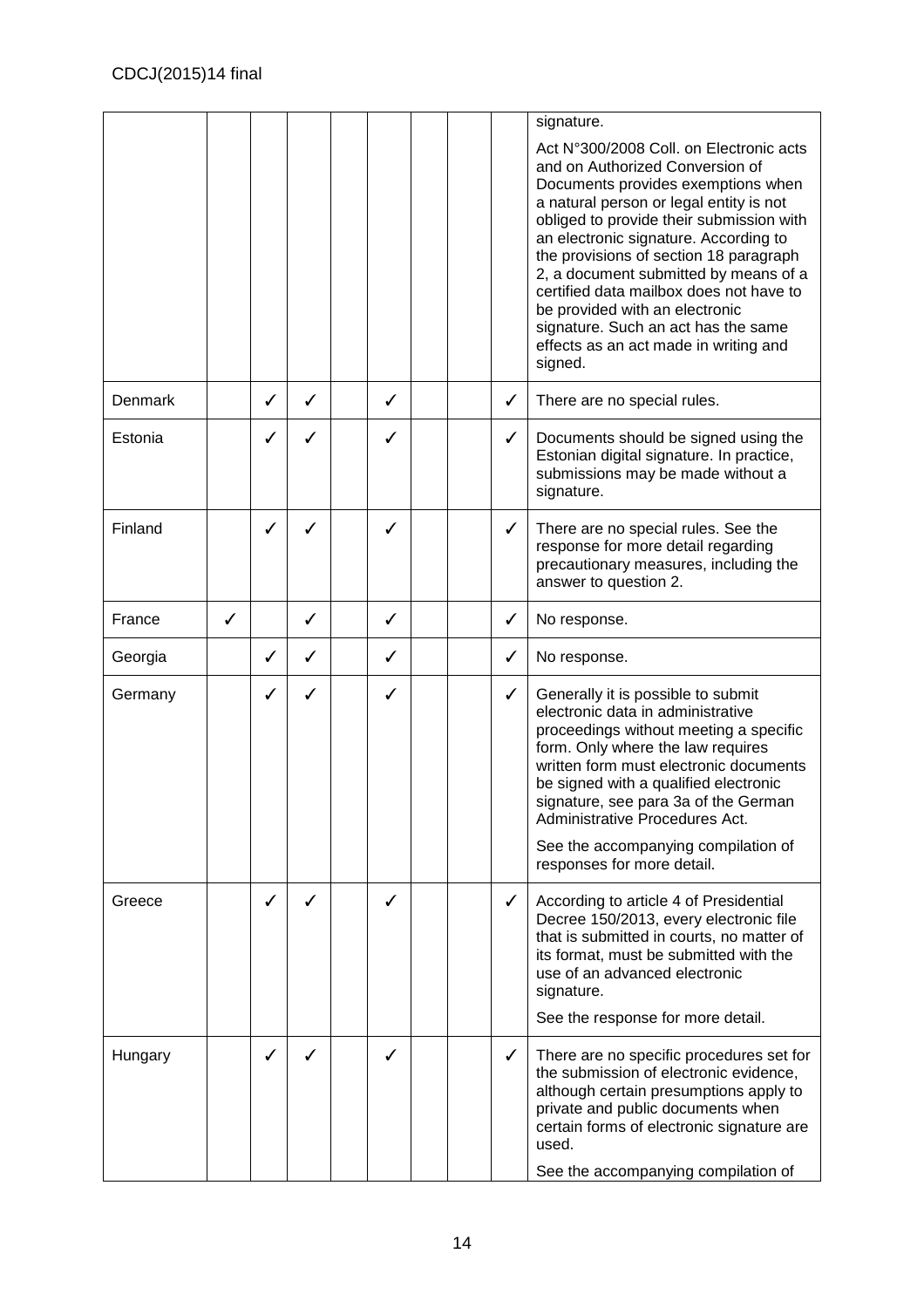|                       |   |              |   |   |   |   |   |              | responses for more detail.                                                                                                                                                                        |
|-----------------------|---|--------------|---|---|---|---|---|--------------|---------------------------------------------------------------------------------------------------------------------------------------------------------------------------------------------------|
| Ireland               |   | ✓            | ✓ |   | ✓ |   |   | $\checkmark$ | There are no specific procedures set for<br>submission of electronic evidence.                                                                                                                    |
| Italy                 |   |              |   |   | ✓ |   |   |              | No response.                                                                                                                                                                                      |
| Latvia                |   | ✓            | ✓ |   | ✓ |   |   | $\checkmark$ | Where evidence is submitted<br>electronically, it is necessary for the<br>data to be signed with an advanced<br>electronic signature.                                                             |
| Lithuania             | ✓ |              | ✓ |   | ✓ |   |   | $\checkmark$ | There are no special rules. See the<br>accompanying compilation of<br>responses for more detail.                                                                                                  |
| Malta                 |   | ✓            |   | ✓ |   | ✓ |   | $\checkmark$ | There are no special rules relative to<br>administrative proceedings and the<br>submission of electronic evidence.                                                                                |
| Montenegro            |   | ✓            | ✓ |   | ✓ |   |   | $\checkmark$ | There are no special rules. See the<br>accompanying compilation of<br>responses for more detail.                                                                                                  |
| Norway                |   |              | ✓ |   | ✓ |   |   |              | See the accompanying compilation of<br>responses for more detail.                                                                                                                                 |
| Poland                |   | ✓            | ✓ |   | ✓ |   |   | $\checkmark$ | There are no special rules. See the<br>accompanying compilation of<br>responses for more detail.                                                                                                  |
| Portugal              |   | $\checkmark$ | ✓ |   | ✓ |   | ✓ |              | There are no special rules. See the<br>accompanying compilation of<br>responses for more detail.                                                                                                  |
| Romania               | ✓ |              | ✓ |   | ✓ |   |   | $\checkmark$ | The relevant provisions regarding the<br>submission of electronic evidence,<br>especially regarding electronic<br>signatures, are contained in Law No.<br>455/2001 on electronic signature.       |
|                       |   |              |   |   |   |   |   |              | In administrative proceedings, the<br>provisions relating to the legal status of<br>electronic written documents apply<br>(Law No. 455/2001 on electronic<br>signature, articles 5 to 11).        |
| Russian<br>Federation |   | ✓            | ✓ |   | ✓ |   |   | ✓            | There are no special rules. See the<br>accompanying compilation of<br>responses for more detail.                                                                                                  |
| Serbia                |   | ✓            |   | ✓ |   | ✓ |   | $\checkmark$ | Article 21 of The Law on Administrative<br>Disputes provides provisions about<br>submission and treatment of electronic<br>documents that are closely defined by<br>the Court Rules of Procedure. |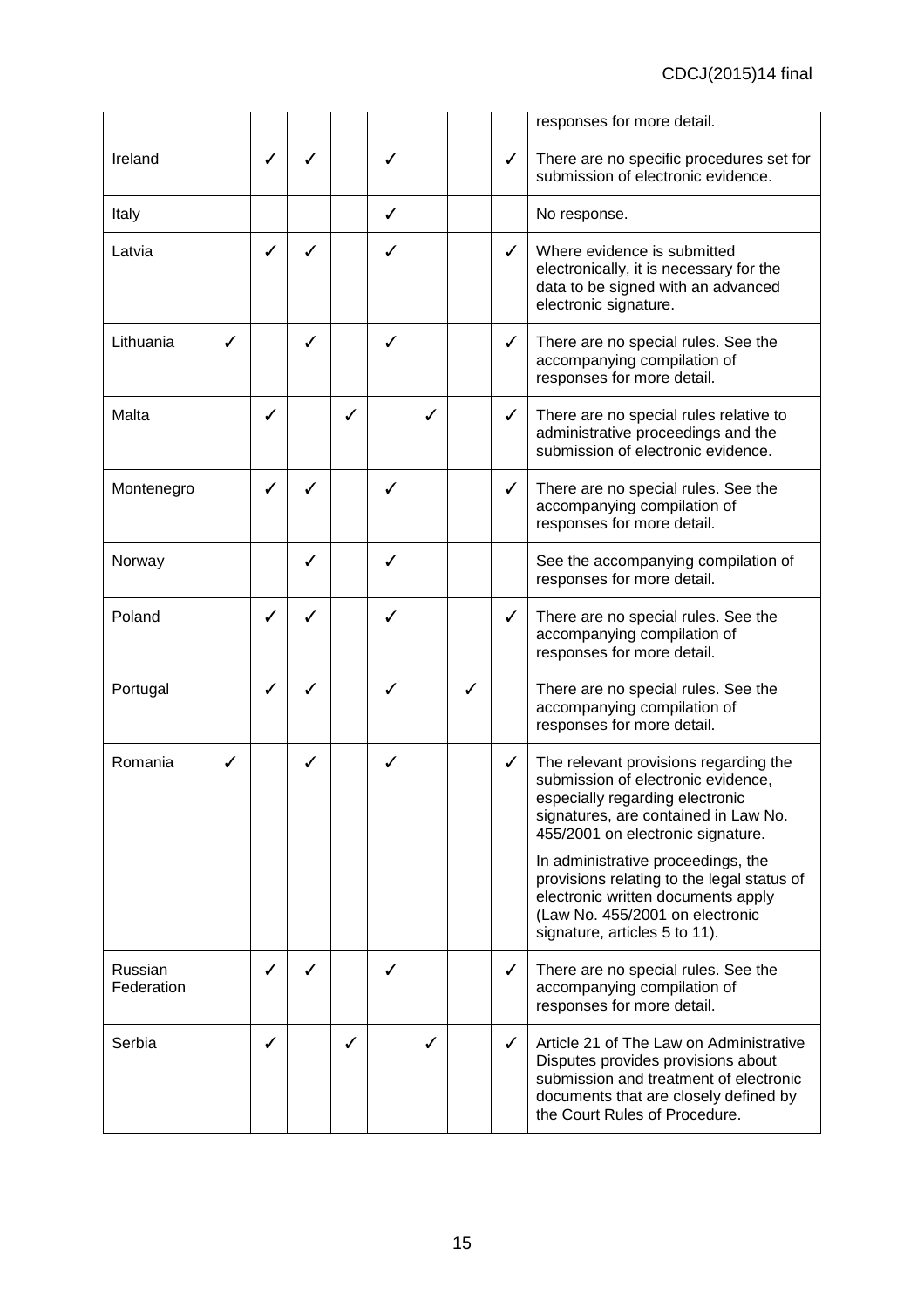| Slovak<br>Republic      |   | $\checkmark$ |   |   | ✓            |              | ✓ | There are no special rules. See the accompanying<br>compilation of responses for more detail.                                                                          |
|-------------------------|---|--------------|---|---|--------------|--------------|---|------------------------------------------------------------------------------------------------------------------------------------------------------------------------|
| Spain                   |   | ✓            |   |   |              |              | ✓ | See the accompanying compilation of responses for<br>more detail.                                                                                                      |
| Sweden                  |   | ℐ            | ✓ |   | ✓            |              | ✓ | There are no special rules.                                                                                                                                            |
| Switzerland             |   | ✓            | ✓ |   | ✓            |              | ✓ | There are no special rules.                                                                                                                                            |
| Turkey                  | √ |              | ✓ |   |              |              | ℐ | The Administrative Jurisdiction Procedures Law<br>regulates administrative disputes. The Code does<br>not include a specific legislation about submitting<br>evidence. |
| Ukraine                 |   | ✓            |   | ✓ |              | $\checkmark$ | ✓ | There are no special rules.                                                                                                                                            |
| UK (England<br>& Wales) |   | $\checkmark$ | √ |   | $\checkmark$ |              | ✔ | There are no special rules.                                                                                                                                            |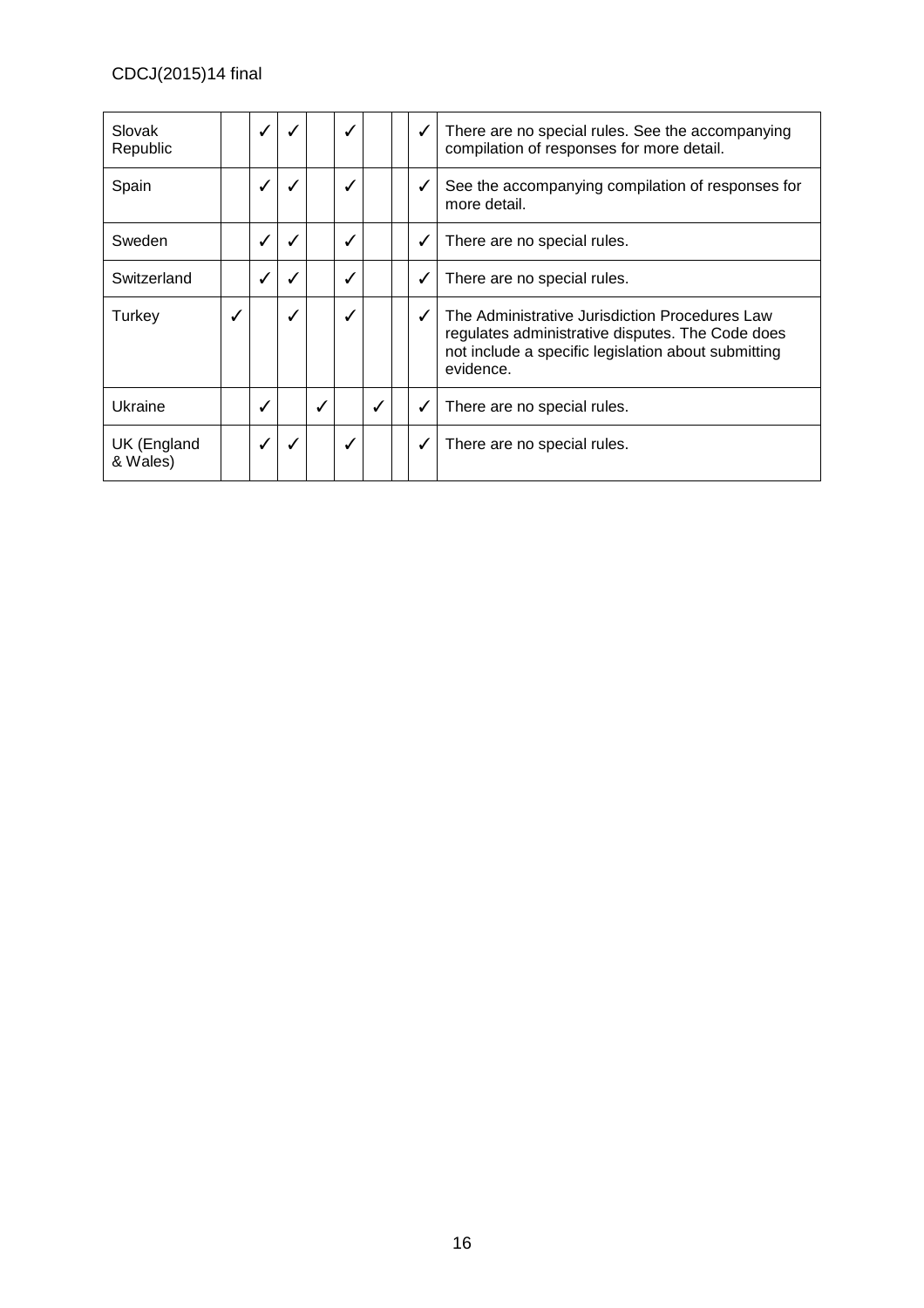## **Part B Obtaining purported user identification**

#### *Preamble*

44. The problem arises when a party claims that an e-mail message caused damage (defamation, trade secrets, etc.) but the identity of the sender cannot be ascertained. The party that has suffered a wrong uses the identifying information from the e-mail provider (meta-data) to prove the connection between an e-mail account and a natural person, that is, the e-mail user.

45. Question 6

Is it possible for a party to apply to a court to identify the user of an electronic service provided by a company within your jurisdiction, such as the user of an e-mail account, Internet access service, or VoIP account?

#### **Analysis of responses to question 6**

46. All those responding with the exception of Croatia, Finland, Georgia, Malta, Serbia, Slovak Republic and Ukraine indicated that a party could apply to a court to identify the user of an electronic service provided by a company within their own jurisdiction. In Andorra, the Ministry indicated that it is not possible, but the Col.legi d'Advocats d'Andorra indicated that it was possible. In Belgium, there are number of alternative methods that can be used to elicit the information, and the reader is directed to the Belgian response to the questionnaire for more details. In the Czech Republic, the deciding factor is the jurisdiction, and whether the matter falls within the jurisdiction of the court, and in Hungary, the position is dependent upon how the Information Act is interpreted.

47. Question 7

Is it possible for a party that is not resident in your country to apply for the same court order, and is it also possible if it is unlikely that the legal action on the merits will be litigated before a national court?

### **Analysis of responses to question 7**

48. All those responding with the exception of Belgium, Croatia, Finland, Georgia, Malta, Russian Federation, Serbia, Slovak Republic and Ukraine indicated that a party that is not resident in the jurisdiction can apply to a court to identify the user of an electronic service provided by a company within the jurisdiction, and it is possible to initiate legal action on the merits. In Andorra, the Ministry indicated that it is not possible, but the Col.legi d'Advocats d'Andorra indicated that it was possible.

49. In the Czech Republic, the deciding factor is the jurisdiction, and whether the matter falls within the jurisdiction of the court. In Hungary, the position is dependent upon how the Information Act is interpreted. In the case of Latvia, the petition can only be submitted once the court has accepted the applicant and action has been initiated. In Lithuania, a party can apply to the court to apply protective measures before legal action is initiated to safeguard evidence in accordance with articles 144 and 221 of the Code of Civil Procedure.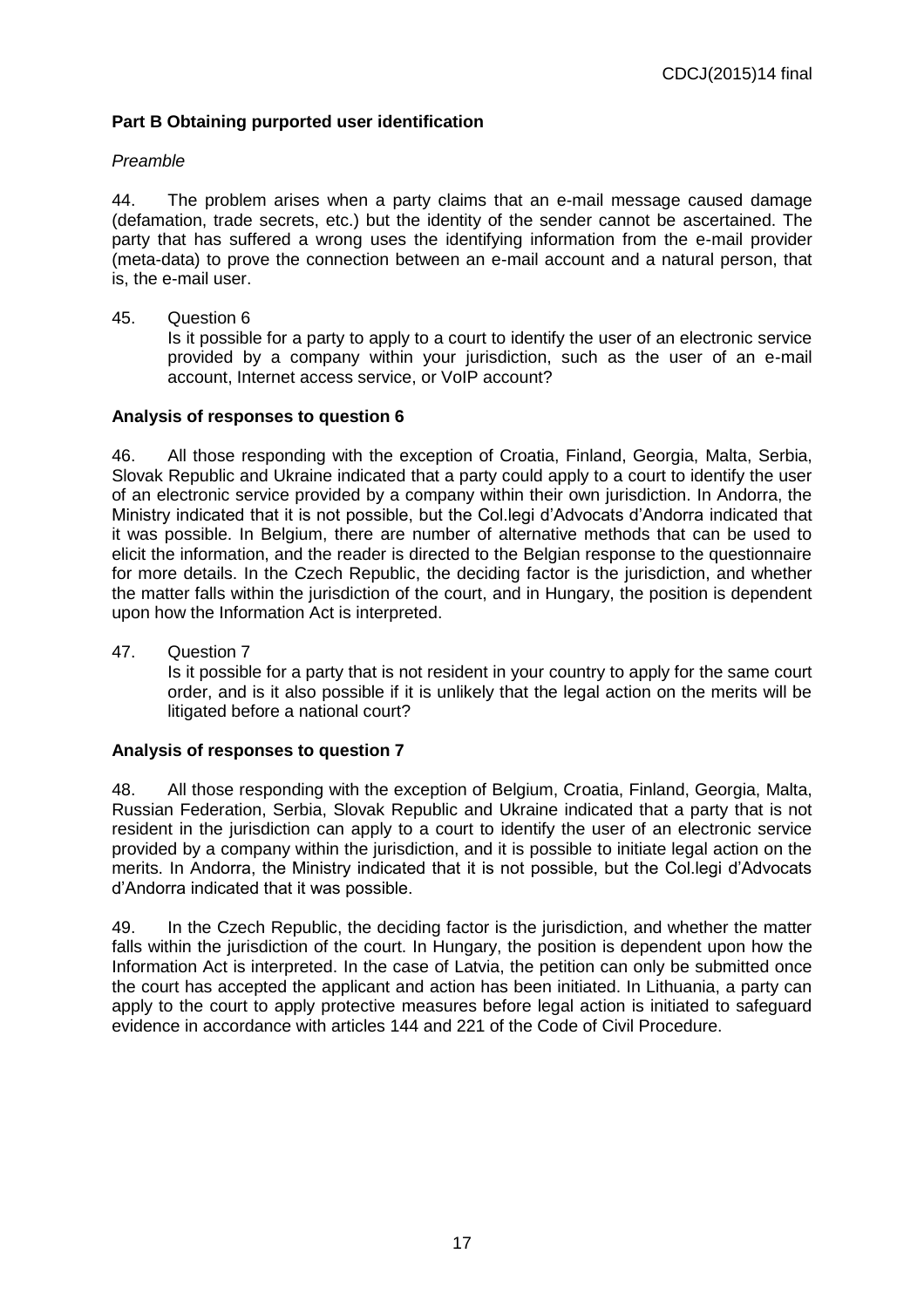## **Table 2**

## Responses to questions 6 and 7

|                           |                         | $\overline{\mathbf{6}}$ |                         | $\overline{\mathbf{7}}$ |
|---------------------------|-------------------------|-------------------------|-------------------------|-------------------------|
|                           | Yes                     | No                      | Yes                     | No                      |
| Andorra                   |                         | ✓                       |                         | ✓                       |
| Armenia                   | $\overline{\checkmark}$ |                         | $\overline{\checkmark}$ |                         |
| Belgium                   |                         | J                       |                         | J                       |
| <b>Bulgaria</b>           | $\checkmark$            |                         | $\checkmark$            |                         |
| Croatia                   |                         | ✓                       |                         | ✓                       |
| <b>Czech Republic</b>     | $\overline{\checkmark}$ |                         | $\overline{\checkmark}$ |                         |
| <b>Denmark</b>            | J                       |                         | J                       |                         |
| Estonia                   | $\checkmark$            |                         | $\checkmark$            |                         |
| Finland                   |                         | $\checkmark$            |                         | $\checkmark$            |
| France                    | $\overline{\checkmark}$ |                         | $\overline{\checkmark}$ |                         |
| Georgia                   |                         | $\checkmark$            |                         | ✓                       |
| Germany                   | $\checkmark$            |                         | $\checkmark$            |                         |
| Greece                    | $\overline{\checkmark}$ |                         | $\overline{\checkmark}$ |                         |
| Hungary                   | $\overline{\checkmark}$ |                         | $\overline{\checkmark}$ |                         |
| Ireland                   | $\overline{\checkmark}$ |                         | $\checkmark$            |                         |
| Latvia                    | $\checkmark$            |                         | $\checkmark$            |                         |
| Lithuania                 | $\overline{\checkmark}$ |                         | $\overline{\checkmark}$ |                         |
| Malta                     |                         | $\checkmark$            |                         | ✓                       |
| Montenegro                | $\checkmark$            |                         | $\checkmark$            |                         |
| Norway                    | $\checkmark$            |                         | ✓                       |                         |
| Poland                    | $\checkmark$            |                         | $\checkmark$            |                         |
| Portugal                  | $\checkmark$            |                         |                         |                         |
| Romania                   | $\checkmark$            |                         | $\checkmark$            |                         |
| <b>Russian Federation</b> | ✓                       |                         | ✓                       |                         |
| Serbia                    |                         | ✓                       |                         | ✓                       |
| Slovak Republic           |                         | ✓                       | $\overline{\checkmark}$ |                         |
| Spain                     | ✓                       |                         | ✓                       |                         |
| Sweden                    | ✓                       |                         | $\checkmark$            |                         |
| Switzerland               | ✓                       |                         | $\checkmark$            |                         |
| Turkey                    | $\overline{\checkmark}$ |                         | $\checkmark$            |                         |
| Ukraine                   |                         | $\overline{\checkmark}$ |                         | $\checkmark$            |
| UK (England & Wales)      | $\checkmark$            |                         | $\checkmark$            |                         |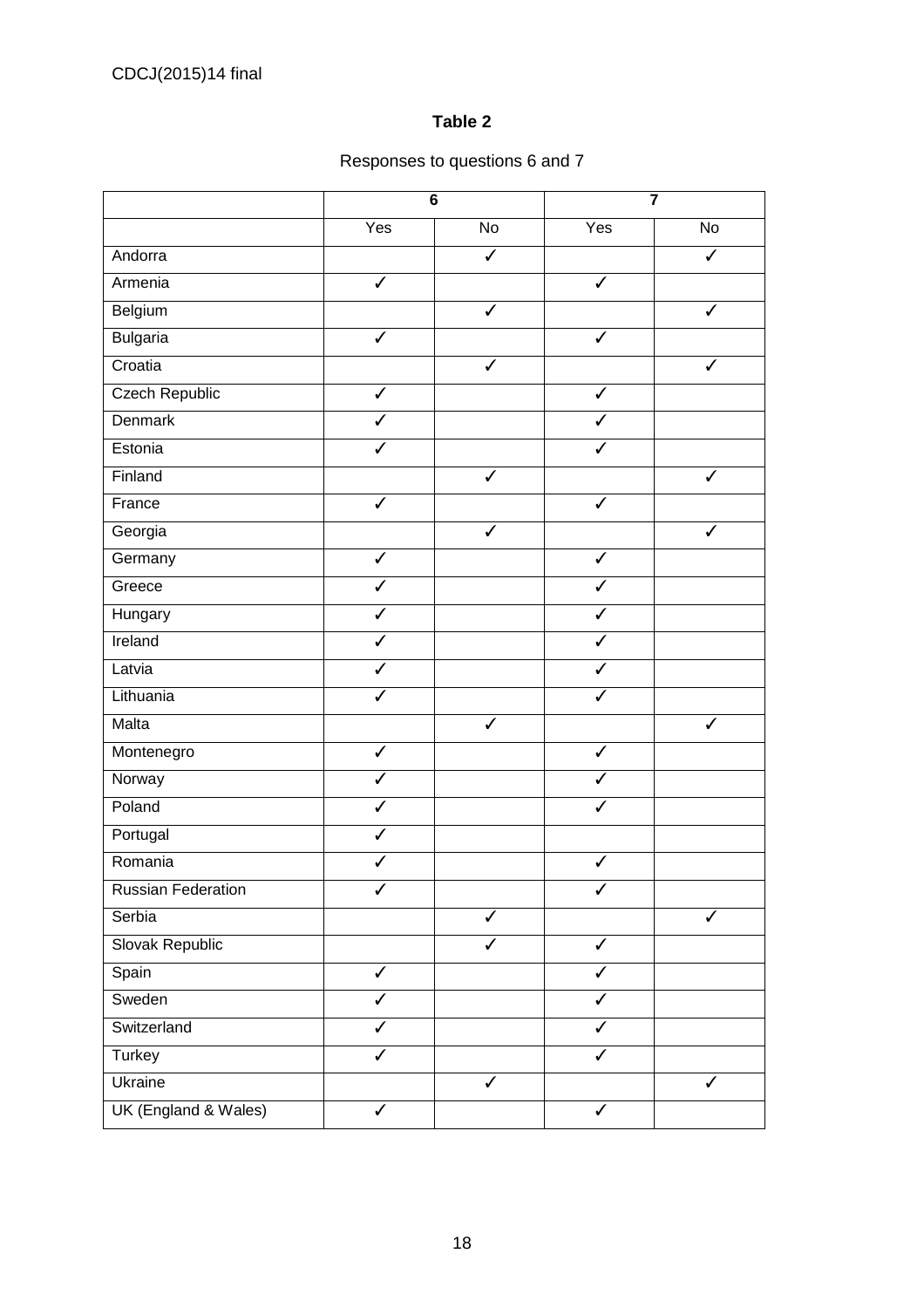## **Part C Substantive issues regarding the nature of electronic evidence**

#### *Preamble*

50. To a certain extent, electronic evidence is a still relatively new concept. The aim in asking questions in this section is to assess how different jurisdictions are dealing with electronic evidence in legal proceedings. Article 9 of the EU Directive 2000/31 on E-Commerce requires Member States to allow for electronic contracting in a manner that it does not create obstacles for their validity; see also article 4-2 of the EU Directive 1999/93 on Electronic Signatures.

#### 51. Question 8

Please set out the classifications of evidence, if any, and how electronic evidence fits into the classification. For example, are certain types of electronic evidence presumed authentic and reliable and are there other types that are presumed unreliable?

#### **Analysis of responses to question 8**

52. For the detailed explanation for each jurisdiction, please see the individual response and the outline provided in the table to this question, but generally evidence is presumed reliable unless challenged.

#### 53. Question 9

Is there a presumption in your jurisdiction relating to electronic evidence regarding it being "reliable", "in order", "accurate", "properly set or calibrated" or "working properly"?

#### **Analysis of responses to question 9**

54. There is such a presumption in England & Wales, introduced by the Law Commission, but it is the topic of criticism.<sup>5</sup> The presumption that all evidence is presumed reliable applies in Estonia, with the proviso that if the opposing party challenges the evidence, then the evidence must be authenticated. In Hungary, the position will depend on the methods used to sign the document. The position is not certain in Montenegro. In Romania, article 265(a) of the New Code of Civil Procedure provides that 'the entry of data from a legal instrument on a computer is presumed to provide sufficient meaningful guarantees as to its reliability if it is carried out systematically and without gaps and where the computerised data are protected against alterations and counterfeiting so that the integrity of the document is fully ensured'. In the Russian Federation, there is a presumption where electronic data are obtained in the manner prescribed by law. In Portugal and Spain a presumption will apply, depending on whether data in digital format is 'signed' by an advanced electronic signature. There is no such presumption in the other jurisdictions submitting responses to the questionnaire.

 5 For a detailed critique, see Stephen Mason, gen ed, *Electronic Evidence* (3rd ed, LexisNexis Butterworths, 2012) chapter 5.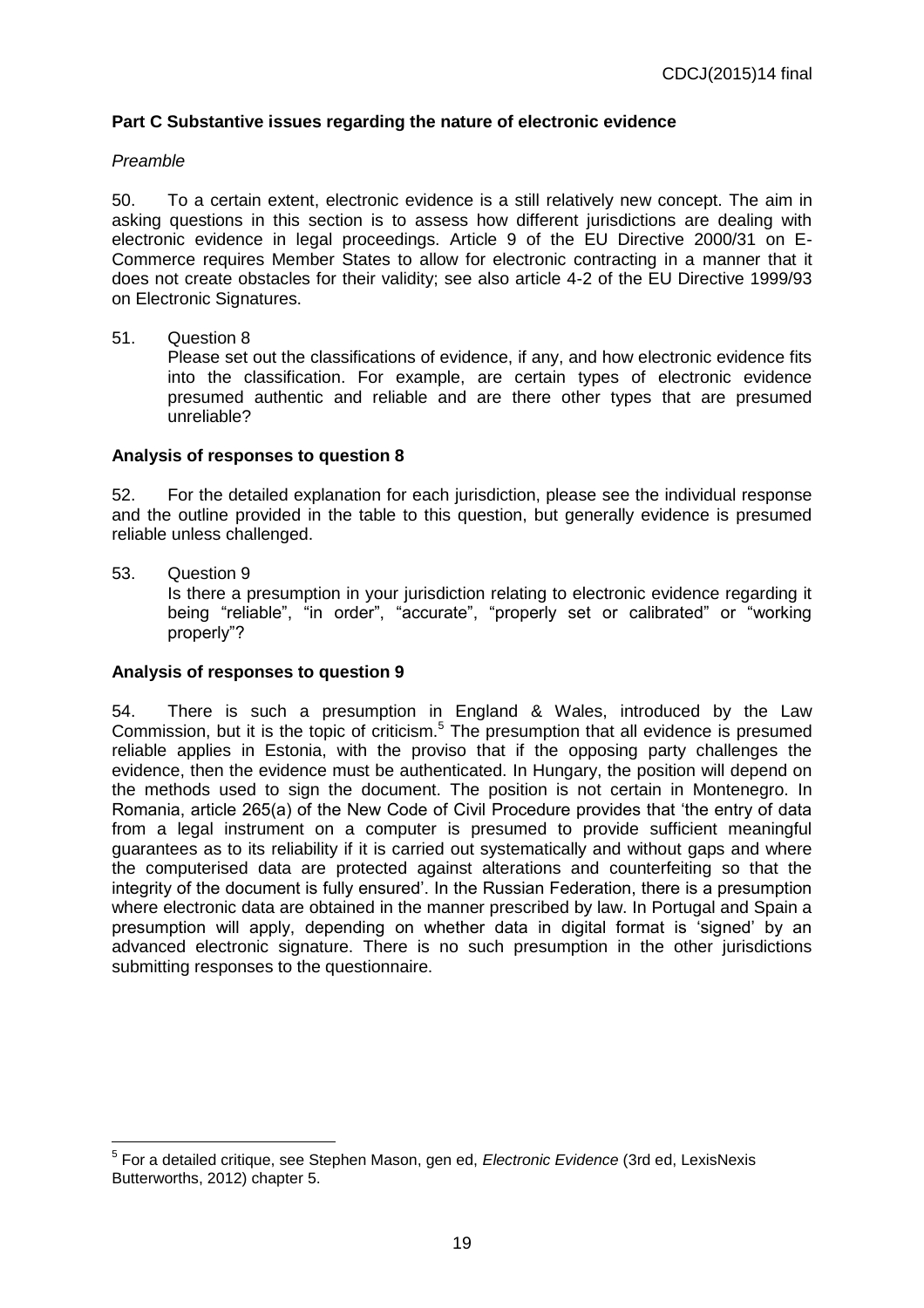## **Table 3**

## Responses to questions 8 and 9

|                       | 8                                                                                                                                                                                                                                                                                                                                                                                                                                                                                                                                                                                                                                                                        | 9   |                |
|-----------------------|--------------------------------------------------------------------------------------------------------------------------------------------------------------------------------------------------------------------------------------------------------------------------------------------------------------------------------------------------------------------------------------------------------------------------------------------------------------------------------------------------------------------------------------------------------------------------------------------------------------------------------------------------------------------------|-----|----------------|
|                       |                                                                                                                                                                                                                                                                                                                                                                                                                                                                                                                                                                                                                                                                          | Yes | N <sub>o</sub> |
| Andorra               | The parties must adduce electronic<br>evidence as private documentary<br>evidence, which makes it possible for the<br>opposing party to challenge it by<br>producing other evidence of a similar<br>nature.                                                                                                                                                                                                                                                                                                                                                                                                                                                              |     |                |
| Armenia               | Electronic evidence is classified as<br>written evidence, for which see article 54<br>of the Civil Procedure Code.                                                                                                                                                                                                                                                                                                                                                                                                                                                                                                                                                       |     |                |
| <b>Belgium</b>        | The Belgian Civil Code recognises five<br>types of evidence: documentary<br>evidence (certified documents, signed<br>private deeds), oral evidence,<br>presumption, confession, and<br>statements made under oath. The law<br>does not establish any categories of<br>electronic evidence.                                                                                                                                                                                                                                                                                                                                                                               |     |                |
|                       | Article 1322 of the Civil Code, and Article<br>XII.15 of the Economic Law Code,<br>reiterate the definition of electronic<br>documents set out in the Law of 11<br>March 2003 on a number of legal<br>aspects of information society services.                                                                                                                                                                                                                                                                                                                                                                                                                           |     |                |
| <b>Bulgaria</b>       | The assessment of the authenticity or<br>reliability of evidence is made under<br>articles 193 and 194 of the Civil<br>Procedure Code.                                                                                                                                                                                                                                                                                                                                                                                                                                                                                                                                   |     |                |
| <b>Czech Republic</b> | The use of electronic evidence is not<br>expressly regulated in the Czech civil<br>law or in the administrative branch.                                                                                                                                                                                                                                                                                                                                                                                                                                                                                                                                                  | ℐ   |                |
|                       | Act N° 300/2008 Coll. on Electronic acts<br>and on Authorized Conversion of<br>Documents provides provisions on the<br>authorized conversion of documents.<br>Written original documents can be<br>converted by means of authorized<br>conversion to a digital version and vice<br>versa. Converted documents are<br>provided with an authentication clause<br>that certifies the unity of input and output<br>documents. As a result, it is possible to<br>submit written evidence in electronic<br>form and vice versa. Act N°300/2008<br>Coll. also states that a document created<br>by means of conversion has the same<br>legal effects as a certified copy of the |     |                |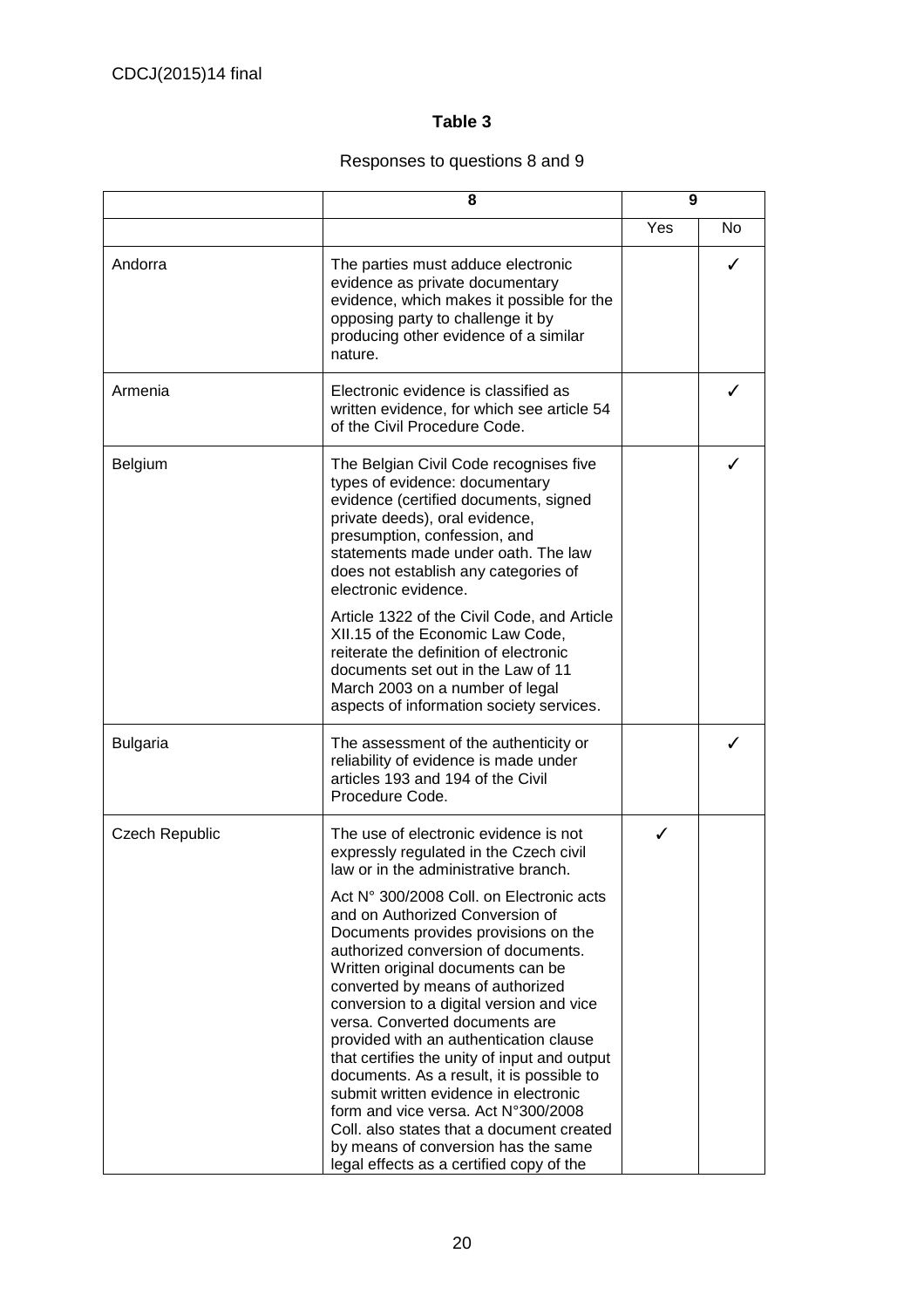|         | original document.                                                                                                                                                                                                                                                                                                                                                                                                                                                                                                                                  |   |   |
|---------|-----------------------------------------------------------------------------------------------------------------------------------------------------------------------------------------------------------------------------------------------------------------------------------------------------------------------------------------------------------------------------------------------------------------------------------------------------------------------------------------------------------------------------------------------------|---|---|
| Denmark | There is no classification of evidence.                                                                                                                                                                                                                                                                                                                                                                                                                                                                                                             |   | ✓ |
| Estonia | All evidence is presumed reliable, except<br>if the opposing party challenges the<br>evidence. If the opposing party objects,<br>the submitting party should submit<br>metadata or seek a court order to obtain<br>metadata.                                                                                                                                                                                                                                                                                                                        | ✓ |   |
| Finland | The categories of evidence in<br>accordance with the Code of Judicial<br>Procedure are: (i) hearing of a party for<br>probative purposes, (ii) witnesses, (iii)<br>expert witnesses, (iv) documents and (v)<br>judicial inspection of an object.<br>Electronic evidence is considered to be a<br>document when a question concerns the<br>content. In other cases, electronic<br>evidence can be the object of judicial<br>inspection.                                                                                                              |   |   |
| France  | French law draws a distinction between<br>written evidence, testimonial evidence, a<br>presumption, an admission and an oath.<br>Written evidence is distinguished as to<br>whether it takes the form of a private<br>document or an authentic instrument, as<br>defined by article 1317 of the Civil Code.<br>The instrument's probative force is<br>particularly strong, as it is considered<br>authoritative until proven otherwise.                                                                                                             |   |   |
|         | Electronic-based writing has the same<br>value as paper-based writing, as<br>provided for by article 1316-1 of the Civil<br>Code. An authentic instrument may<br>moreover be drawn up on an electronic<br>medium under the terms of the second<br>paragraph of Article 1317, as cited<br>above.                                                                                                                                                                                                                                                     |   |   |
|         | Not all forms of evidence have the same<br>force, because writing takes precedence<br>over testimonial evidence.                                                                                                                                                                                                                                                                                                                                                                                                                                    |   |   |
|         | An admission is a statement whereby a<br>person acknowledges as true, and to be<br>taken as proven in respect of him/her, a<br>fact capable of having legal<br>consequences for him/her. It may be<br>judicial or extra-judicial. In the first<br>instance, it is indivisible and constitutes<br>conclusive evidence, since, under article<br>1356 of the Civil Code; it is deemed fully<br>authentic proof against the person who<br>made the admission. In the second<br>instance, its probative force is left to the<br>discretion of the court. |   |   |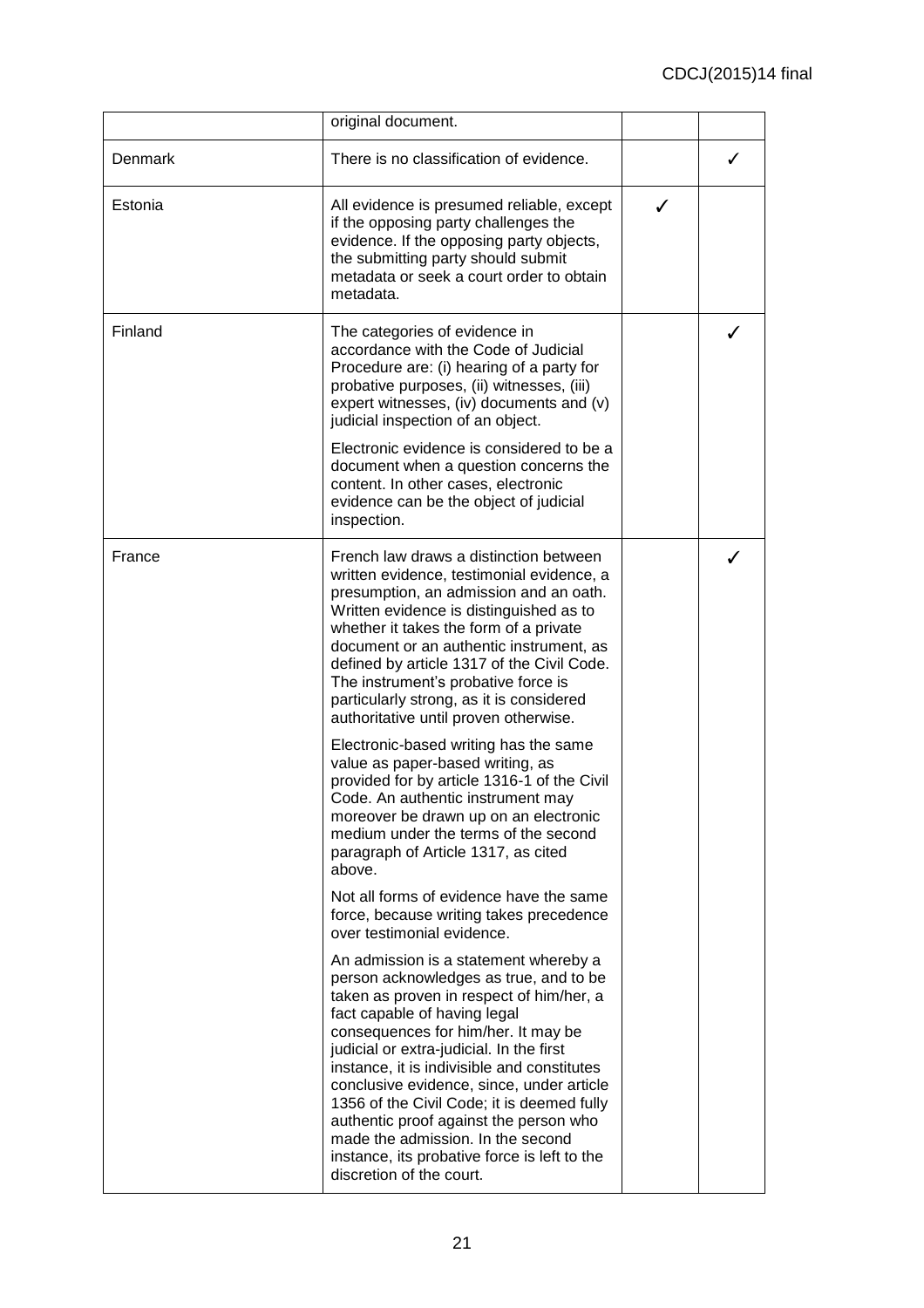| Georgia | According to the Civil Procedural Code<br>of Georgia, there are 5 types of<br>evidence: parties' clarifications, written<br>evidence, material evidence, witness<br>testimony and the expert opinion.<br>Provisions on electronic evidence are<br>under the heading of written evidence.<br>According to article 134 of the Code, an<br>electronic document that is confirmed<br>using an electronic signature as defined<br>in the law of Georgia on Electronic<br>Signature and Electronic Document<br>should be regarded as evidence.<br>According to article 3 of the law. The<br>court has no right to dismiss evidence<br>because it is provided in an electronic<br>form.                                                                                                                                                                                                                                                                                                                             |   |  |
|---------|--------------------------------------------------------------------------------------------------------------------------------------------------------------------------------------------------------------------------------------------------------------------------------------------------------------------------------------------------------------------------------------------------------------------------------------------------------------------------------------------------------------------------------------------------------------------------------------------------------------------------------------------------------------------------------------------------------------------------------------------------------------------------------------------------------------------------------------------------------------------------------------------------------------------------------------------------------------------------------------------------------------|---|--|
| Germany | Section 371a para 1 ZPO holds that the<br>rules concerning the evidentiary value of<br>private records and documents shall be<br>applied mutatis mutandis to private<br>electronic documents bearing a qualified<br>electronic signature. The appearance of<br>authenticity of a declaration available in<br>electronic form, as obtained from<br>reviewing it pursuant to the Electronic<br>Signature Act (Signaturgesetz), can be<br>cast into doubt only by facts giving rise<br>to serious doubts as to the declaration<br>having been made by the holder of the<br>signature key. If a qualified electronic<br>signature is missing, the rules on visual<br>evidence apply (Sect. 371 Para. 1 ZPO).                                                                                                                                                                                                                                                                                                     | ✓ |  |
|         | If electronic documents are created in<br>accordance with the requirements as to<br>form (public electronic documents) by a<br>public authority within the purview of its<br>official responsibilities, or by a person or<br>entity vested with public trust within the<br>sphere of business assigned to him or it,<br>section 317a para 3 states that the rules<br>concerning the evidentiary value of<br>public records and documents shall be<br>applied mutatis mutandis. Where the<br>document bears a qualified electronic<br>signature of the public authority that has<br>created it, it shall be presumed to be<br>authentic. The same shall apply if an<br>accredited service provider furnishes the<br>document on behalf of the public<br>authority that has created such a<br>document. Where is it furnished on<br>behalf of the person or entity vested with<br>public trust that has created such a<br>document with his qualified electronic<br>signature pursuant to section 5 (5) of the |   |  |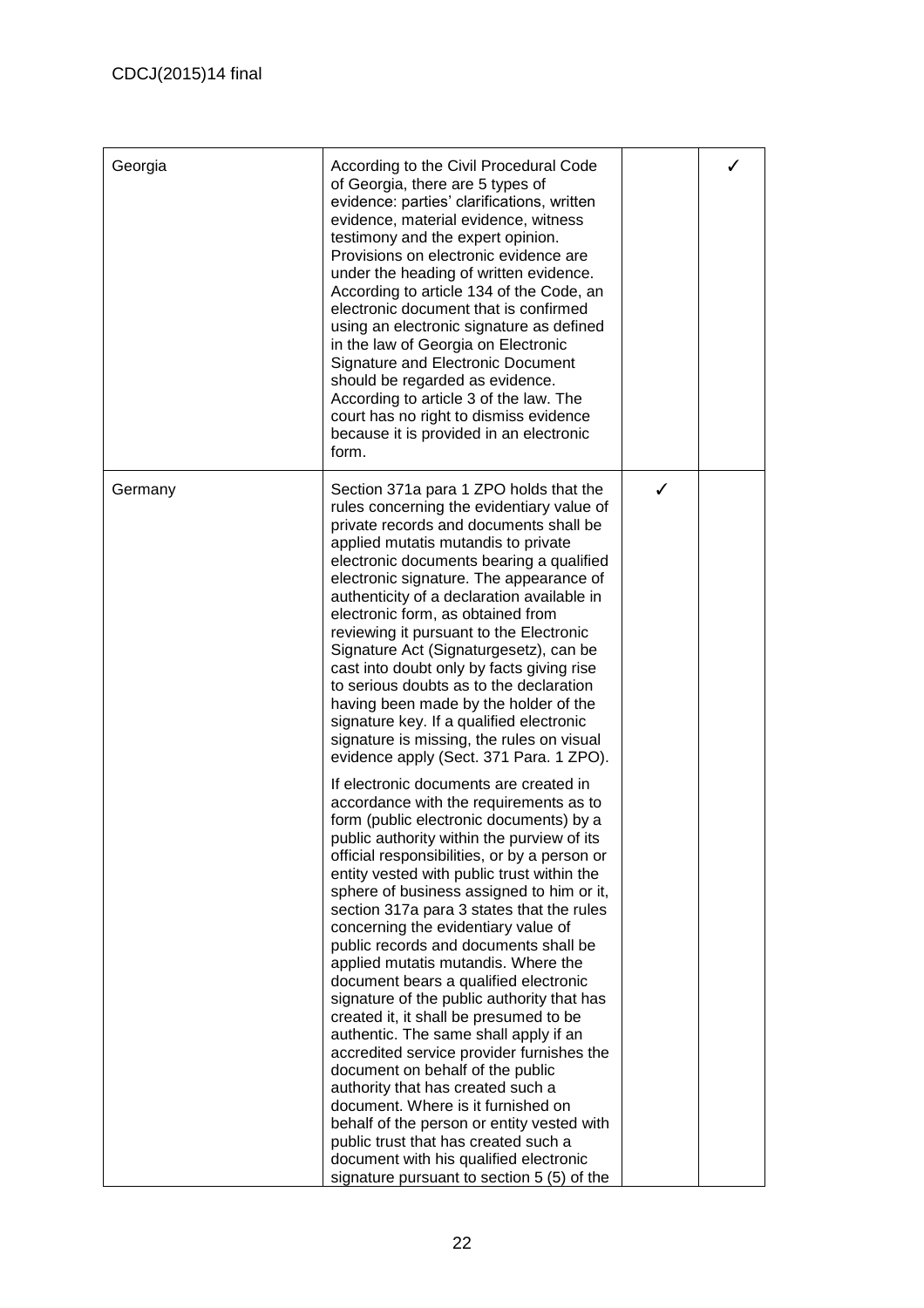|         | Act on De-Mail, and the sender<br>authentication identifies the public<br>authority that has created the document,<br>or the person or entity vested with public<br>trust as the user of the De-Mail account,<br>or the person or entity vested with public<br>trust.<br>Regarding public records or documents<br>that have been transformed, using state-<br>of-the-art technology, into electronic<br>documents by a public authority, or a<br>person or entity vested with public trust,<br>and electronic documents created by a<br>public authority within the purview of its<br>official responsibilities, the rules<br>concerning the evidentiary value of<br>public records and documents apply<br>where a confirmation is available that the<br>electronic document is a true and correct<br>copy of the original, both as an image<br>and in terms of its substance. Where the<br>document and the confirmation bear a<br>qualified electronic signature, it is<br>presumed to be authentic (section 371b<br>ZPO). |  |
|---------|------------------------------------------------------------------------------------------------------------------------------------------------------------------------------------------------------------------------------------------------------------------------------------------------------------------------------------------------------------------------------------------------------------------------------------------------------------------------------------------------------------------------------------------------------------------------------------------------------------------------------------------------------------------------------------------------------------------------------------------------------------------------------------------------------------------------------------------------------------------------------------------------------------------------------------------------------------------------------------------------------------------------------|--|
| Greece  | The Greek Civil Procedure Code does<br>not contain special provisions regarding<br>the use of electronic evidence. Article<br>339 of the Civil Procedure Code<br>provides as follows: 'Means of evidence<br>are the following: confession, autopsy,<br>expertise, documents, examination of<br>litigant parties, witnesses and judicial<br>presumptions.' This means that<br>electronic evidence fits into the evidential<br>schema under the definition of<br>documents.<br>See the accompanying compilation of                                                                                                                                                                                                                                                                                                                                                                                                                                                                                                             |  |
|         | responses for more detail.                                                                                                                                                                                                                                                                                                                                                                                                                                                                                                                                                                                                                                                                                                                                                                                                                                                                                                                                                                                                   |  |
| Hungary | Article 166 (1) of the Civil Procedure Act<br>provides that means of proof includes<br>testimonies, expert opinions,<br>inspections, documents and other<br>physical evidence. In this list of<br>examples, electronic evidence may also<br>fit into the classification of object of<br>inspection, electronic document or other<br>physical evidence, but may also form an<br>unspecified independent category.                                                                                                                                                                                                                                                                                                                                                                                                                                                                                                                                                                                                             |  |
| Ireland | Irish law classifies evidence as oral<br>testimony, real evidence and<br>documentary evidence.                                                                                                                                                                                                                                                                                                                                                                                                                                                                                                                                                                                                                                                                                                                                                                                                                                                                                                                               |  |
|         | Electronic data may be real evidence<br>insofar as it is an object the existence of<br>which or the character of which may be                                                                                                                                                                                                                                                                                                                                                                                                                                                                                                                                                                                                                                                                                                                                                                                                                                                                                                |  |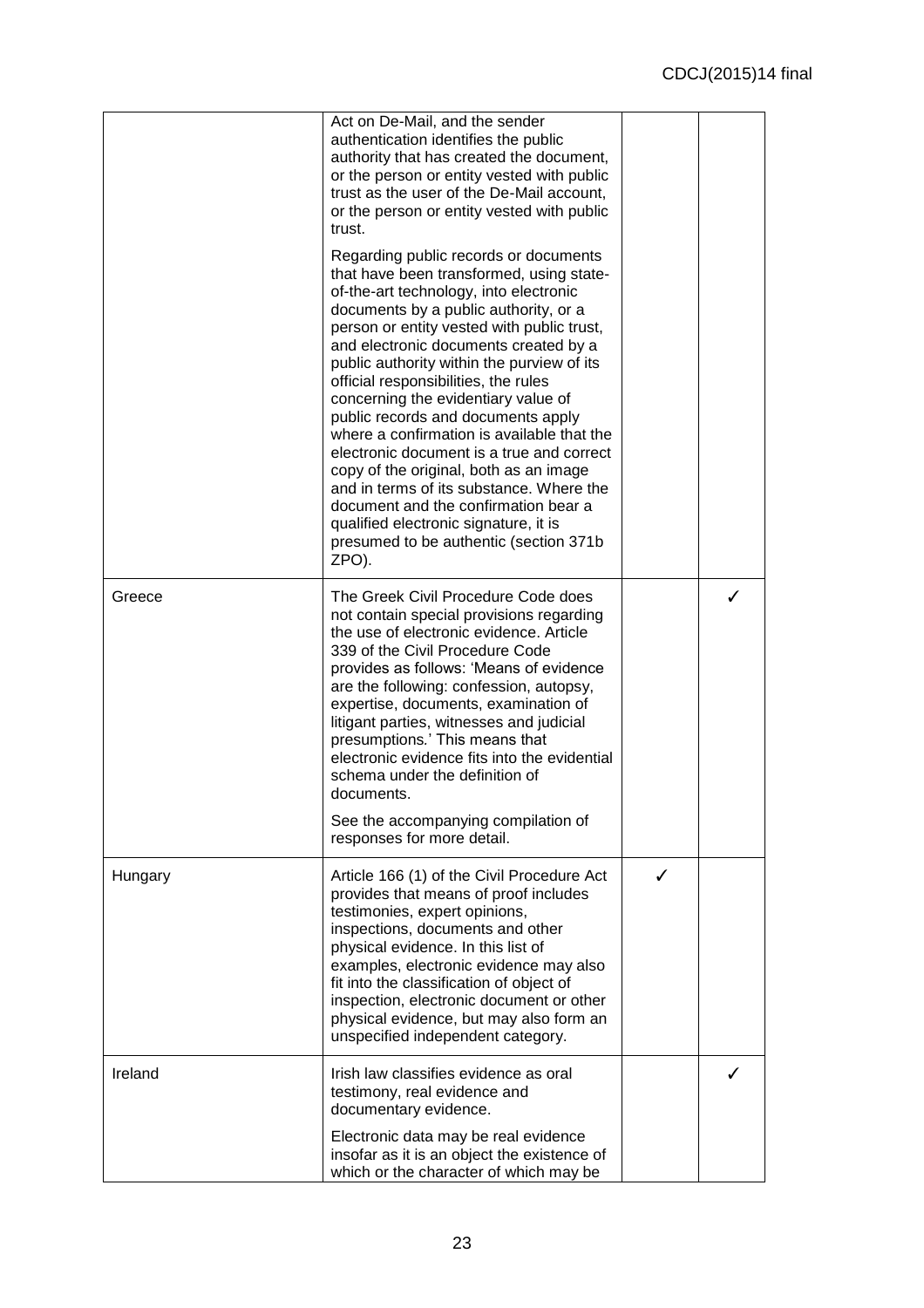|            | relevant to the issue in suit. In this<br>regard it is treated in the same manner<br>as documents.                                                                                                                                                                                                                                                                                                                                                                                                                                                                                                           |   |
|------------|--------------------------------------------------------------------------------------------------------------------------------------------------------------------------------------------------------------------------------------------------------------------------------------------------------------------------------------------------------------------------------------------------------------------------------------------------------------------------------------------------------------------------------------------------------------------------------------------------------------|---|
| Italy      | The Italian system allows the parties to<br>submit any document or other evidence<br>in any possible form.                                                                                                                                                                                                                                                                                                                                                                                                                                                                                                   | ℐ |
| Latvia     | The categories of evidence are<br>explanations of the parties and third<br>persons, testimonies of witnesses,<br>documentary evidence, demonstrative<br>evidence, expert-examination and<br>opinion of association of persons.                                                                                                                                                                                                                                                                                                                                                                               | ✓ |
|            | Electronic evidence is likened to<br>documentary evidence. The court<br>assesses the admissibility of the<br>evidence. Evidence submitted by the<br>public authority is deemed as safe and<br>credible. The court pays additional<br>attention to evidence submitted by<br>private persons if there is a reason for<br>the court to doubt it.                                                                                                                                                                                                                                                                |   |
| Lithuania  | See the accompanying compilation of<br>responses.                                                                                                                                                                                                                                                                                                                                                                                                                                                                                                                                                            | ✓ |
| Malta      | Evidence can either be verbal or<br>documentary evidence: Code of<br>Organization and Civil Procedure -<br>Chapter 12 of the Laws of Malta.<br>Electronic evidence falls under<br>documentary evidence.                                                                                                                                                                                                                                                                                                                                                                                                      |   |
| Montenegro | There is no classification of evidence. All<br>evidence has the same legal power.<br>When it comes to public documents -<br>that is a document issued in the<br>prescribed form by a public authority<br>within the limits of its competence – and<br>the document issued in that form by an<br>enterprise or another organization in the<br>exercise of its public power prescribed<br>by law, it is considered to be accurate,<br>but it is possible to prove otherwise<br>(Article 226 of Law on Civil Procedure). If<br>a public document is submitted in<br>electronic form the same shall apply to it. |   |
| Norway     | The Dispute Act classifies evidence in<br>three categories: testimonies, expert<br>evidence and real evidence. Electronic<br>evidence is a form of real evidence. The<br>classification only decides which set of<br>procedural rules should be used when<br>evidence is presented before the court,<br>and does not contain any presumption of<br>authenticity or reliability of the evidence.<br>Norwegian law does not operate with                                                                                                                                                                       |   |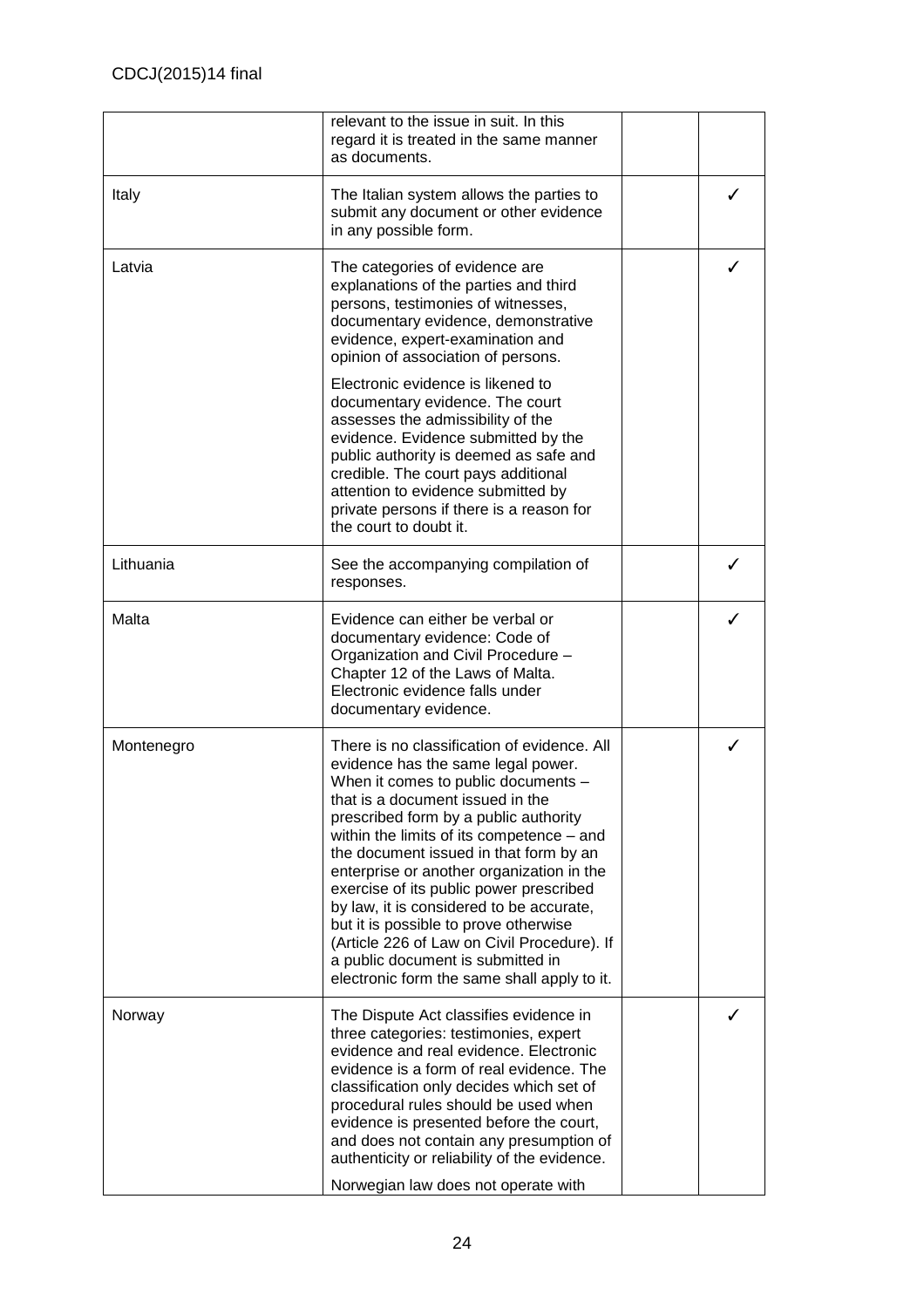|                           | general rules of evidence. The<br>authenticity and reliability of evidence is<br>decided by the court on a case-by-case<br>basis based on a free evaluation of the<br>facts. There are no presumptions as to<br>the reliability or authenticity of electronic<br>evidence.                                                                                                                                                                                                                                                                                                                     |   |   |
|---------------------------|------------------------------------------------------------------------------------------------------------------------------------------------------------------------------------------------------------------------------------------------------------------------------------------------------------------------------------------------------------------------------------------------------------------------------------------------------------------------------------------------------------------------------------------------------------------------------------------------|---|---|
| Poland                    | There is no specific classification of<br>electronic evidence. As an example of<br>possible treatment one may point out<br>that standard mail (from address<br>user@domain) may be considered as<br>anonymous communication. The<br>indication of the name in the electronic<br>address will probably not be considered<br>as equivalent to signature. The same<br>may apply to the indication of personal<br>particulars in the message. The control<br>over the access to an e-mail account by<br>the user (whether shared with other<br>persons) might also be taken into<br>consideration. |   | ✓ |
| Portugal                  | Decree-Law 290-D/99, of 02-08<br>(amended and republished by Decree-<br>Law 88/2009, of 09-04) regulates the<br>legality, efficacy and probative value of<br>electronic documents and digital<br>signatures.<br>Electronic forms and other electronic                                                                                                                                                                                                                                                                                                                                          | ✓ |   |
|                           | communications are considered<br>electronic documents. Article 2(a) of the<br>Decree-Law 290-D/99, of 2 August<br>(amended and republished by Decree-<br>Law 88/2009, of 9 April) provides that an<br>electronic document is a document<br>produced through the electronic<br>processing of data.                                                                                                                                                                                                                                                                                              |   |   |
| Romania                   | Legal instruments or facts may be<br>proven by means of written documents,<br>witnesses, presumptions, testimonies by<br>one of the parties, made willingly or<br>during interrogation, by means of expert<br>reports, material evidence, on-site<br>investigation and any other means<br>prescribed by law (article 250 of the New<br>Code of Civil Procedure).                                                                                                                                                                                                                               | ✓ |   |
|                           | As regards written evidence, the New<br>Code of Civil Procedure has introduced<br>rules concerning documents in<br>computer-readable format (article 266<br>and articles 282-284) and in electronic<br>format (article 267).                                                                                                                                                                                                                                                                                                                                                                   |   |   |
| <b>Russian Federation</b> | Electronic evidence is not classified as<br>separate evidence in the Russian<br>legislation, and is reviewed as a                                                                                                                                                                                                                                                                                                                                                                                                                                                                              | ✓ |   |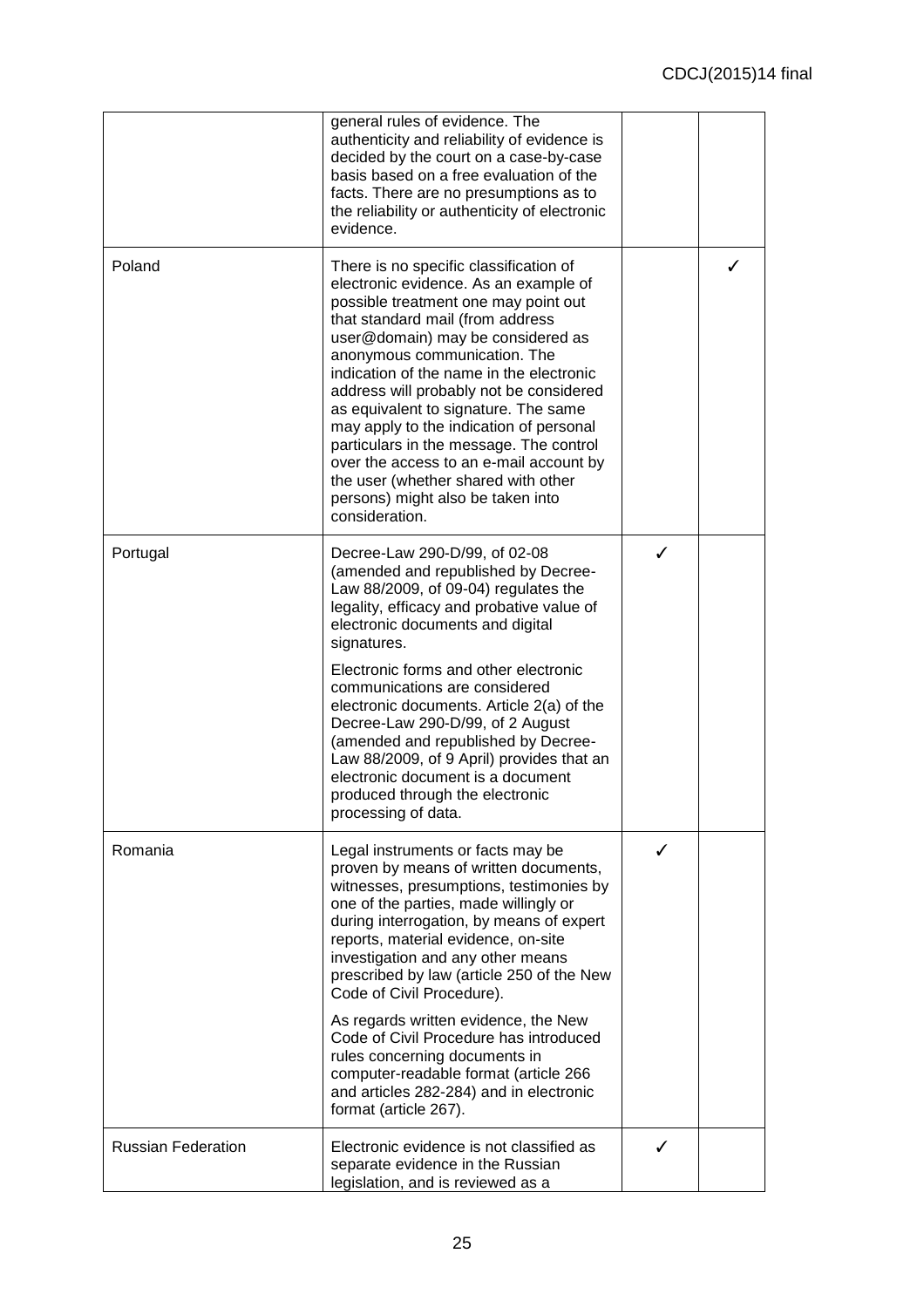|                 | document (documentary evidence) or<br>physical evidence.                                                                                                                                                                                                                                                                                                                                                                                                 |   |
|-----------------|----------------------------------------------------------------------------------------------------------------------------------------------------------------------------------------------------------------------------------------------------------------------------------------------------------------------------------------------------------------------------------------------------------------------------------------------------------|---|
|                 | According to Article 26.7 Part 2 of the RF<br>CAO, the document may contain<br>information recorded both in writing and<br>in a different form. Such documents can<br>include the materials obtained as a result<br>of photography and filming, sound and<br>video recordings, from information<br>databases and data banks, and other<br>media.                                                                                                         |   |
|                 | In cases where the documents have the<br>signs referred to in Article 26.6 of the RF<br>CAO, such documents shall be<br>recognized as physical evidence.                                                                                                                                                                                                                                                                                                 |   |
|                 | Please see the response for a more<br>detailed analysis of the position.                                                                                                                                                                                                                                                                                                                                                                                 |   |
| Serbia          | No response.                                                                                                                                                                                                                                                                                                                                                                                                                                             | ✓ |
| Slovak Republic | The classification of evidence is listed in<br>§ 125 of the Code of Civil Procedure.<br>Evidence is any mean by which the state<br>of affairs can be established, mostly by<br>deposition or testament of witness,<br>expert opinion, statements and opinions<br>of public authorities, natural or legal<br>persons, written documentation,<br>examination on site and interrogation of<br>participants.<br>There is no distinctive rule that applies to | ✓ |
|                 | electronic evidence regarding its<br>authenticity or reliability. General rules<br>apply as for all written documents. The<br>court rules on the fashion in which the<br>evidence is to be carried out, unless it is<br>provided for a specific purpose.                                                                                                                                                                                                 |   |
| Spain           | All issues affecting electronic evidence<br>are governed by general rules or<br>dispositions established for classic or<br>normal evidence. There are no specific<br>or different rules to be applied to<br>electronic evidence.                                                                                                                                                                                                                         |   |
| Sweden          | Swedish procedural law relies on the<br>principles of free submission and free<br>evaluation of evidence. These principles<br>mean that anything that may be of value<br>as evidence in a case may, in principle,<br>be presented at the main hearing.<br>Furthermore, evidence is not given a<br>particular evidentiary value as such. The<br>judge with regard to circumstances in the<br>case in question assesses the<br>evidentiary value.          | ✓ |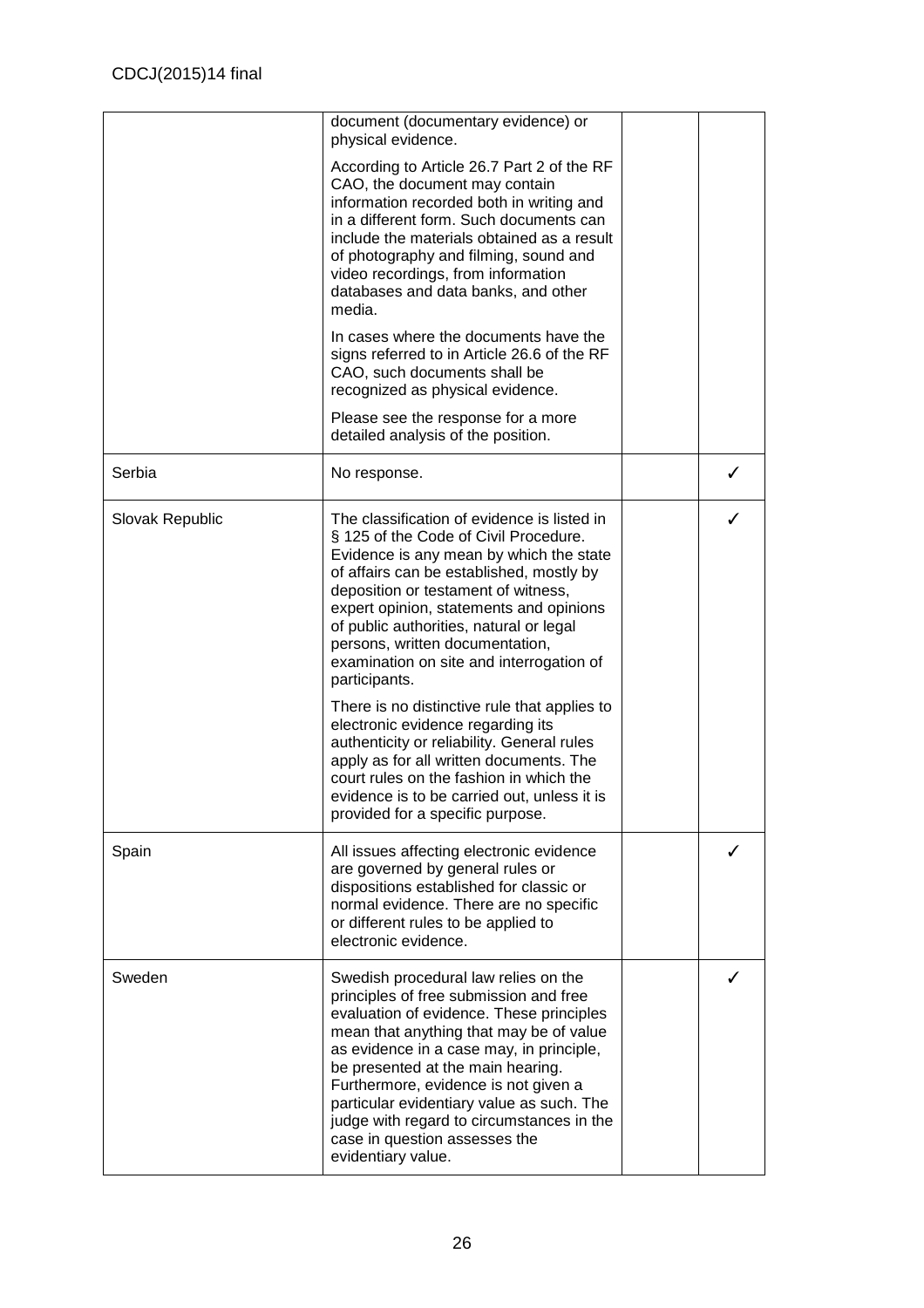| Switzerland          | There is no classification of evidence.<br>The principle of free assessment and<br>evaluation of evidence applies (Article<br>157 CPC).                                                                                                                                                                                                                                                                                                                                                                                                                                                                                               |   |  |
|----------------------|---------------------------------------------------------------------------------------------------------------------------------------------------------------------------------------------------------------------------------------------------------------------------------------------------------------------------------------------------------------------------------------------------------------------------------------------------------------------------------------------------------------------------------------------------------------------------------------------------------------------------------------|---|--|
| Turkey               | The types of the evidence are laid down<br>in Civil Procedure Code numbered 6100.<br>These are defines as documents and<br>bills, commencement of evidence, oath,<br>witness, expert, viewing and expert<br>opinion. Electronic data is accepted as<br>documents in accordance with article<br>199 of the same Code. In accordance<br>with article 205, electronic data, which is<br>drawn up by a secure electronic<br>signature, are deemed as an electronic<br>bill.                                                                                                                                                               |   |  |
| <b>Ukraine</b>       | No response.                                                                                                                                                                                                                                                                                                                                                                                                                                                                                                                                                                                                                          |   |  |
| UK (England & Wales) | There are broadly two types of evidence:<br>direct and indirect. The existence of a<br>physical object is direct evidence;<br>indirect evidence encompasses facts<br>that can be inferred form the direct<br>evidence. There is also a lawyerly<br>definition as in 'real evidence'. This is<br>defined as material evidence produced<br>without human intervention. Electronic<br>evidence falls into all of the above<br>classifications.<br>The general rules in terms of evidence is<br>that the judge will admit almost any<br>evidence, and it is for the parties to<br>argue the weight that it should have<br>attached to it. | ✓ |  |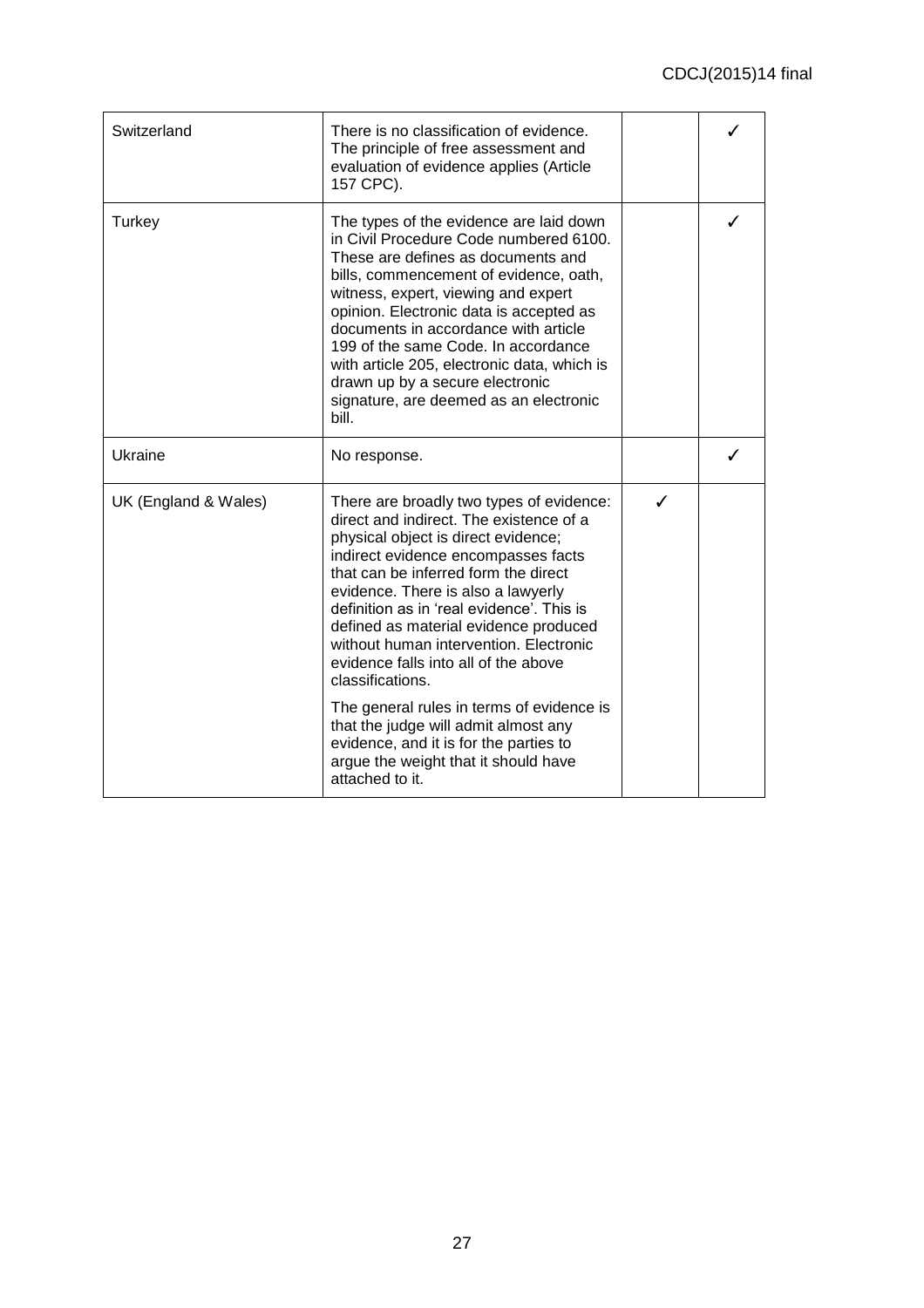## **Part D The admissibility and integrity of electronic evidence**

### *Preamble*

55. Many jurisdictions have provided for the admissibility of electronic evidence into legal proceedings. This issue has also been addressed regionally, such as the provision of article 5(2) of the European Union Directive 1999/93/EC of the European Parliament and of the Council of 13 December 1999 on a Community framework for electronic signatures, $6$  which provides that an electronic signature cannot be 'denied legal effectiveness and admissibility as evidence in legal proceedings solely on the grounds that it is in electronic form'. Similarly the provision of article 9(1) of the European Union Directive 2000/31 of the European Parliament and of the Council of 8 June 2000 on certain legal aspects of information society services, in particular electronic commerce, in the Internal Market ('Directive on electronic commerce'),<sup>7</sup> provides that contracts shall not be deprived of legal effectiveness and validity on account of their having been made by electronic means. It is generally accepted that evidence in electronic format is admissible in legal proceedings. Rules might include:

- (i) whether the evidence should be obtained in accordance with any technical guidance, (for instance, guidelines exist for criminal proceedings, and they can be useful for civil and administrative proceedings ${}^{8}$ ), and
- (ii) how the authenticity and reliability of electronic evidence is determined that is, whether there are any agreed guidelines laid down that helps a judge determine the authenticity of electronic evidence, and if there is any presumption regarding the 'reliability' of electronic evidence.
- 56. Question 10 Is a party wishing to submit electronic evidence in civil or administrative proceedings required to have obtained it using a specific procedure, as required by law or otherwise?

### **Analysis of responses to question 10**

57. No member state has a legal requirement to obtain electronic evidence using a specific procedure.

58. Aside from the requirement of obtaining evidence by means of a special procedure, in Croatia, the Electronic Document Act deals with copies of electronic documents (presumably the contents of electronic documents, because there is no reference to the metadata) printed on paper. In England & Wales, civil procedural rules apply to all civil proceedings. In Greece, the provisions of Presidential Decree 150/2013 set out the principles and terms that a party is required to abide when submitting electronic evidence.

 $\overline{a}$ <sup>6</sup> OJ L 13, 19.1.2000, p.12. The Directive will be repealed by Regulation (EU) No. 910/2014 of the European Parliament and of the Council of 23 July 2014 on electronic identification and trust services for electronic transactions in the internal market and repealing Directive 1999/93/EC, OJ L257, 28.8.2014, pp. 73–114.

 $<sup>7</sup>$  OJ L 178, 17.7.2000, pp. 0001 – 0016.</sup>

<sup>8</sup> For example: *Guidelines for Best Practice in the Forensic Examination of Digital Technology*, Version 6 (20 April 2009), European Network of Forensic Science Institutes, Forensic Information Technology Working Group, available at http://www.enfsi.eu/sites/default/files/documents/forensic\_it\_best\_practice\_quide\_v6\_0.pdf; UK Association of Chief Police Officers 'Good Practice Guide for Digital Evidence', Version 5 (October 2011), available at [http://www.acpo.police.uk/documents/crime/2011/201110-cba-digital-evidence-v5.pdf.](http://www.acpo.police.uk/documents/crime/2011/201110-cba-digital-evidence-v5.pdf)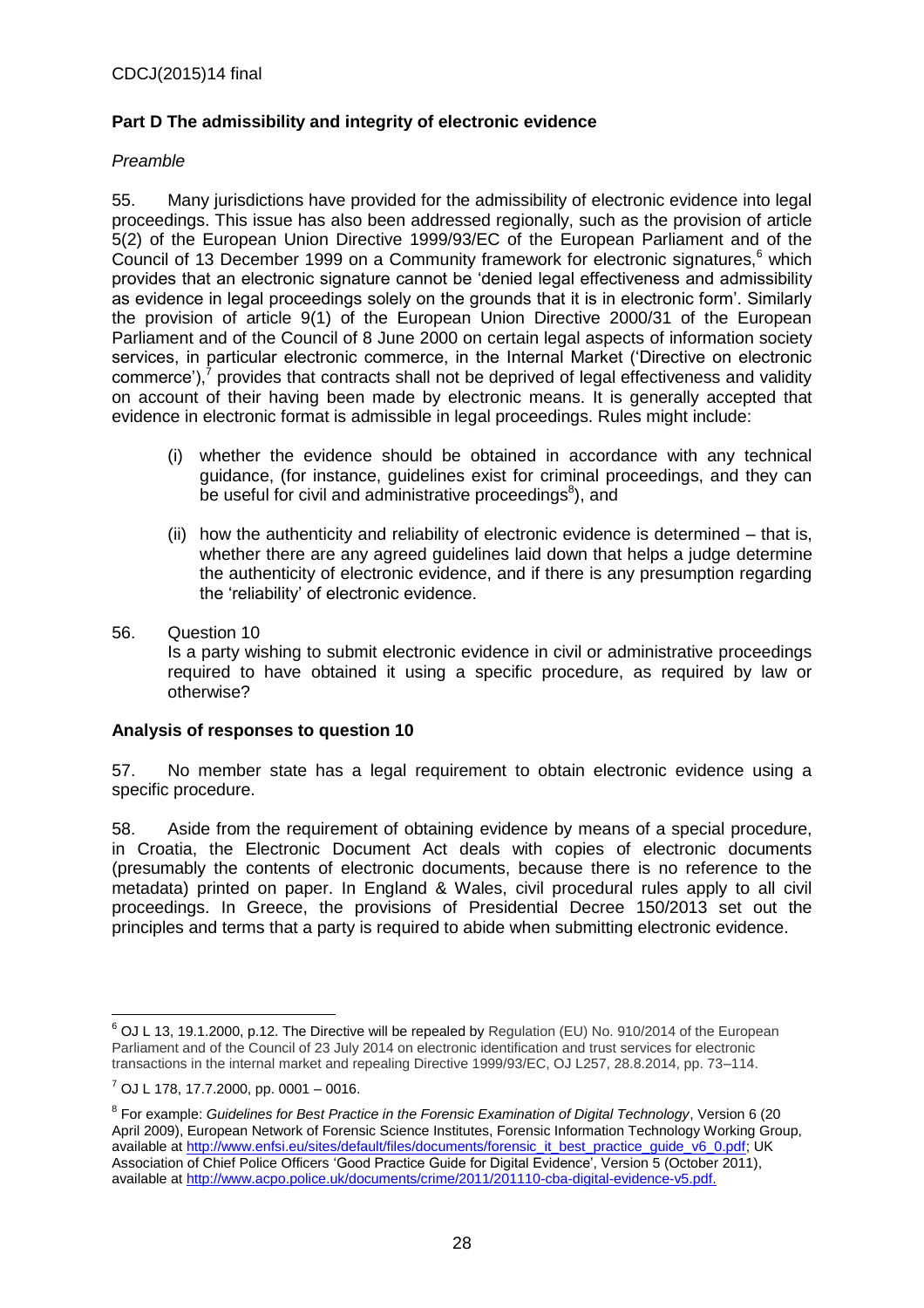The first article of the decree requires the electronic evidence in civil proceeding is to be accompanied by an advanced electronic signature. In the Russian Federation, electronic evidence must comply with the requirements of the relevant federal laws, including the Civil Code, and Federal Law dated 6 April 2011 No. 63-FZ on Electronic Signature.

59. Question 11 If electronic evidence is not obtained in accordance with any standard or special procedure, will the court take this into account in deciding whether to admit the evidence?

## **Analysis of responses to question 11**

60. In general, the court will evaluate the evidence before it in the normal course of judicial proceedings, taking into account all of the technical evidence made available. In some jurisdictions, the judge will decide what evidence to accept and what evidence to have tested for authenticity.

61. In Greece, it depends on the facts of each case. Although there is no specific provision in Presidential Decree 150/2013, when considering an analogous interpretation of other civil code procedures, namely an private document – where electronic evidence is not obtained in accordance with any standard or special procedure, it lacks the evidential power of a private document and can be regarded as a document that does not contain all the necessary perquisites as required by law, and can only be freely estimated by the judge as evidence that does not conform to the requirements for adducing private documents.

61. Question 12

If not already mentioned elsewhere in your response, are there any technical guidelines or best practices that have been published in your country that describe how electronic evidence can be obtained while maintaining its integrity?

### **Analysis of responses to question 12**

63. There have been guidelines produced in Poland (in Polish only – see the accompanying compilation of responses for more detail), but it is not clear if the guidelines refer to civil proceedings or criminal proceedings. There are guidelines in England & Wales in respect of criminal cases, but not civil proceedings, as noted in the questionnaire.

64. In Belgium, there are presumptions relating to the use of an advanced electronic signature. In Germany, there is a limited presumption regarding integrity where an individual has registered securely for a 'De-Mail' account that is assigned solely to that individual (section 4 (1), second sentence, of the Act on De-Mail). The appearance of authenticity attendant on an electronic message sent from a 'De-Mail' account, resulting from the verification of the sender authentication pursuant to section 5(5) of the Act on De-Mail, will be called into question only by facts giving rise to serious doubts as to the message with that content having been sent by that person (section 371a Para 2 Code of Civil Procedure).

65. In Montenegro, the Law on Electronic Signature provides for the creation of a set of rules relating to advanced electronic signatures, which, if followed, provides for a presumption of reliability.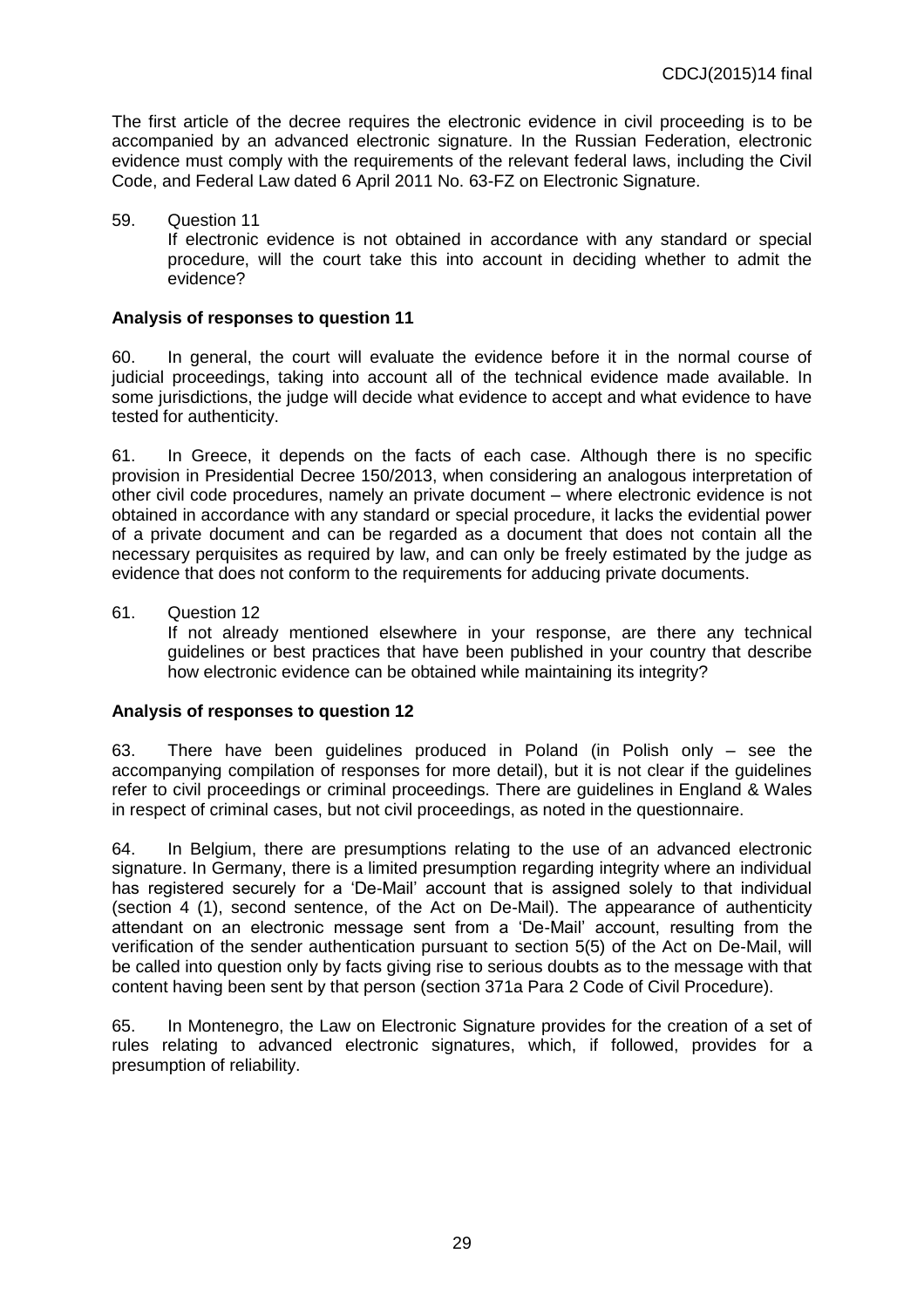#### 66. Question 13

Do the rules on admissibility of electronic evidence vary according to the complexity or simplicity of the evidence, and if so, how?

### **Analysis of responses to question 13**

67. The rules on the admissibility of electronic evidence tend not to vary according to the complexity or simplicity of the evidence. The amount of evidence to demonstrate the authenticity of digital data may alter, depending on the complexity of the evidence. In Belgium and Spain, the use of an advanced electronic signature attached or affixed to digital data will affect the ease of demonstrating authenticity.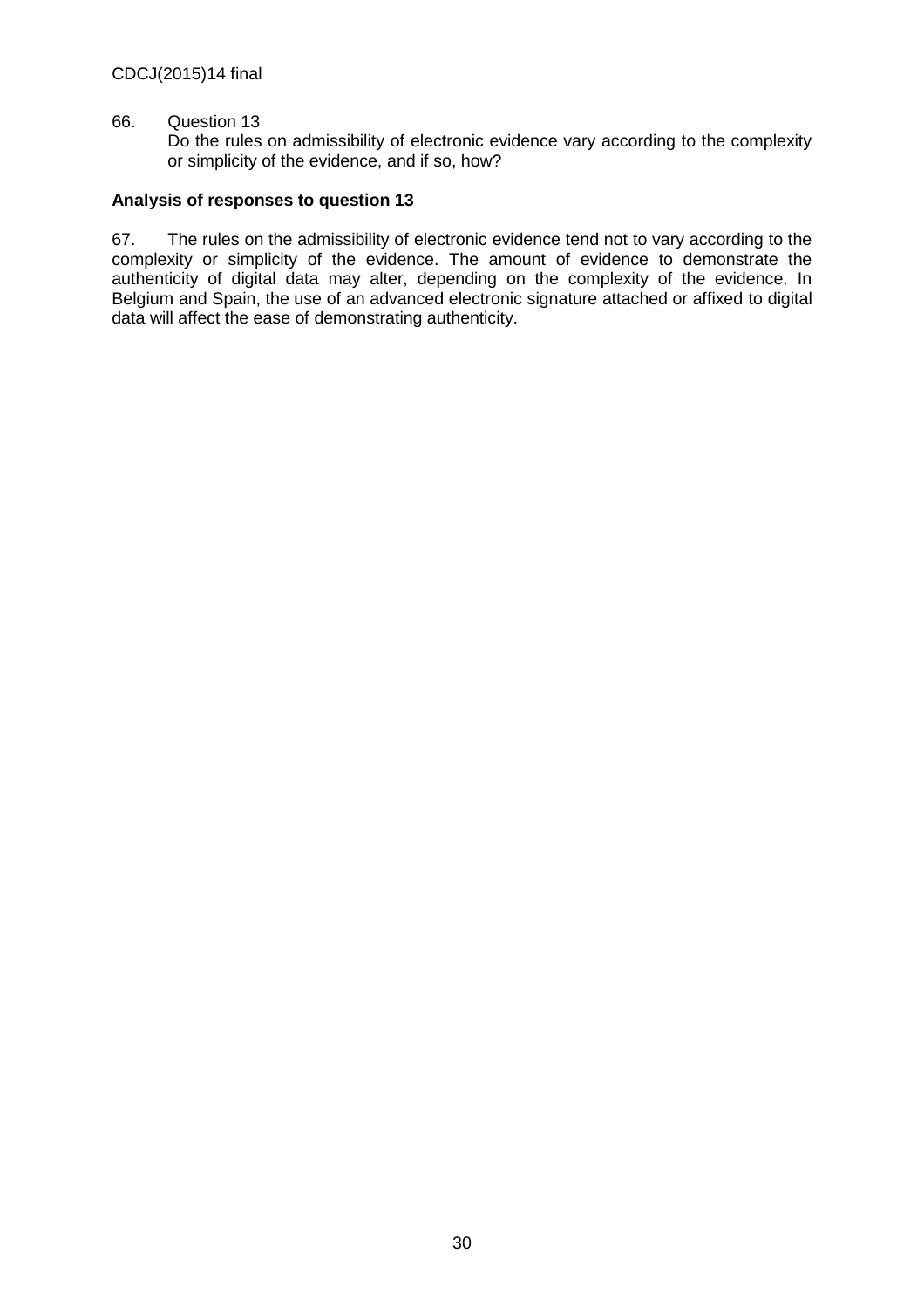## **Table 4**

## Responses to questions 10 – 13

|                           | 10<br>11     |              |              | 12           |              | 13           |     |              |
|---------------------------|--------------|--------------|--------------|--------------|--------------|--------------|-----|--------------|
|                           | Yes          | No           | Yes          | No           | Yes          | No           | Yes | <b>No</b>    |
| Andorra                   |              | $\checkmark$ |              | $\checkmark$ |              | $\checkmark$ |     | $\checkmark$ |
| Armenia                   |              | $\checkmark$ |              | $\checkmark$ |              | $\checkmark$ |     | $\checkmark$ |
| Belgium                   |              | $\checkmark$ |              | $\checkmark$ |              | $\checkmark$ |     | $\checkmark$ |
| <b>Bulgaria</b>           |              | $\checkmark$ |              | $\checkmark$ |              | $\checkmark$ |     | $\checkmark$ |
| Croatia                   | $\checkmark$ |              | $\checkmark$ |              |              | ✓            |     | ✓            |
| Czech Republic            |              | $\checkmark$ |              | $\checkmark$ |              | ✓            |     | ✓            |
| Denmark                   |              | $\checkmark$ |              | $\checkmark$ |              | $\checkmark$ |     | $\checkmark$ |
| Estonia                   |              | $\checkmark$ |              | $\checkmark$ |              | ✓            |     | ✓            |
| Finland                   |              | $\checkmark$ |              | $\checkmark$ |              | ✓            |     | ✓            |
| France                    |              | $\checkmark$ |              | ✓            |              |              |     | ✓            |
| Georgia                   |              | $\checkmark$ |              | $\checkmark$ |              | $\checkmark$ |     | ✓            |
| Greece                    |              | $\checkmark$ | $\checkmark$ |              |              | $\checkmark$ |     | ✓            |
| Germany                   |              | $\checkmark$ |              | $\checkmark$ |              | $\checkmark$ |     | ✓            |
| Hungary                   |              | $\checkmark$ |              | $\checkmark$ |              | ✓            |     | ✓            |
| Ireland                   |              | $\checkmark$ |              | $\checkmark$ |              | ✓            |     | ✓            |
| Latvia                    |              | $\checkmark$ |              | $\checkmark$ |              | $\checkmark$ |     | $\checkmark$ |
| Lithuania                 |              | $\checkmark$ |              | ✓            |              | $\checkmark$ |     | $\checkmark$ |
| Malta                     |              | $\checkmark$ |              | $\checkmark$ |              | $\checkmark$ |     | ✓            |
| Montenegro                |              | $\checkmark$ |              | $\checkmark$ |              | ✓            |     | $\checkmark$ |
| Poland                    |              | $\checkmark$ |              | $\checkmark$ | $\checkmark$ |              |     | ✓            |
| Portugal                  |              | $\checkmark$ |              | $\checkmark$ |              | ✓            |     | $\checkmark$ |
| Romania                   |              | $\checkmark$ |              | $\checkmark$ |              |              |     | $\checkmark$ |
| <b>Russian Federation</b> |              | $\checkmark$ |              | $\checkmark$ |              | $\checkmark$ |     | $\checkmark$ |
| Serbia                    |              | $\checkmark$ |              | ✓            |              | $\checkmark$ |     | $\checkmark$ |
| Slovak Republic           |              | $\checkmark$ |              | $\checkmark$ |              | $\checkmark$ |     | $\checkmark$ |
| Spain                     |              | $\checkmark$ |              | $\checkmark$ |              | $\checkmark$ |     | $\checkmark$ |
| Sweden                    |              | $\checkmark$ |              | $\checkmark$ |              | $\checkmark$ |     | $\checkmark$ |
| Switzerland               |              | $\checkmark$ |              | $\checkmark$ |              | $\checkmark$ |     | $\checkmark$ |
| Turkey                    |              | $\checkmark$ |              | $\checkmark$ |              | $\checkmark$ |     | $\checkmark$ |
| Ukraine                   |              | $\checkmark$ |              | $\checkmark$ |              | $\checkmark$ |     | $\checkmark$ |
| UK (England &<br>Wales)   |              | $\checkmark$ |              | $\checkmark$ |              | $\checkmark$ |     | $\checkmark$ |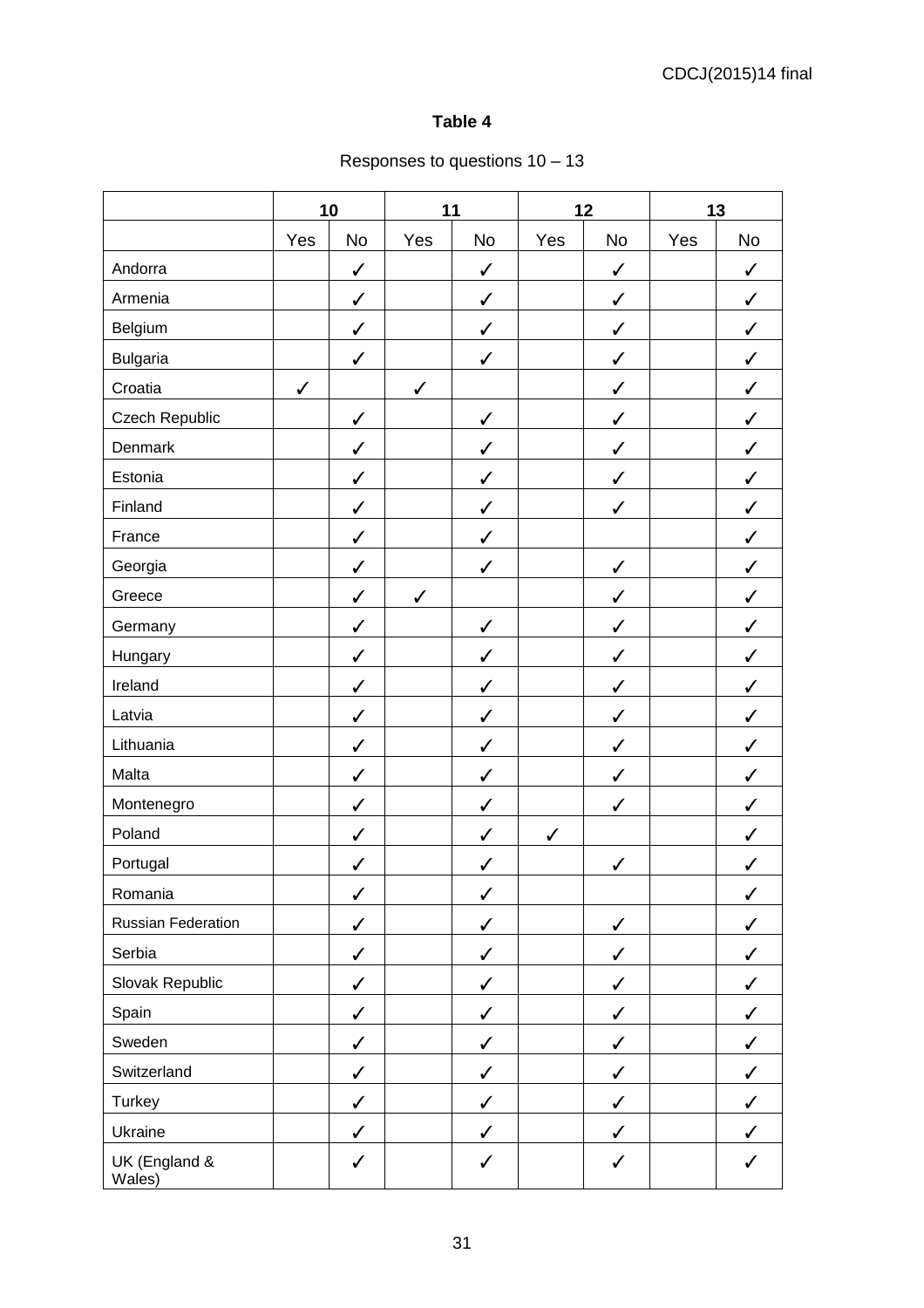## **Part E The archiving of evidence after trial**

## *Preamble*

68. Electronic evidence needs to be treated differently than paper files and case exhibits. By printing electronic documents, the relevant metadata that goes to prove the authenticity of the document is lost. This means that is it necessary to retain electronic data in its original form for as long as a paper case file would be retained. To this extent, it is necessary for lawyers and court administrators to provide for the confidentiality and security of such data, including the retention of secure back-up copies should one of the means of storage fail.

69. The Council of Bars and Law Societies of Europe (CCBE) have produced a set of guidelines dealing specifically with 'cloud computing', which is tangential to this study, but there is no other guidance provided by the CCBE that directly covers this topic.<sup>9</sup>

70. Question 14 What are the norms or professional conduct, if any, relating to the duty and requirements for the storage and preservation of electronic evidence? In replying to this question, please cover the following discrete areas: Archiving by lawyers Archiving by the courts Requirements to provide for the security of evidence after a trial

## **Analysis of responses to question 14**

71. There is significant variation in the responses to question 14. The wide variety of responses illustrate that there appears to be a high degree of uncertainty about the provisions relating to archiving, and even more worrying, of the security that should be attached to electronic documents. To illustrate one jurisdiction, that of England & Wales (chosen because Stephen Mason practices in this jurisdiction), the position is, in more detail, as follows:

## **Archiving by lawyers**

 $\overline{a}$ 

There is a duty to preserve evidence for as long as the court proceedings are live and any chance of appeal has passed.

In general terms, historically solicitors were responsible for the retention of client files (and therefore evidence adduced at trial). Once a trial ended, the barrister, if a barrister is engaged, will return the files to the solicitor. However, the digital age means this arrangement is now more complex, because the barrister will be in possession of electronic copies of the evidence and instructions, unless they make the decision to expunge all evidence of such data from their computers or servers. In practice, barristers will retain much of the evidence in electronic format.

<sup>&</sup>lt;sup>9</sup> [CCBE guidelines on the use of cloud computing services by lawyers,](http://www.ccbe.eu/fileadmin/user_upload/NTCdocument/07092012_EN_CCBE_gui1_1347539443.pdf) available at [http://www.ccbe.eu/.](http://www.ccbe.eu/)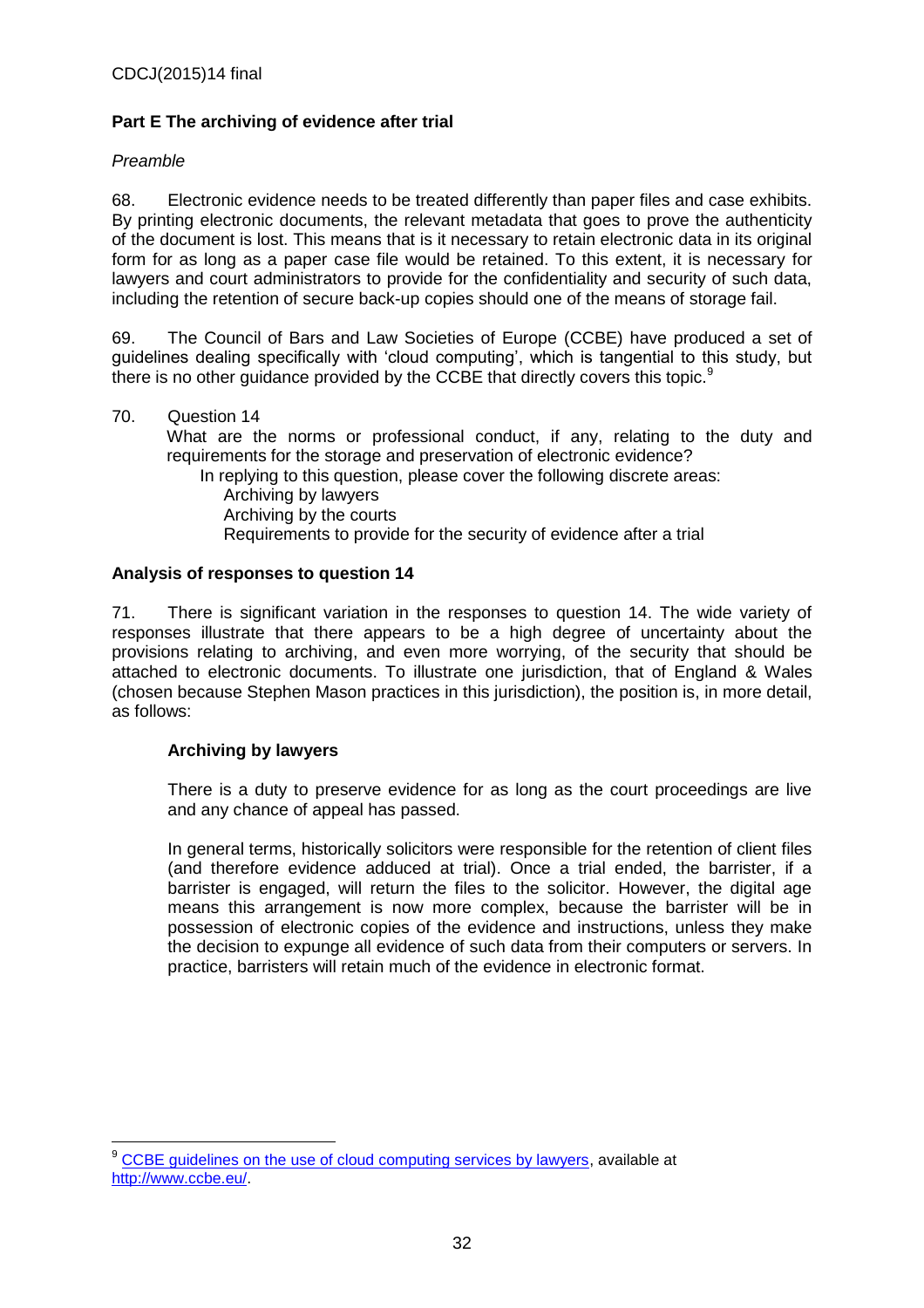The Law Society of England & Wales and the Bar of England & Wales provide separate advice in relation to the retention of records – and by extension, the retention of evidence after trial. A text covers this topic,<sup>10</sup> and there are a number of practice guides: *Information security* (11 October 2011),<sup>11</sup> *File retention: trusts* (6 October 2011),<sup>12</sup> and *File retention: wills and probate* (6 October 2011).<sup>13</sup>

There is no specific advice regarding the retention of evidence after trial, but reference is made by the Law Society of England & Wales to the relevant provisions of the Limitation Act 1980, Value Added Tax Act 1994, Data Protection Act 1998 and the Money Laundering Regulations 2007 (2007 SI 2157). Generally, a solicitor will mark a file with a review period, and send the file to the partner responsible for a decision at the end of the period. In practice, most partners do not have the time to conduct such a review, and the general practice is to store physical files and their contents forever.

The Bar of England & Wales has provided the following guidance, which touches upon the topic: *Guidelines on Information Security*<sup>14</sup> and *Email Guidelines for the Bar*. <sup>15</sup> For those barristers that are qualified to provide legal advice and representation direct to the public, the *Public Access Guidance for Barristers* (January 2014) includes advice on this topic.<sup>16</sup>

#### **Archiving by the courts**

There is a duty to preserve the court papers for the current year plus between 7 and 12 years. It will depend on the jurisdiction. However exhibits are generally returned prior to that time or held depending on the nature of the evidence and the scope for further action.

No detailed information is available relating to this issue.

#### **Requirements to provide for the security of evidence after a trial**

The provisions of the Data Protection Act 1998 apply to all lawyers, so it is arguable that lawyers are required to provide for the security of electronic data, regardless of any professional rules or guidelines.

 $\overline{1}$ <sup>10</sup> Andrew Hopper QC, Cartwright Black and Iain Miller, gen eds, *Cordery on Legal Services* (LexisNexis Butterworths) looseleaf.

<sup>11</sup> [http://www.lawsociety.org.uk/advice/practice-notes/information-security/.](http://www.lawsociety.org.uk/advice/practice-notes/information-security/)

<sup>12</sup> [http://www.lawsociety.org.uk/advice/practice-notes/file-retention-trusts/.](http://www.lawsociety.org.uk/advice/practice-notes/file-retention-trusts/)

<sup>13</sup> [http://www.lawsociety.org.uk/advice/practice-notes/file-retention-wills-probate/.](http://www.lawsociety.org.uk/advice/practice-notes/file-retention-wills-probate/)

<sup>&</sup>lt;sup>14</sup> [http://www.barcouncil.org.uk/for-the-bar/professional-practice-and-ethics/it-panel-articles/guidelines-on](http://www.barcouncil.org.uk/for-the-bar/professional-practice-and-ethics/it-panel-articles/guidelines-on-information-security/)[information-security/.](http://www.barcouncil.org.uk/for-the-bar/professional-practice-and-ethics/it-panel-articles/guidelines-on-information-security/)

<sup>15</sup> [http://www.barcouncil.org.uk/for-the-bar/professional-practice-and-ethics/it-panel-articles/email-guidelines-for](http://www.barcouncil.org.uk/for-the-bar/professional-practice-and-ethics/it-panel-articles/email-guidelines-for-the-bar/)[the-bar/.](http://www.barcouncil.org.uk/for-the-bar/professional-practice-and-ethics/it-panel-articles/email-guidelines-for-the-bar/)

<sup>&</sup>lt;sup>16</sup> [https://www.barstandardsboard.org.uk/media/1580337/public\\_access\\_guidance\\_for\\_barristers\\_](https://www.barstandardsboard.org.uk/media/1580337/public_access_guidance_for_barristers_-_jan_2014.pdf) jan\_2014.pdf.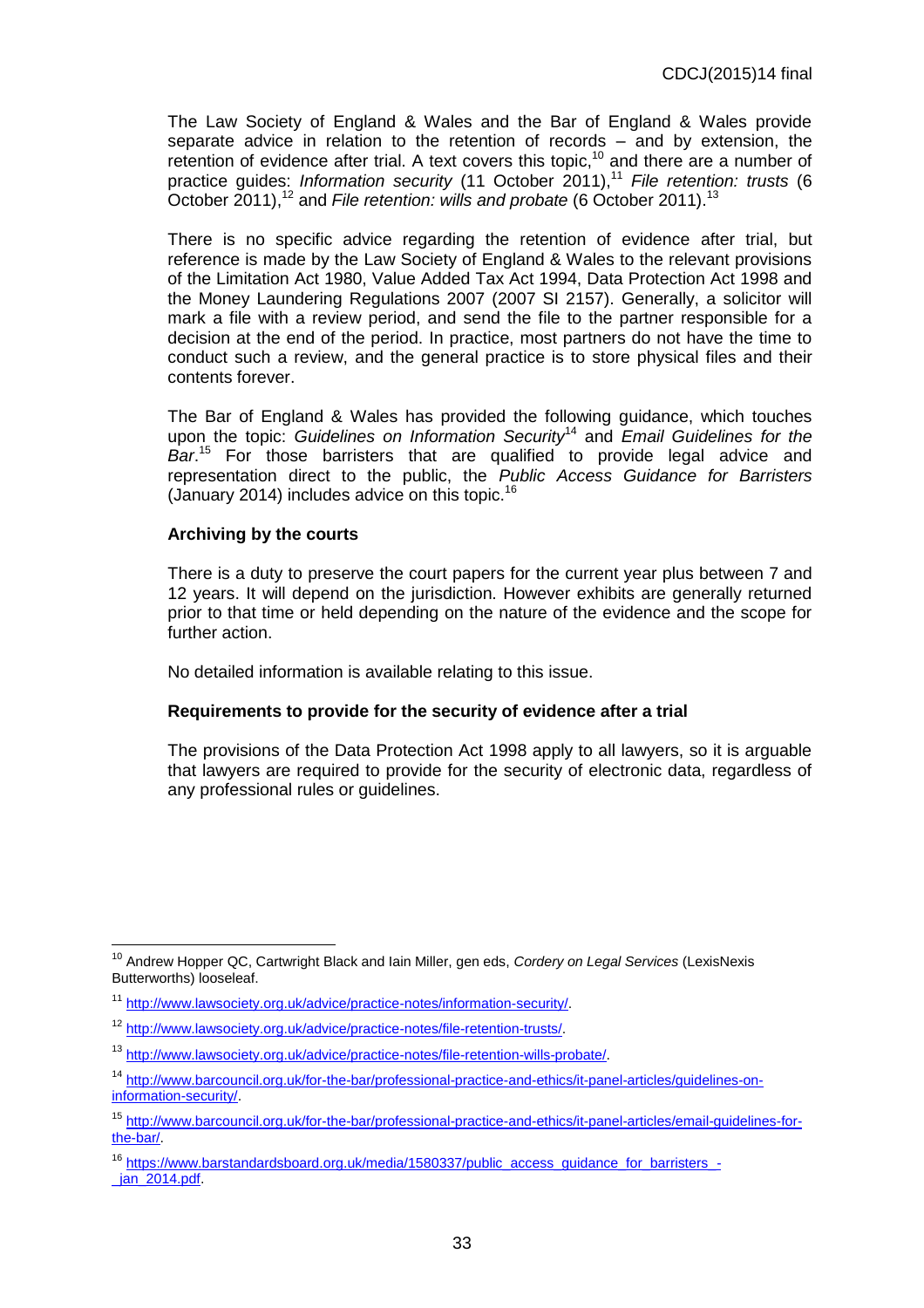The Law Society *Information security* (11 October 2011)<sup>17</sup> is a very wide-ranging commentary with little of substance regarding the security of electronic data. Solicitors are directed to a particular text: Keith Mathieson, *Privacy Law Handbook* (Law Society Publishing, 2010).

In addition, the Solicitors Regulation Authority *Code of Conduct*<sup>18</sup> sets out a number of mandatory Principles that a solicitor must follow. Chapter 7, 'Management of your business', sets out a number of outcomes that every solicitor must adhere to. There are a series of 'Indicative behaviours' that, if followed, might show that the solicitor has achieved the outcomes and therefore complied with the Principles. The following are relevant for the purposes of providing for the security of electronic data:

#### IB(7.1)

safekeeping of documents and assets entrusted to the firm;

IB(7.3)

identifying and monitoring financial, operational and business continuity risks including complaints, credit risks and exposure, claims under legislation relating to matters such as data protection, IT failures and abuses, and damage to offices;

The Bar of England & Wales provides guidance regarding the security of electronic data in *Guidelines on Information Security*. <sup>19</sup> However, the guidelines do not form part of the Code of Conduct, and following them does not necessarily provide a defence to complaints of misconduct or of inadequate professional service. It is the individual responsibility of the barrister to preserve the confidentiality their client's affairs.

72. The response from the Ministry of Justice of the UK illustrates that there is some knowledge of archiving and security, but the full ramifications have yet to be widely understood regarding data in electronic format.

 $\overline{a}$ 

<sup>17</sup> [http://www.lawsociety.org.uk/advice/practice-notes/information-security/.](http://www.lawsociety.org.uk/advice/practice-notes/information-security/)

<sup>18</sup> [http://www.sra.org.uk/solicitors/handbook/code/content.page.](http://www.sra.org.uk/solicitors/handbook/code/content.page)

<sup>19</sup> [http://www.barcouncil.org.uk/for-the-bar/professional-practice-and-ethics/it-panel-articles/guidelines-on](http://www.barcouncil.org.uk/for-the-bar/professional-practice-and-ethics/it-panel-articles/guidelines-on-information-security/)[information-security/,](http://www.barcouncil.org.uk/for-the-bar/professional-practice-and-ethics/it-panel-articles/guidelines-on-information-security/) pp. 18 – 27.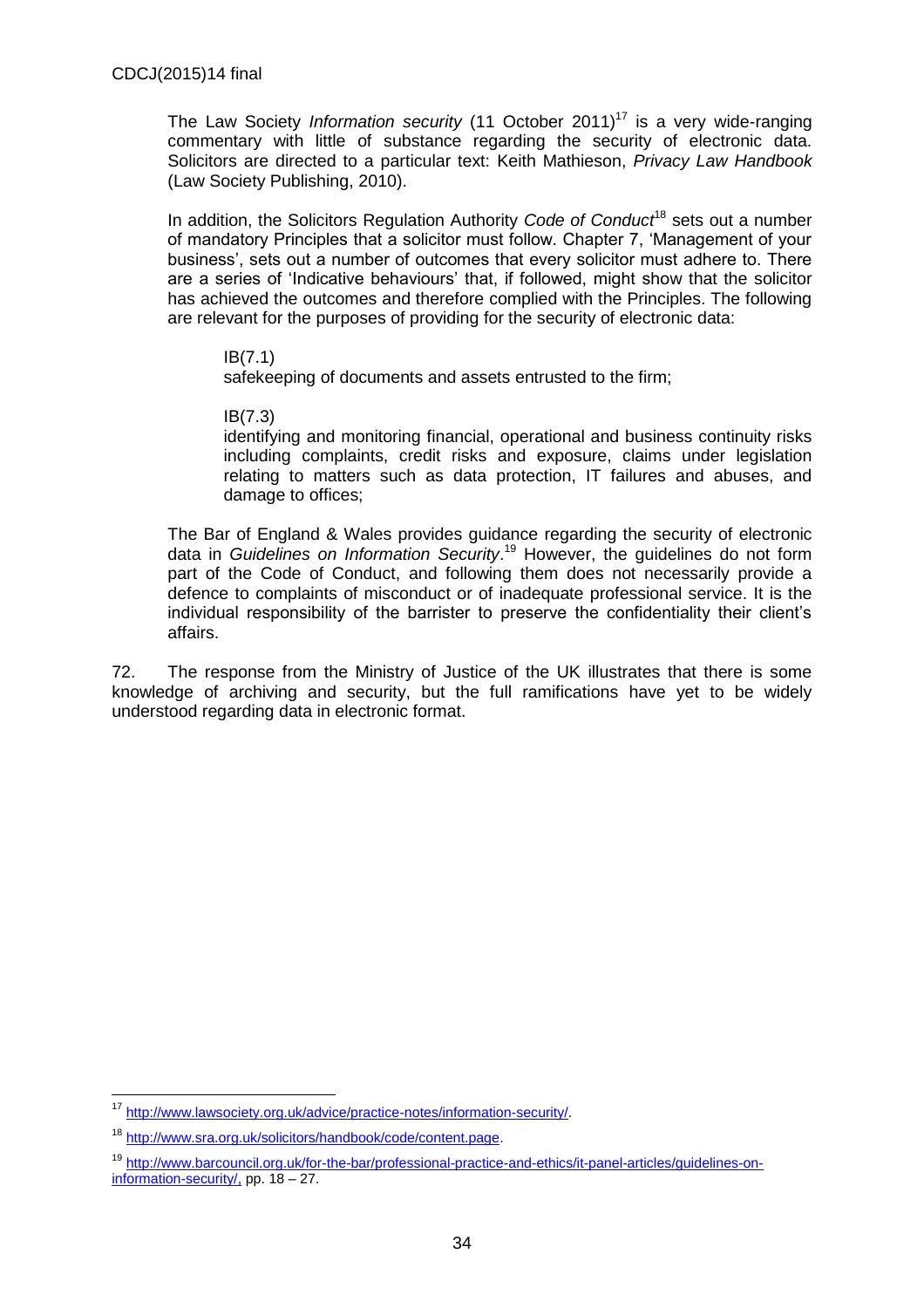## **Table 5**

## Responses to question 14

|          | <b>Response</b>                                                                                                                                                                                                                                                                                                                                                                                                                                                                                       |
|----------|-------------------------------------------------------------------------------------------------------------------------------------------------------------------------------------------------------------------------------------------------------------------------------------------------------------------------------------------------------------------------------------------------------------------------------------------------------------------------------------------------------|
| Andorra  | Article 60 of the Qualified Law on Justice of 3 September 1993, as amended at the<br>end of 2014, provides that responsibility for the preservation and storage of all<br>documents and archives, and for the conservation of property and objects included in<br>or assigned to case files, lie with the registrar of each court.                                                                                                                                                                    |
| Armenia  | There is no any legal regulation or any provisions of professional conduct on the<br>storage and preservation of electronic evidence for courts or for lawyers. Article 7 of<br>Law on Electronic Document and Electronic Signature provides as follows:                                                                                                                                                                                                                                              |
|          | Article 7. Storage of electronic documents                                                                                                                                                                                                                                                                                                                                                                                                                                                            |
|          | An electronic document is considered to be duly stored, if it has not undergone any<br>changes since it was sent for storage, or it has changed due to its storage<br>requirement, and it is possible to restore the electronic document in the form it was<br>before storage. The electronic document verified by an electronic signature is<br>considered duly stored if its signature-verification data have also been kept.                                                                       |
|          | The owners of information systems provide the protection of electronic documents<br>stored in their information systems.                                                                                                                                                                                                                                                                                                                                                                              |
| Belgium  | Belgian law does not yet include regulations governing electronic archiving.                                                                                                                                                                                                                                                                                                                                                                                                                          |
|          | <b>Lawyers</b>                                                                                                                                                                                                                                                                                                                                                                                                                                                                                        |
|          | Article 2276bis of the Civil Code governs archiving by lawyers, which provides as<br>follows: '§1. Lawyers are discharged of their professional responsibility and the<br>conservation of documents five years after the completion of their task. This time-limit<br>is not applicable if the lawyer has been expressly designated as the custodian of<br>specific documents.'                                                                                                                       |
|          | The courts                                                                                                                                                                                                                                                                                                                                                                                                                                                                                            |
|          | The Law of 24 June 1955 on archives [Belgian Official Gazette, 12 August 1955 and<br>Royal decree of 18 August 2010 implementing Articles 1, 5 and 6bis of the law of 24<br>June 1955 on archives (Belgian Official Gazette, 23 September 2010, Addendum,<br>Belgian Official Gazette, 22 October 2010)] governs the archiving by court registrars<br>in particular.                                                                                                                                  |
| Czech    | <b>Lawyers</b>                                                                                                                                                                                                                                                                                                                                                                                                                                                                                        |
| Republic | Advocates are bound to store documentation and client files for the period of 5 years<br>from the day the representation ended (article 3 of the Resolution of the Board of the<br>Czech Bar Association N°9/1991). This rule also applies to electronic evidence.<br>There are no special rules imposed on how to store electronic evidence.                                                                                                                                                         |
|          | The courts                                                                                                                                                                                                                                                                                                                                                                                                                                                                                            |
|          | Evidence received in electronic form is archived on portable discs and within the<br>information system of the courts. In other cases, e.g. when the evidence is the<br>content of an e-mail communication or an up-to-date view of a social networking<br>page, the evidence is taken as follows: the page is observed during the hearing by<br>the judge who then takes a print screen of the displayed content. The print screen will<br>be then printed out on paper and stored in the case file. |
|          | Security of evidence after a trial                                                                                                                                                                                                                                                                                                                                                                                                                                                                    |
|          | The general rules on the storage of evidence apply for evidence archived on portable<br>discs; the storage within the information system of the courts is regulated by internal                                                                                                                                                                                                                                                                                                                       |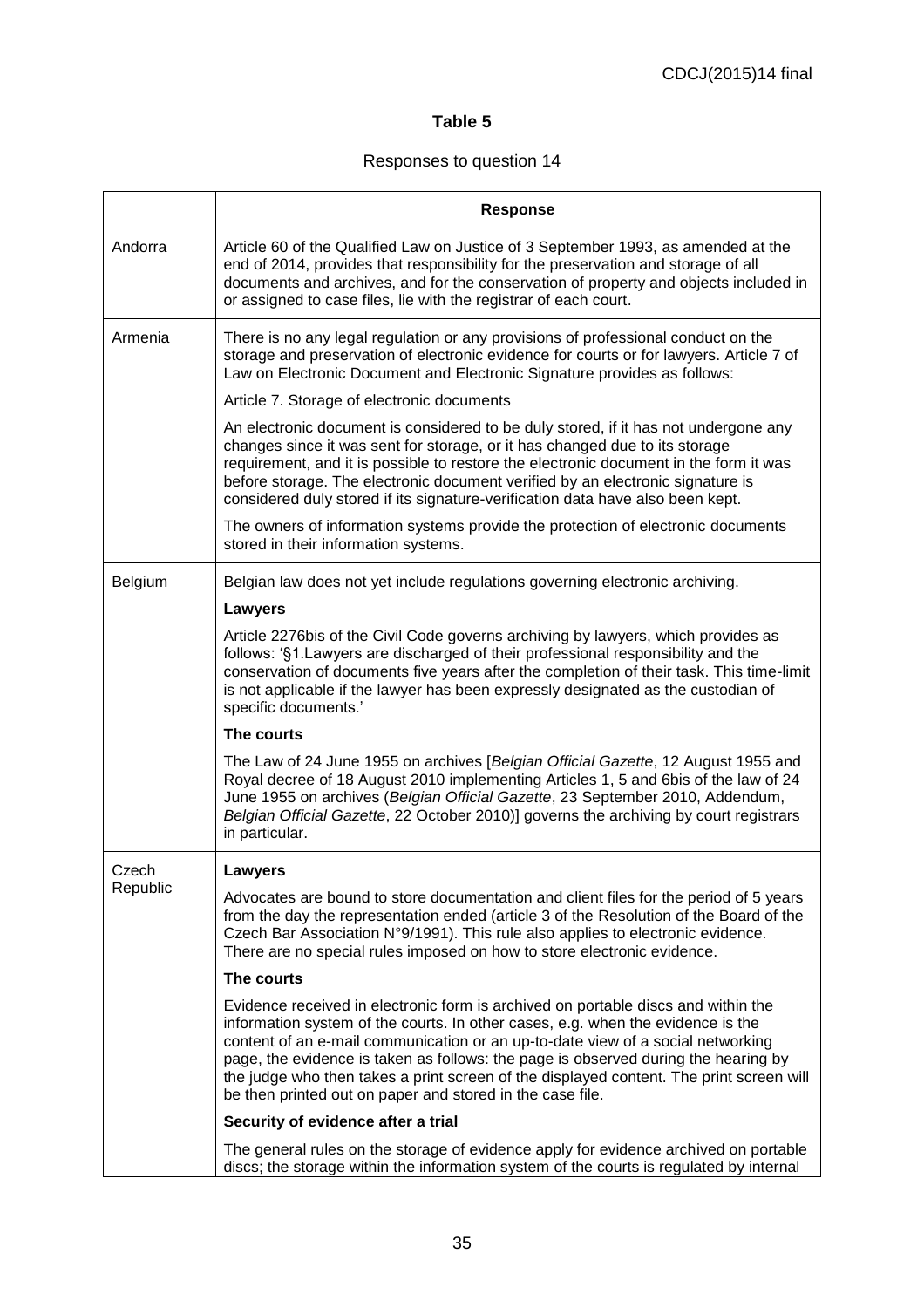|                | regulation of the Ministry of Justice.                                                                                                                                                                                                                                                                                                                                                                                                                                                                                                                                                                                                                                                                                                                                                                                                   |
|----------------|------------------------------------------------------------------------------------------------------------------------------------------------------------------------------------------------------------------------------------------------------------------------------------------------------------------------------------------------------------------------------------------------------------------------------------------------------------------------------------------------------------------------------------------------------------------------------------------------------------------------------------------------------------------------------------------------------------------------------------------------------------------------------------------------------------------------------------------|
| <b>Denmark</b> | There are no such norms, especially for electronic evidence.                                                                                                                                                                                                                                                                                                                                                                                                                                                                                                                                                                                                                                                                                                                                                                             |
| Estonia        | E-mail/web page metadata is normally converted into PDF and/or printed and stored<br>as such. Digital signature files are stored in the court database (e.g. e-curia);<br>printouts are stored in printed form.                                                                                                                                                                                                                                                                                                                                                                                                                                                                                                                                                                                                                          |
| Finland        | Courts are obliged to file documents, visual or verbal/lingual material, including<br>electronic documents according to the act 831/1994 ('Archive Act', no translation<br>available). Material has to be preserved in a way that it will not be destroyed,<br>damaged or used in an inappropriate manner.                                                                                                                                                                                                                                                                                                                                                                                                                                                                                                                               |
|                | The Code of Conduct for Lawyers prepared by the Finnish Bar Association provides<br>for the security of information systems in clause 11.6: 'A lawyer shall ensure that the<br>security of information systems in the office does not allow third parties to view client<br>information without authorisation.'                                                                                                                                                                                                                                                                                                                                                                                                                                                                                                                          |
|                | The Finnish Bar Association has also given an order about information security and a<br>manual supporting the position (no translations available). The order includes, for<br>example, rules for the securing of the computer and other devices (passwords, virus<br>protection, protection of movable computer and wi fi etc.) and rules of obligation to<br>look after information security when making a contract, for example with outside IT-<br>company and archive security rules.                                                                                                                                                                                                                                                                                                                                               |
| France         | In general, as regards evidence, the principle of equivalence between electronic-<br>based writing and paper-based writing follows from compliance with the storage<br>conditions necessary to preserve its integrity (article 1316-1 of the Civil Code).<br>Similarly, an authentic instrument may be drawn up on an electronic medium only if it<br>is stored under conditions that preserve its integrity and legibility (article 1317 of the<br>Civil Code). A notarised instrument drawn up on an electronic medium is accordingly<br>registered in a central minutes-record, with a view to its conservation, as soon as it<br>has been established by the attesting notary, who retains exclusive access to the<br>instrument (article 28 of the Decree of 26 November 1971, as amended).                                         |
|                | As regards the procedure, technical processes' ability to guarantee the conservation<br>of transmissions performed is also a condition for the use of electronic<br>communications (article 748-6 of the CCP). With regard to bailiffs, the legislation<br>(article 26 of the decree of 29 February 1956, as amended by the decree of 10<br>August 2005) requires that original instruments drawn up on an electronic medium<br>must be established by means of a processing, storage and information transmission<br>system approved by the National Chamber of Bailiffs and guaranteeing the integrity<br>and confidentiality of their content.                                                                                                                                                                                        |
|                | Lawyers                                                                                                                                                                                                                                                                                                                                                                                                                                                                                                                                                                                                                                                                                                                                                                                                                                  |
|                | Original documents are returned to clients after the proceedings. Article 2225 of the<br>Civil Code provides for a limitation period of five years during which a client may<br>initiate proceedings against his/her lawyer in the event of an error. This five-year<br>limitation period is a relatively recent legal provision, which was introduced by a law<br>of 17 June 2008. Lawyers are obliged to keep a copy of documents, including those<br>in electronic form, for a minimum of five years following the proceedings. However, it<br>should be noted that, in practice, lawyers keep copies thereof for a longer period as a<br>precautionary measure. A number of cases have set precedents in this matter,<br>especially with regard to determination of the moment when the period of five years<br>should begin to run. |
|                | <b>Court registries</b>                                                                                                                                                                                                                                                                                                                                                                                                                                                                                                                                                                                                                                                                                                                                                                                                                  |
|                | In accordance with the rules applicable to public administrative authorities, any digital<br>archiving performed by courts should comply with the OAIS model (Reference Model<br>for an Open Archival Information System, published by ISO under reference ISO<br>14721:2003).                                                                                                                                                                                                                                                                                                                                                                                                                                                                                                                                                           |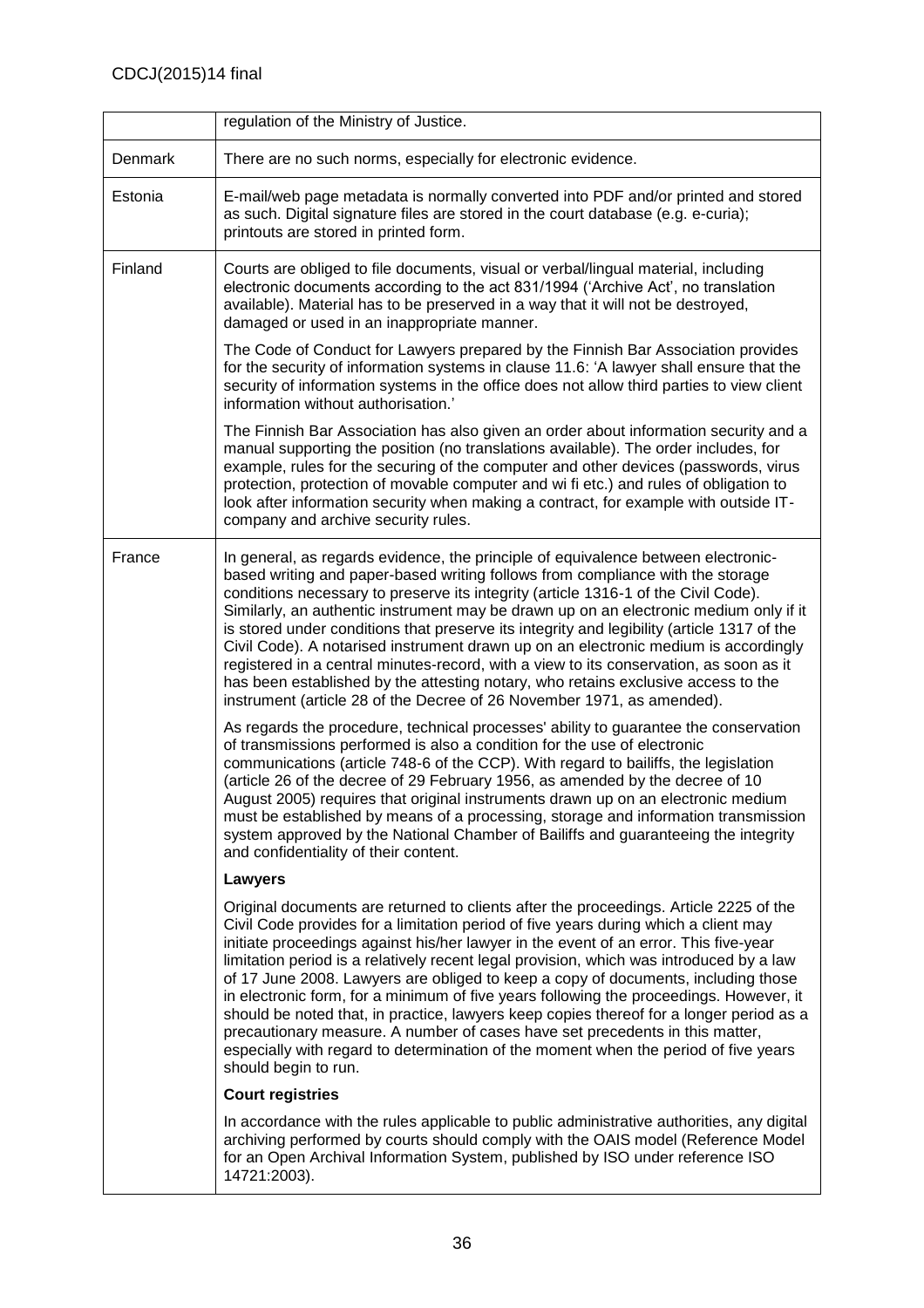| Georgia | There are no special rules on this matter.                                                                                                                                                                                                                                                                                                                                                                                                                                                                                                                                                                                                  |
|---------|---------------------------------------------------------------------------------------------------------------------------------------------------------------------------------------------------------------------------------------------------------------------------------------------------------------------------------------------------------------------------------------------------------------------------------------------------------------------------------------------------------------------------------------------------------------------------------------------------------------------------------------------|
| Germany | Lawyers                                                                                                                                                                                                                                                                                                                                                                                                                                                                                                                                                                                                                                     |
|         | The norm relating to the duty and requirements for the storage and preservation of<br>files by lawyers is mainly § 50 of the Federal Lawyers' Act<br>(Bundesrechtsanwaltsordnung, BRAO). The norm has the following content:                                                                                                                                                                                                                                                                                                                                                                                                                |
|         | BRAO § 50 The Rechtanwalt's files                                                                                                                                                                                                                                                                                                                                                                                                                                                                                                                                                                                                           |
|         | (1) A Rechtsanwalt must be in a position to give an orderly account of his/her<br>professional work. This must be done by creating files.                                                                                                                                                                                                                                                                                                                                                                                                                                                                                                   |
|         | (2) The Rechtsanwalt must keep the files for five years after bringing a case to a<br>conclusion. However this duty shall lapse, even before this period has ended, if the<br>Rechtsanwalt has requested the client to take the files and the client has not met this<br>request within six months of receiving it.                                                                                                                                                                                                                                                                                                                         |
|         | (3) A Rechtsanwalt may refuse to surrender the files to the client until the<br>Rechtanwalt's fees and disbursements have been paid. This shall not be the case in<br>as far as it would be unreasonable in the circumstances to withhold the files or<br>individual documents.                                                                                                                                                                                                                                                                                                                                                             |
|         | (4) Files in the meaning of paras 2 and 3 of this provision are only the documents that<br>the Rechtsanwalt has received for or on behalf of the client on grounds of his/her<br>professional practice, but not the correspondence between the Rechtsanwalt and the<br>client nor documents where the client has already received the original or a copy.                                                                                                                                                                                                                                                                                   |
|         | (5) Para. 4 shall apply accordingly in as far as the Rechtsanwalt uses electronic data<br>processing in order to keep files.                                                                                                                                                                                                                                                                                                                                                                                                                                                                                                                |
|         | Apart from this norm the Rechtsanwalt has the basic duty to observe professional<br>secrecy, § 43a para 2 BRAO.                                                                                                                                                                                                                                                                                                                                                                                                                                                                                                                             |
|         | The courts and requirements to provide for the security of evidence after a trial                                                                                                                                                                                                                                                                                                                                                                                                                                                                                                                                                           |
|         | There are no general rules on the standards of archiving by the courts in the code of<br>civil procedure. The rules on archiving are left to the Länder, which have each<br>developed their own rules ("Aktenordnung"). Additionally, Section 298a ZPO in the<br>current version holds:                                                                                                                                                                                                                                                                                                                                                     |
|         | (1) The court records of the dispute may be kept as electronic files. The Federal<br>Government and the Land governments determine, by statutory instrument, for their<br>sphere of responsibility the time onwards from which electronic files are to be kept, as<br>well as the framework conditions in organisational and technical terms governing the<br>creation, administration, and storage of the electronic files. The Land governments<br>may confer, by statutory instrument, the corresponding authorisation upon the Land<br>departments of justice.                                                                          |
|         | (2) Any documents and other records submitted on paper are to be changed to<br>electronic format by way of replacing the original. Should the documents and records<br>still be needed in paper format, they are to be stored at least until the proceedings<br>have been concluded as res judicata.                                                                                                                                                                                                                                                                                                                                        |
|         | (3) The electronic document must include the note as to when and who changed the<br>documents to electronic format.                                                                                                                                                                                                                                                                                                                                                                                                                                                                                                                         |
| Greece  | <b>Lawyers</b>                                                                                                                                                                                                                                                                                                                                                                                                                                                                                                                                                                                                                              |
|         | Lawyers bear some obligations that relate to their clients and the proceedings in a<br>court. Once litigation has begun (even if the case is dismissed and comes to an end,<br>no matter what the result), the lawyers are obliged to retain all relevant documents for<br>at least five years (article 37 §8 Code of Conduct of Lawyers); the same obligation<br>exists for the court file records, which are also retained for a maximum of five years<br>and then destroyed. Failure to comply with these provisions may mean the violating<br>lawyer faces disciplinary action. In cases of a serious violation, criminal sanctions can |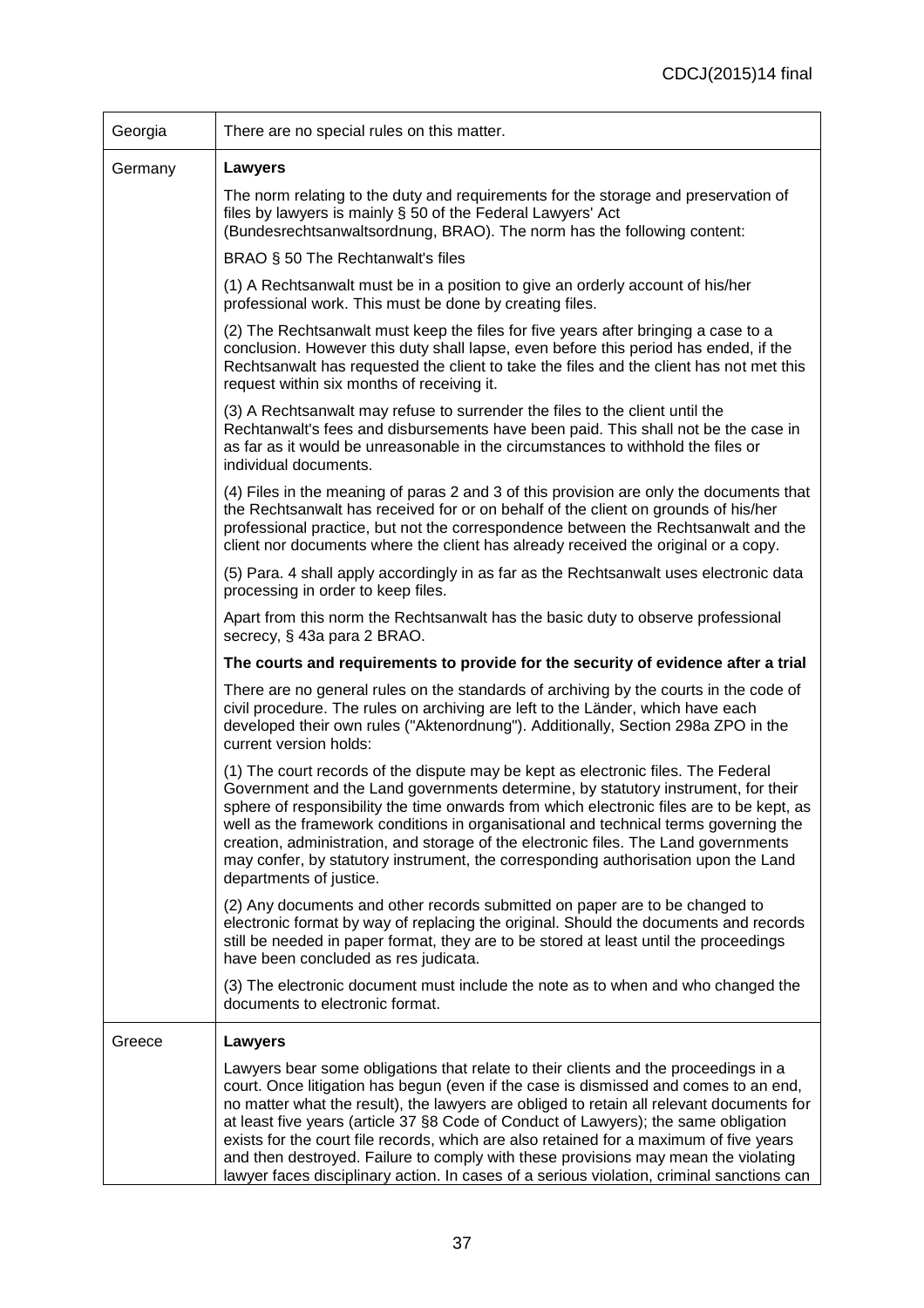|         | also be imposed. It has been held that once a lawyer adduces evidence and<br>documents in court, he has no longer ownership over them; this means that he<br>cannot destroy them deliberately or alter them by any means, because he will be<br>liable and prosecuted for the penal offense of defalcation of documents (article 222<br>Penal Code) or forgery (article 216 Penal Code) respectively, for which see: Supreme<br>Court (5th Penal Chamber) 566/2006 (AP (penal chamber) 566/2006).                                                                                                                |
|---------|------------------------------------------------------------------------------------------------------------------------------------------------------------------------------------------------------------------------------------------------------------------------------------------------------------------------------------------------------------------------------------------------------------------------------------------------------------------------------------------------------------------------------------------------------------------------------------------------------------------|
|         | The courts                                                                                                                                                                                                                                                                                                                                                                                                                                                                                                                                                                                                       |
|         | According to the provisions of article 6 of the Presidential decree 150/2013 relating to<br>electronic procedure before civil courts, the courts are obliged to obtain and preserve<br>an electronic file of all pleadings and relevant documents (evidence and procedural<br>documents) that were adduced and any other electronic document relevant to the<br>case. All preserved electronic archives should meet all the requirements and terms of<br>security and guarantee the integrity, the authenticity, the confidentiality and the<br>quality of the documents and the data that are included in them. |
| Hungary | Lawyers                                                                                                                                                                                                                                                                                                                                                                                                                                                                                                                                                                                                          |
|         | Obligations of confidentiality apply to of law firms and their employees, attorney<br>bodies and their officials and employees, as well as natural and legal persons<br>responsible for the storage, archiving, preservation and processing of the data<br>incorporated in electronic or paper documents containing data classified as client-<br>attorney privileged information: paragraph (4) of Article 8 of Act XI of 1998 on<br>Attorneys at Law.                                                                                                                                                          |
|         | Pursuant to article 2(1) of Decree 114/2007 (29 December) of the Minister of<br>Economy and Transport on the Rules of Digital Archiving, the party obliged to<br>preserve documents is required to ensure that electronic documents are preserved in<br>a manner that excludes the possibility of subsequent modification and protects these<br>documents from being deleted, destroyed, accidentally destroyed, damaged, as well<br>as against unauthorised access.                                                                                                                                             |
|         | The courts                                                                                                                                                                                                                                                                                                                                                                                                                                                                                                                                                                                                       |
|         | Article 6(5) of Directive 17/2014 (23 December) on standard rules for documents<br>managed by courts issued by the National Office for the Judiciary requires the court<br>to preserve electronic documents, documents, as well as electronically archived case<br>documents and documents compiled during the course of its regular operation in<br>electronic archives.                                                                                                                                                                                                                                        |
|         | Article 195(1) provides that court documents must be safeguarded until the expiry of<br>the safekeeping period or up to the date they are handed over to the competent<br>archives.                                                                                                                                                                                                                                                                                                                                                                                                                              |
| Ireland | <b>Solicitors</b>                                                                                                                                                                                                                                                                                                                                                                                                                                                                                                                                                                                                |
|         | In civil proceedings, the original evidence is placed on the court file. Solicitors retain<br>copies of documents admitted in evidence on their files. The Law Society of Ireland<br>which is the professional body governing solicitors in Ireland has issued a Guide to<br>Professional Conduct of Solicitors in Ireland Law Society (2nd Edition 2002) which<br>states at 9.13:                                                                                                                                                                                                                               |
|         | "In order to protect the interests of clients who may be sued by third parties and also<br>to protect the interests of the solicitors' firm which may be sued by former clients or<br>by third parties, a solicitor should ensure that all files, documents and other records<br>are retained for appropriate periods."                                                                                                                                                                                                                                                                                          |
|         | The reference to 'appropriate periods' is to appropriate periods of limitation for the<br>issue of proceedings that is typically 6 years but may be up to 12 years for contracts<br>under seal.                                                                                                                                                                                                                                                                                                                                                                                                                  |
|         | The Technology Committee of the Law Society of Ireland has issued a Practice Note<br>which requires Solicitors to retain documents relating to litigation for at least 6 years<br>being the period within which clients can bring proceedings relating to the                                                                                                                                                                                                                                                                                                                                                    |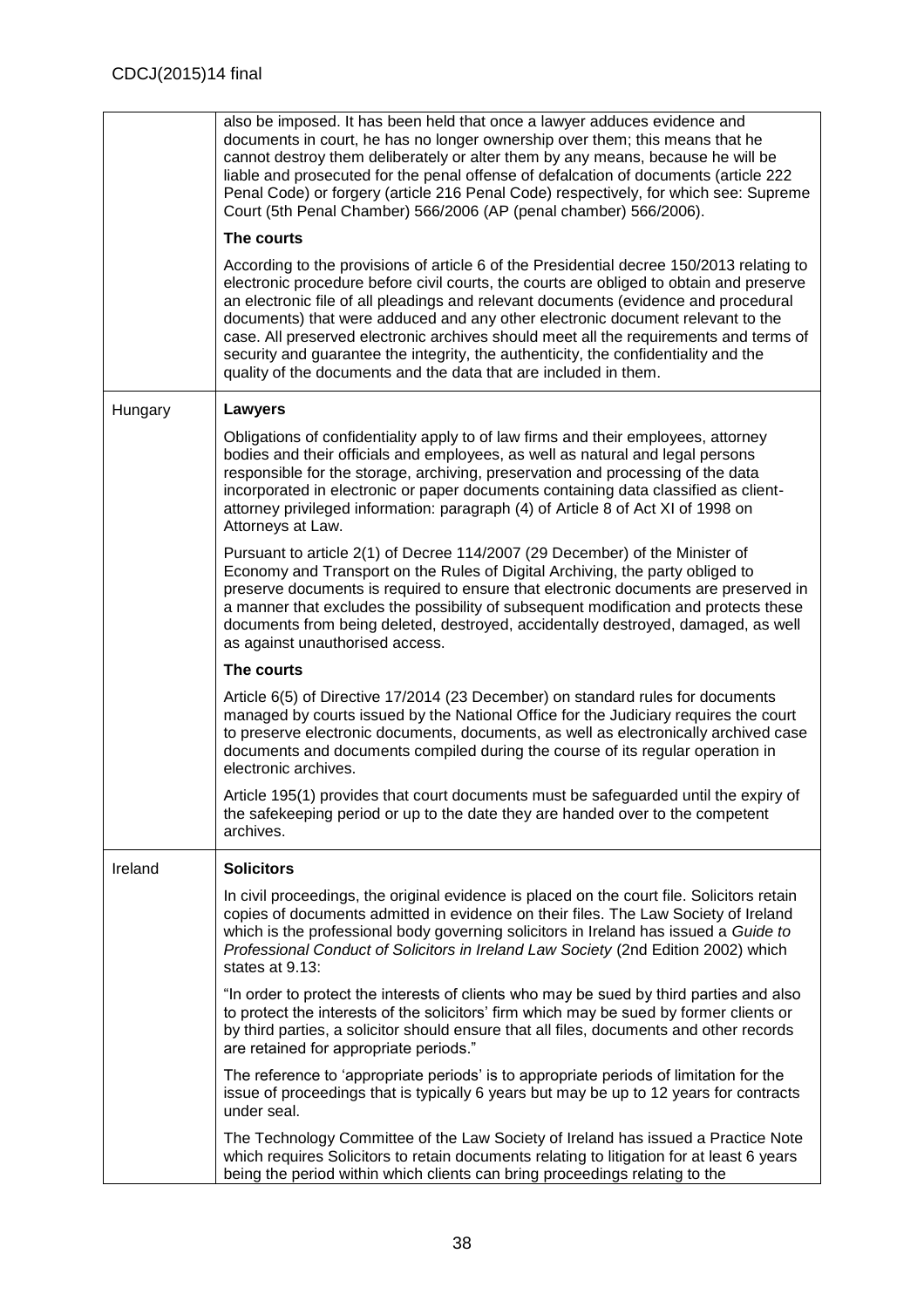|           | solicitor/client contract and the availability of the file for the solicitor's professional<br>indemnity insurers. The Practice Note provides that:                                                                                                                                                                                                                                                                                                                                                                                                                                                                                                                                                                                                                                                                                                                              |
|-----------|----------------------------------------------------------------------------------------------------------------------------------------------------------------------------------------------------------------------------------------------------------------------------------------------------------------------------------------------------------------------------------------------------------------------------------------------------------------------------------------------------------------------------------------------------------------------------------------------------------------------------------------------------------------------------------------------------------------------------------------------------------------------------------------------------------------------------------------------------------------------------------|
|           | "[w]here documentation is properly stored in an electronic format (and subject to any<br>statutory or regulatory limitations on storage or retention in electronic format), the<br>paper version (if one existed) need not be retained. The three key issues affecting<br>electronic storage are: permanency or durability of the format; accessibility of the<br>format; security of the format."                                                                                                                                                                                                                                                                                                                                                                                                                                                                               |
|           | Where material is being stored electronically the Practice Note requires that it should<br>be in an open format so that its future availability and accessibility will not be<br>compromised.                                                                                                                                                                                                                                                                                                                                                                                                                                                                                                                                                                                                                                                                                    |
|           | <b>Barristers</b>                                                                                                                                                                                                                                                                                                                                                                                                                                                                                                                                                                                                                                                                                                                                                                                                                                                                |
|           | When Barristers are instructed in contentious matters the relevant documentation is<br>included in the brief prepared for the trial or appeal. Briefs are returned to the<br>instructing solicitor at the end of the trial or appeal. When Barristers instructed in<br>advisory matters will typically return the documents that are annexed to the Case for<br>Counsel to the instructing solicitor with the Opinion or advices as the case may be.                                                                                                                                                                                                                                                                                                                                                                                                                             |
|           | The courts                                                                                                                                                                                                                                                                                                                                                                                                                                                                                                                                                                                                                                                                                                                                                                                                                                                                       |
|           | After the conclusion of a civil procedure, the paper file containing the pleadings and<br>certain other documents some of which have the character of evidence, such as<br>sworn affidavits, is retained in the custody of the Courts Service, which is an<br>independent corporate organisation established by the Courts Service Act, 1998<br>which, amongst other things, manages the courts and provides support services for<br>judges.                                                                                                                                                                                                                                                                                                                                                                                                                                     |
|           | The exhibits that have been adduced in evidence are returned to the party by whom<br>the evidence has been adduced. Similarly in criminal procedure the evidence such as<br>the disc or tape containing video images is returned to the prosecuting authority or<br>the defendant as the case may be.                                                                                                                                                                                                                                                                                                                                                                                                                                                                                                                                                                            |
|           | It might be noted that the new Court of Appeal has a (publicly funded) digital project<br>underway to facilitate e-filing which could mean that much information on a case,<br>such as pleadings, could be made available in electronic form.                                                                                                                                                                                                                                                                                                                                                                                                                                                                                                                                                                                                                                    |
|           | Court files are subject to the provisions of the National Archives Act 1986 being<br>classified as "Departmental Records" by Sub-s 1(2)(b) of the Act.                                                                                                                                                                                                                                                                                                                                                                                                                                                                                                                                                                                                                                                                                                                           |
|           | Section 7 of the National Archives Act, 1986 deals with retention and disposal of<br>Departmental records. Sub-s 7(1) requires that Departmental records that have not<br>been transferred to the National Archives in accordance with s. 8 or are disposed of<br>under Sub-s 7 (5) must be retained and preserved in the Department of State in<br>which they were made or are held. Sub-s 7(2) permits the Director or "the designated<br>officer") to authorise the disposal of the Departmental records in certain<br>circumstances such as on the written application of the particular Department of State<br>where the records are not required in connection with the administration of that<br>Department; where the Director of the National Archives or the designated officer is<br>satisfied that the records do not warrant preservation by the National Archives. |
|           | In the case of Court records, Sub-s $7(4)(c)$ provides that the Chief Justice, in the<br>case of records of the Supreme Court, or the President of the High Court, in the case<br>of records of the High Court, has consented to the making of the authorisation.                                                                                                                                                                                                                                                                                                                                                                                                                                                                                                                                                                                                                |
| Lithuania | There are no special rules concerning the duty and requirements for storage and<br>preservation of electronic evidence. Electronic evidence submitted via the Lithuanian<br>Court Information System is stored by the courts in accordance with Regulation No<br>13P-74-(7.1.2) of 20 June 2013 of the Council of Judiciary covering the rules that<br>apply to the processing, archiving and storage of electronic data related to legal<br>proceedings using information and communication technologies.                                                                                                                                                                                                                                                                                                                                                                       |
| Latvia    | There are no special regulations developed for civil and administrative courts in                                                                                                                                                                                                                                                                                                                                                                                                                                                                                                                                                                                                                                                                                                                                                                                                |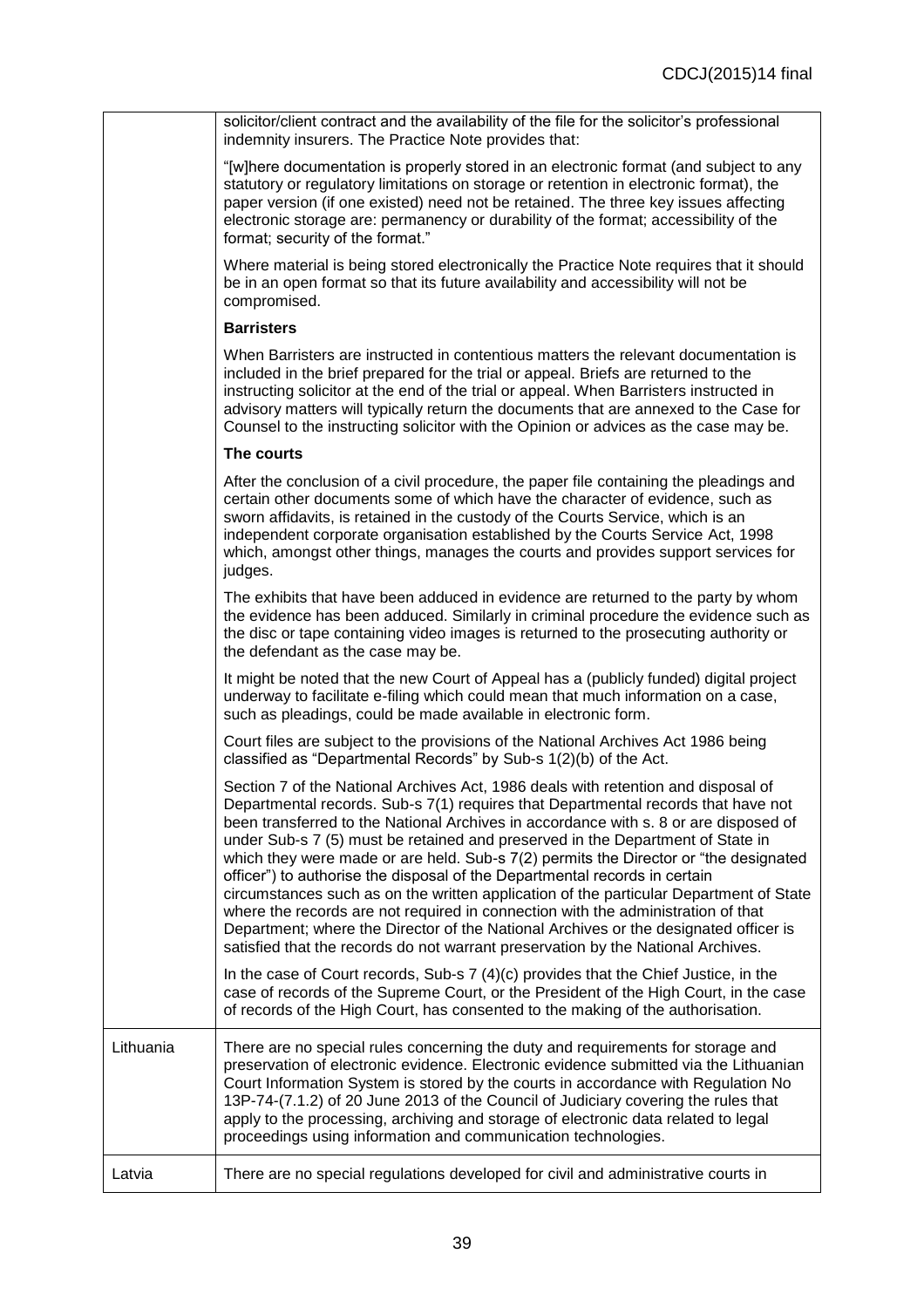|            | relation to the storage of electronic evidence that are present in the materials of the<br>case file. Electronic evidence shall be stored in the matter, upon recording them to<br>CD disk or other data carrier, such as a flash memory. The procedure is determined<br>by Cabinet Regulation No. 748 'Regulations Regarding Records and Archives<br>Management', adopted on 6 November 2012. This Regulation determines that file<br>readability shall be verified for electronic documents. Depending on the type of a data<br>carrier, the temperature for storage may differ. |
|------------|------------------------------------------------------------------------------------------------------------------------------------------------------------------------------------------------------------------------------------------------------------------------------------------------------------------------------------------------------------------------------------------------------------------------------------------------------------------------------------------------------------------------------------------------------------------------------------|
| Malta      | <b>Lawyers</b>                                                                                                                                                                                                                                                                                                                                                                                                                                                                                                                                                                     |
|            | In article 101A of the Constitution of Malta, the Commission for the Administration of<br>Justice set out the Code of Ethics and Conduct for Advocates. Rule 6 under Chapter<br>III of the Code of Ethics provides that 'On termination of the brief an advocate should,<br>subject to any privilege and/or right of retention, deliver to the client all papers and<br>property to which the client is entitled and account for all funds of the client then held<br>by the advocate'. Chapter VI of the Code of Ethics deals with confidentiality.                               |
|            | The courts                                                                                                                                                                                                                                                                                                                                                                                                                                                                                                                                                                         |
|            | There is a duty to preserve the records of the courts in terms of the National Archives<br>Act (Chapter 477 of the Laws of Malta) as such records are considered to be public<br>records and archives.                                                                                                                                                                                                                                                                                                                                                                             |
| Montenegro | The archiving of electronic evidence as electronic documents is regulated by article<br>21 of the Law on electronic document, which provides:                                                                                                                                                                                                                                                                                                                                                                                                                                      |
|            | Legal persons, natural persons and competent bodies are obliged to store<br>the electronic documents originally in the information systems or on the<br>media which provide the continuity of the electronic record for a determined<br>storage time, in accordance with the Law, i.e. a legal affair.                                                                                                                                                                                                                                                                             |
|            | The electronic documents referred to in paragraph 1 of this Article shall be<br>stored in electronic archive.                                                                                                                                                                                                                                                                                                                                                                                                                                                                      |
|            | The electronic archives must ensure that:                                                                                                                                                                                                                                                                                                                                                                                                                                                                                                                                          |
|            | 1) the electronic documents are stored in the form in which they have been created,<br>dispatched, received and stored and which does not change materially the content of<br>the documents;                                                                                                                                                                                                                                                                                                                                                                                       |
|            | 2) the electronic documents are available in a readable form during the whole storage<br>time to persons who have the right to access those documents;                                                                                                                                                                                                                                                                                                                                                                                                                             |
|            | 3) data on electronic signatures with which the electronic documents have been<br>signed, as well as data for verification of those signatures are stored;                                                                                                                                                                                                                                                                                                                                                                                                                         |
|            | 4) the electronic signatures are stored in a form and with the use of technology and<br>procedures which, along with the incorporated electronic signatures, provide a<br>reasonable guaranty for their authenticity and integrity during the entire storage time<br>and that they cannot be changed or removed without authorization within the time<br>period stipulated by the Law and a legal affair;                                                                                                                                                                          |
|            | 5) it is possible to determine authentically for every electronic document the origin,<br>creator, time, manner and form in which it has been received into the system for<br>storage;                                                                                                                                                                                                                                                                                                                                                                                             |
|            | 6) the procedures of maintenance and replacement of media for storage of the<br>electronic document do not impair the integrity and inviolability of the electronic<br>documents.                                                                                                                                                                                                                                                                                                                                                                                                  |
|            | The protection of electronic documents is set out in article 24:                                                                                                                                                                                                                                                                                                                                                                                                                                                                                                                   |
|            | Appropriate technological procedures and equipment, which ensure the protection of<br>electronic document, must be applied in the documentation cycle of the electronic<br>document, in accordance with the Law.                                                                                                                                                                                                                                                                                                                                                                   |
|            | In procedures in which information equipment and communication system of the                                                                                                                                                                                                                                                                                                                                                                                                                                                                                                       |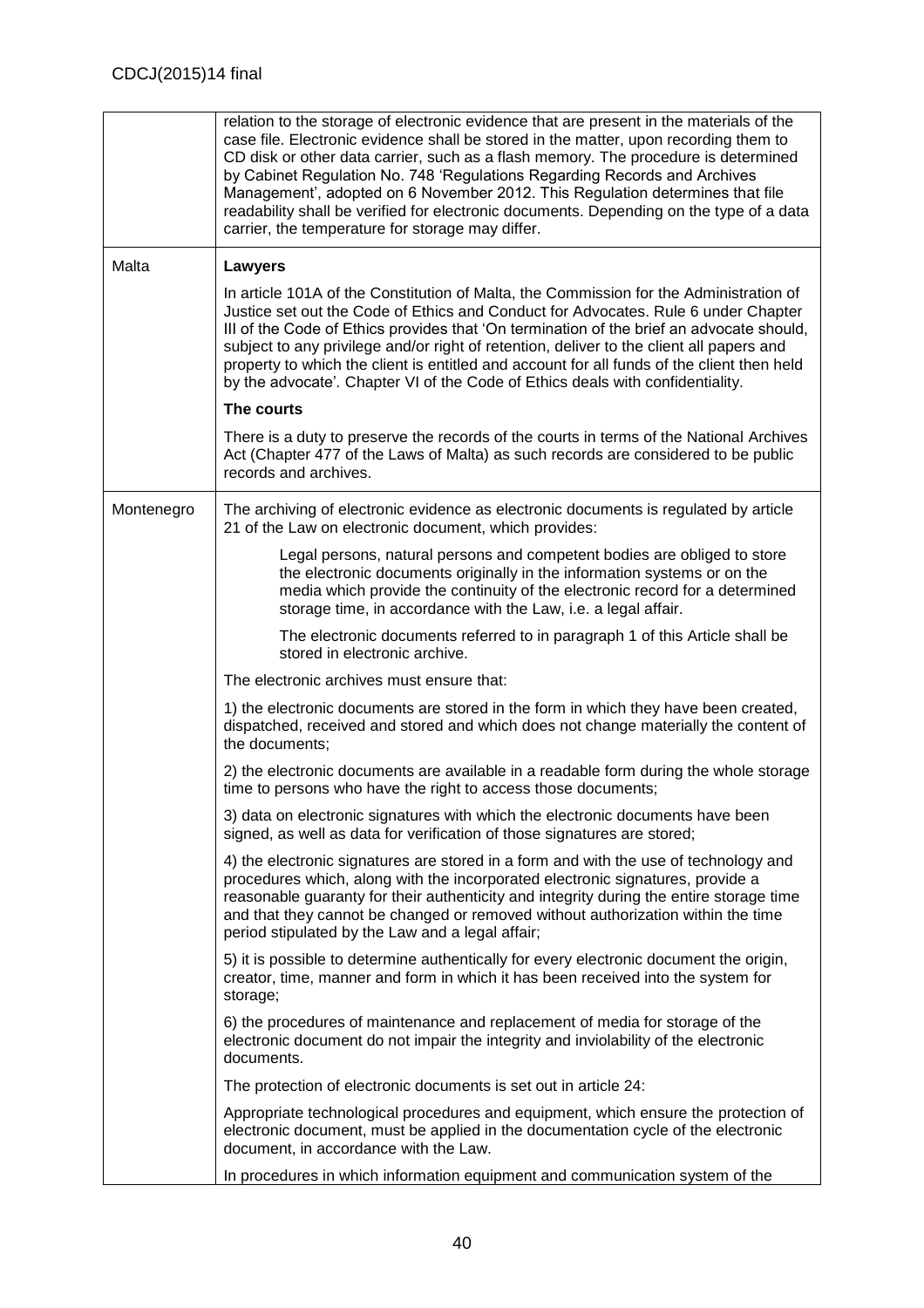|          | information intermediary are used, the information intermediary shall ensure the<br>protection of the electronic documents.                                                                                                                                                                                                                                                                                                                                                                                                                                                                                                                                                                                                                                                                                                                                                                                                                                                                                                                                                                                                                                                       |
|----------|-----------------------------------------------------------------------------------------------------------------------------------------------------------------------------------------------------------------------------------------------------------------------------------------------------------------------------------------------------------------------------------------------------------------------------------------------------------------------------------------------------------------------------------------------------------------------------------------------------------------------------------------------------------------------------------------------------------------------------------------------------------------------------------------------------------------------------------------------------------------------------------------------------------------------------------------------------------------------------------------------------------------------------------------------------------------------------------------------------------------------------------------------------------------------------------|
| Norway   | Evidence remains stored at Lovisa after the end of the trial. Only court officials with<br>personal passwords can obtain access to Lovisa. All paper copies of evidence are<br>destroyed after the trial.                                                                                                                                                                                                                                                                                                                                                                                                                                                                                                                                                                                                                                                                                                                                                                                                                                                                                                                                                                         |
|          | <b>Lawyers</b>                                                                                                                                                                                                                                                                                                                                                                                                                                                                                                                                                                                                                                                                                                                                                                                                                                                                                                                                                                                                                                                                                                                                                                    |
|          | There is no general law regulating lawyers' archiving of legal documents. The<br>procedures regulating lawyers' archives are covered by various items of specific<br>legislation (privacy laws and anti-money laundering laws being the most important)<br>and standards of professional conduct. Act of 14 April 2000 no. 31 relating to the<br>processing of personal data (Personal Data Act) requires lawyers to put in place<br>adequate data security measures to protect sensitive client information. The<br>adequacy of the security measures have to be reassessed continuously and the<br>lawyer is obliged to take necessary measures to address identified weaknesses. At<br>the end of a case, professional standards require that the lawyer should go through<br>the documentation amassed and decide what should be stored, destroyed or<br>returned to the client. Client archives are generally stored for 10 years. This is done<br>to document how the case was processed, in case the client later claims damages for<br>inadequate legal advice. After 10 years original documents are returned to the owner<br>and the rest of the client file destroyed. |
|          | Professional standards dictate that lawyers archive the original documents. How<br>electronic evidence is stored will, however, depend on whether the lawyer has a<br>physical or electronic archive. Whether the lawyer archives the version of the<br>electronic evidence containing the complete metadata also depends on the source of<br>the evidence. The client often provides the evidence. The client will occasionally<br>attach the electronic evidence, but in other cases the evidence might first be printed<br>and then scanned or downloaded to another format before being sent to the lawyer.<br>In other cases the lawyer will discover the piece of electronic evidence independently<br>and archive it directly.                                                                                                                                                                                                                                                                                                                                                                                                                                             |
| Poland   | There are no common legal rules applicable to electronic evidence, including its<br>securing and conservation.                                                                                                                                                                                                                                                                                                                                                                                                                                                                                                                                                                                                                                                                                                                                                                                                                                                                                                                                                                                                                                                                    |
| Portugal | The rules are the same as the that apply to documentary evidence, that is to say the<br>Regulation for the Maintenance of the Archive of the Courts of Law and of the<br>Administrative and Tax Courts (approved by Order 368/2013, of 24 December),<br>which are applied to documents produced and received in the scope of their duties<br>and powers by the courts of law and by the administrative and tax courts (in<br>particular, article 12).                                                                                                                                                                                                                                                                                                                                                                                                                                                                                                                                                                                                                                                                                                                             |
| Romania  | Lawyers                                                                                                                                                                                                                                                                                                                                                                                                                                                                                                                                                                                                                                                                                                                                                                                                                                                                                                                                                                                                                                                                                                                                                                           |
|          | In accordance with the relevant provisions of Decision No. 64/03.12.2011 of the<br>National Union of Bar Associations of Romania concerning the adoption of conditions<br>of service governing the legal profession, lawyers are bound to record any<br>instruments drawn up, and to store them in the professional archives, in the order in<br>which they were drawn up. Within not more than three days from the date on which<br>the instruments were drawn up, on pain of non-enforceability against third parties, the<br>lawyer is required to record the operation in the electronic register of instruments<br>drawn up by lawyers. Lawyers are bound to keep written proof of any operations<br>carried out pursuant to or in connection with a fiduciary mandate. Where the client<br>requests the original of these documents, the lawyer has the right to keep paper or<br>electronic copies.                                                                                                                                                                                                                                                                        |
|          | The courts                                                                                                                                                                                                                                                                                                                                                                                                                                                                                                                                                                                                                                                                                                                                                                                                                                                                                                                                                                                                                                                                                                                                                                        |
|          | In accordance with the relevant provisions of Decision No. 387/22.09.2005 approving<br>the Rules of Procedure of Courts, presidents and vice-presidents of courts and chief<br>registrars organise and supervise the electronic archiving of case files at court level,                                                                                                                                                                                                                                                                                                                                                                                                                                                                                                                                                                                                                                                                                                                                                                                                                                                                                                           |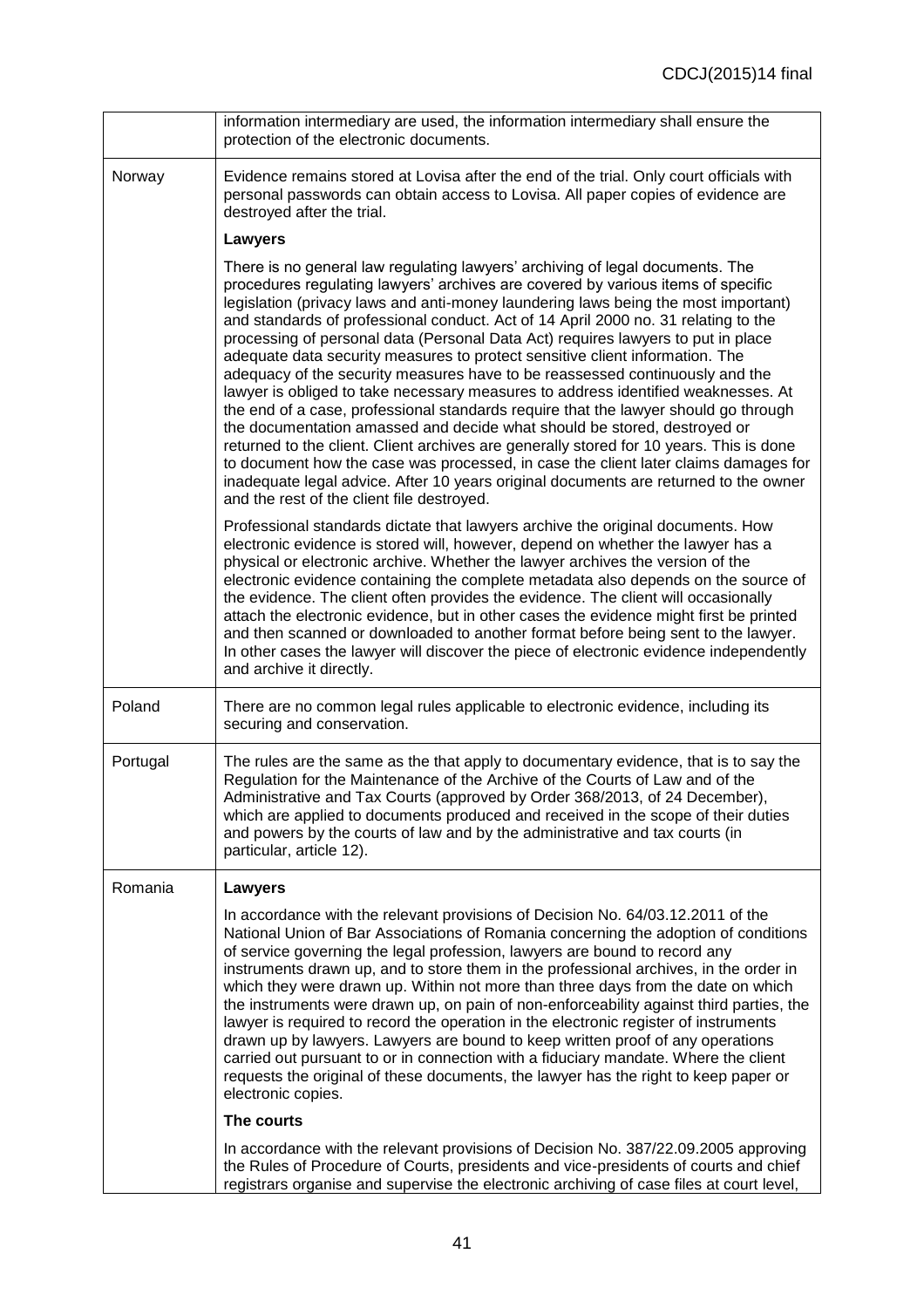|                       | respectively. Archivists and registrars have responsibilities with regard to the<br>electronic archiving of case files, where practicable, and the IT staff are responsible<br>for operating the electronic archiving system; they draw up the documents required in<br>order to obtain electronic signatures for the courts and officers of the court, the<br>certificates provided for in Law No. 455/2001 on electronic signature.                                                                                                                                                                                                                                                                                                                                                                  |
|-----------------------|--------------------------------------------------------------------------------------------------------------------------------------------------------------------------------------------------------------------------------------------------------------------------------------------------------------------------------------------------------------------------------------------------------------------------------------------------------------------------------------------------------------------------------------------------------------------------------------------------------------------------------------------------------------------------------------------------------------------------------------------------------------------------------------------------------|
| Russian<br>Federation | Evidence in electronic format is subject to the general legal requirements to ensuring<br>safety.                                                                                                                                                                                                                                                                                                                                                                                                                                                                                                                                                                                                                                                                                                      |
|                       | In accordance with article 26.7 of the Code of Administrative Offences of the Russian<br>Federation (RF CAO), the judge, agency or an official in charge of the administrative<br>proceedings is required to take the necessary measures to ensure the safety of the<br>documents before the resolution of the case on the merits, as well as to make<br>decisions at the end of the proceedings.                                                                                                                                                                                                                                                                                                                                                                                                      |
|                       | In accordance with article 26.6 Part 3 of the RF CAO, the judge, agency or an official<br>in charge of the administrative proceedings is required to take the necessary<br>measures to ensure the safety of the material evidence before the resolution of the<br>case on the merits, as well as to make decisions at the end of the proceedings.                                                                                                                                                                                                                                                                                                                                                                                                                                                      |
|                       | Evidence shall be stored in accordance with the orders of the Judicial Department at<br>the Supreme Court of the Russian Federation December dated December 15, 2004<br>No. 161 On Approval of the Instruction on Judicial Proceedings before the Supreme<br>Courts of Republics, Territorial and Regional Courts, Courts of Federal Cities, Courts<br>of Autonomous Region and Autonomous Territory and dated April 29, 2003 No. 36<br>On approval of Instructions on Judicial Proceedings before the District Court.                                                                                                                                                                                                                                                                                 |
| Serbia                | The National Assembly adopted a Law on electronic document, which covers the<br>storage of electronic documents. In accordance with the provisions of this Law, legal<br>entities and natural persons and authorities are obliged to preserve and archive<br>electronic documents in the information system or on media that is sufficiently<br>durable for the storage time set out, and in accordance with the law regulating the<br>archives, the law governing electronic signature and regulations on office operations.                                                                                                                                                                                                                                                                          |
|                       | Legal entities and natural persons can undertake the storage of electronic documents<br>for a legal entity that is required to undertake these tasks in accordance with the law.<br>The legal entity entrusted with preserving electronic documents is not responsible for<br>the content of the original documents.                                                                                                                                                                                                                                                                                                                                                                                                                                                                                   |
|                       | <b>Protection of electronic documents</b>                                                                                                                                                                                                                                                                                                                                                                                                                                                                                                                                                                                                                                                                                                                                                              |
|                       | Appropriate technological procedures and equipment must be used for electronic<br>documents that ensure the protection of those documents, in accordance with the law<br>regulating the archives, regulations on office operations and international standards<br>in the field of document management.                                                                                                                                                                                                                                                                                                                                                                                                                                                                                                 |
| Slovak<br>Republic    | Ordinance No. 543/2005 Col. (Administrative and Office Order of Courts (District,<br>Regional and Martial) governs the rules for the archiving and storage of judicial files.<br>The same rules cover filings lodged via electronic means (electronic evidence<br>included). As a general rule, a file in a civil matter is subject to archiving for a 20-year<br>period after the proceedings are finally closed. Thereafter, the file is either scheduled<br>for destruction or forwarded to the National Archive if deemed relevant. In case of<br>filings lodged electronically with a certified electronic signature, e-mails are stored on<br>court servers alongside all lodged electronic documentation (i.e. motions, evidence<br>etc.) since the implementation of electronic filing system. |
| Spain                 | There are no different rules governing the storage and preservation of electronic<br>evidence generally speaking. It depends on specific sectors or specific evidence. The<br>general rule under article 148 LEC 1/2000 is that clerks are responsible for the<br>storage and preservation of proceedings archived by courts. The European Court of<br>Justice judgment dated 8 April 2014 under reference numbers C-293/2012 and C-<br>594/2012, for a preliminary ruling affecting the legality of Directive 2006/24/CE may<br>affect the position. It is not as clear that the Spanish implementation Law 25/2007, of                                                                                                                                                                               |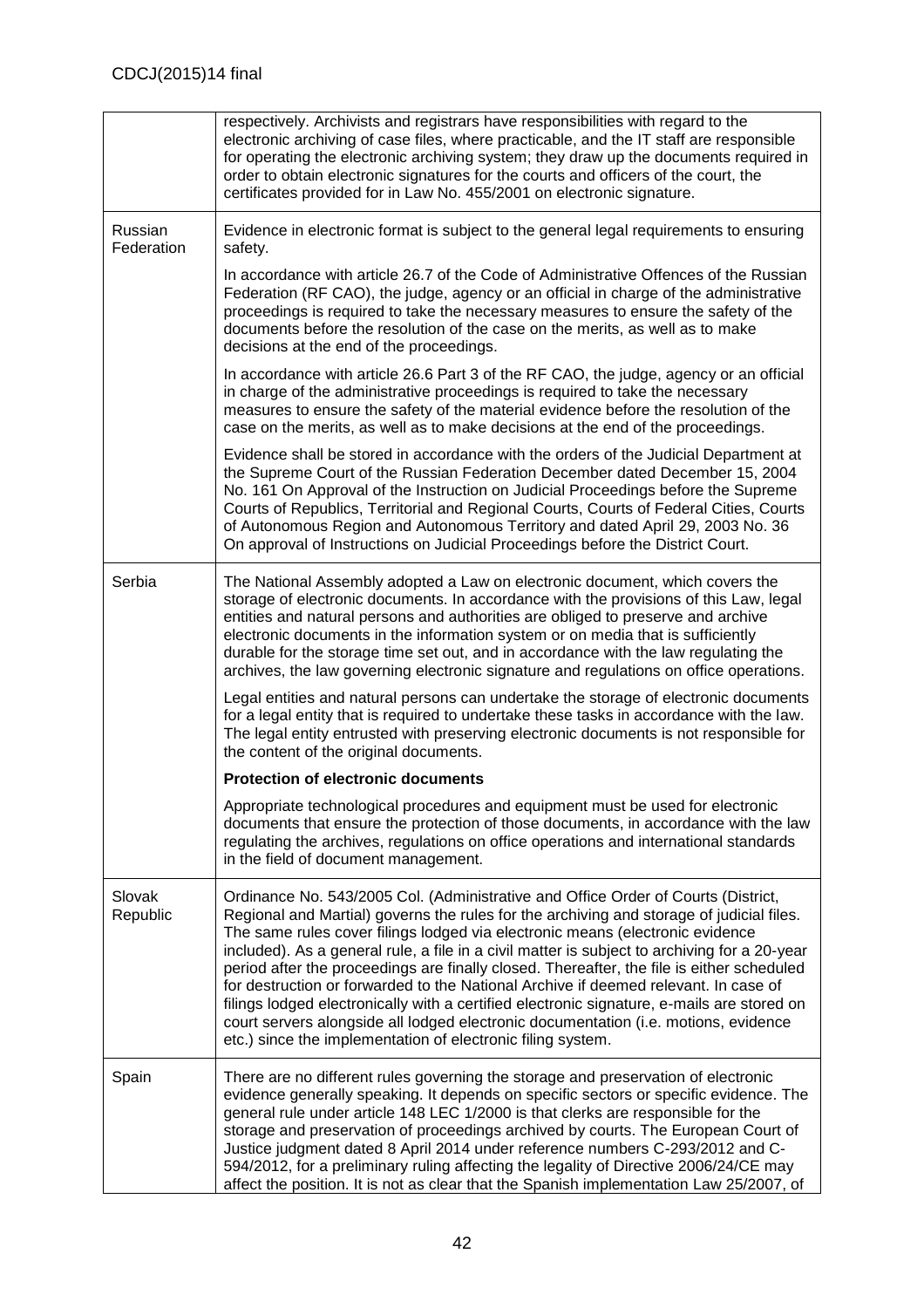|             | 18 October 2007, on keeping data related to electronic communications and public<br>communication networks will be affected.                                                                                                                                                                                                                                                                                                                                                                                                                                                                                                                                                                                                                                                                                                                                                                                                                                                                                                                                                                                                                                                                                                                                                 |
|-------------|------------------------------------------------------------------------------------------------------------------------------------------------------------------------------------------------------------------------------------------------------------------------------------------------------------------------------------------------------------------------------------------------------------------------------------------------------------------------------------------------------------------------------------------------------------------------------------------------------------------------------------------------------------------------------------------------------------------------------------------------------------------------------------------------------------------------------------------------------------------------------------------------------------------------------------------------------------------------------------------------------------------------------------------------------------------------------------------------------------------------------------------------------------------------------------------------------------------------------------------------------------------------------|
| Sweden      | The courts $-$ as well as other authorities $-$ are obliged to archive public documents.<br>Documents may be sorted out after a period of time, e.g. recordings from a hearing in<br>court may be deleted six weeks after the judgment has become final. There are no<br>particular rules governing electronic documents. The legislation is technology neutral.                                                                                                                                                                                                                                                                                                                                                                                                                                                                                                                                                                                                                                                                                                                                                                                                                                                                                                             |
|             | Pursuant to the Code of Professional Conduct for Members of the Swedish Bar<br>Association, a Member of the Bar Association is obliged to archive all relevant<br>documents filed in connection with a mandate either in original or as copies.<br>However, this does not apply to duplicates, printed matter or similar material, which<br>without difficulty can be obtained elsewhere. The archival period is ten years or more,<br>depending on the nature of the mandate. Documents other than original documents<br>that belong to the client may be archived in either photographic or electronic form.                                                                                                                                                                                                                                                                                                                                                                                                                                                                                                                                                                                                                                                               |
| Switzerland | <b>Lawyers</b>                                                                                                                                                                                                                                                                                                                                                                                                                                                                                                                                                                                                                                                                                                                                                                                                                                                                                                                                                                                                                                                                                                                                                                                                                                                               |
|             | There are several laws providing a duty for storage and preservation of evidence in<br>general, including electronic data and files, which have to be met by lawyers.                                                                                                                                                                                                                                                                                                                                                                                                                                                                                                                                                                                                                                                                                                                                                                                                                                                                                                                                                                                                                                                                                                        |
|             | Regulations on professional conduct include provisions for the length of retention of<br>documents, including article 11 of the Cantonal Lawyer Act of Berne, which provides<br>that lawyers have to preserve case documents for ten years. According to some<br>doctrines, such a rule (ten years preservation) should be applicable to lawyers from<br>other cantons as well. In connection with the period to preserve documents, there are<br>no special rules referring to electronic data and files.                                                                                                                                                                                                                                                                                                                                                                                                                                                                                                                                                                                                                                                                                                                                                                   |
|             | <b>Federal courts</b>                                                                                                                                                                                                                                                                                                                                                                                                                                                                                                                                                                                                                                                                                                                                                                                                                                                                                                                                                                                                                                                                                                                                                                                                                                                        |
|             | Different rules apply to federal courts than to cantonal courts. The Federal Supreme<br>Court, the Federal Criminal Court and the Federal Administrative Court have their<br>own regulations regarding the archiving of documents including electronic data and<br>files (there are no special rules for them). The Federal Supreme Court and the<br>Federal Administrative Court preserve only trial records that are directly connected to<br>the activities of the courts (Article 3 para 1 of the Ordinance of the Federal Supreme<br>Court to the Federal Act on Archiving and Article 3 para 1 of the Regulations on<br>Archiving by the Federal Administrative Court; e.g. written submissions, judgements,<br>correspondence, protocols etc.). They retain them permanently (Article 3 para 1 of<br>the Ordinance of the Federal Supreme Court and Article 3 para 1 of the Regulations<br>on Archiving by the Federal Administrative Court). However, these courts in principle<br>do not retain further documents, such as means of evidence etc. Such documents will<br>be returned to the editor (Article 3 para 2 of the Ordinance of the Federal Supreme<br>Court and Article 3 para 2 of the Regulations on Archiving by the Federal<br>Administrative Court). |
|             | In accordance with the provisions of to article 39 para 1 of the Federal Act on the<br>Organisation of the Prosecuting Authorities, the Swiss Criminal Procedure Code<br>applies to the Federal Criminal Court as well as to cantonal courts. Article 103 of the<br>Swiss Criminal Procedure Code provides for the preservation of case documents in<br>criminal matters. Article 3 para 1 of the Regulations on Archiving by the Federal<br>Criminal Court requires the court to retain the trial records permanently. Original<br>documents have to be returned to the persons entitled thereto as soon as the criminal<br>case has been decided by a final judgment (article 103 para 2 Swiss Criminal<br>Procedure Code).                                                                                                                                                                                                                                                                                                                                                                                                                                                                                                                                                |
|             | <b>Cantonal Courts</b>                                                                                                                                                                                                                                                                                                                                                                                                                                                                                                                                                                                                                                                                                                                                                                                                                                                                                                                                                                                                                                                                                                                                                                                                                                                       |
|             | Cantonal courts have to comply with federal laws regarding the storage and<br>preservation of data and files. Therefore, article 103 of the Swiss Criminal Procedure<br>Code also applies to cantonal (criminal) courts (see above). But there are no further<br>provisions on the federal level providing a duty for the storage and preservation of<br>documents (including electronic evidence) that apply to cantonal courts. Furthermore                                                                                                                                                                                                                                                                                                                                                                                                                                                                                                                                                                                                                                                                                                                                                                                                                                |

the Federal Act on Data Protection is not applicable to cantonal courts (Article 2 para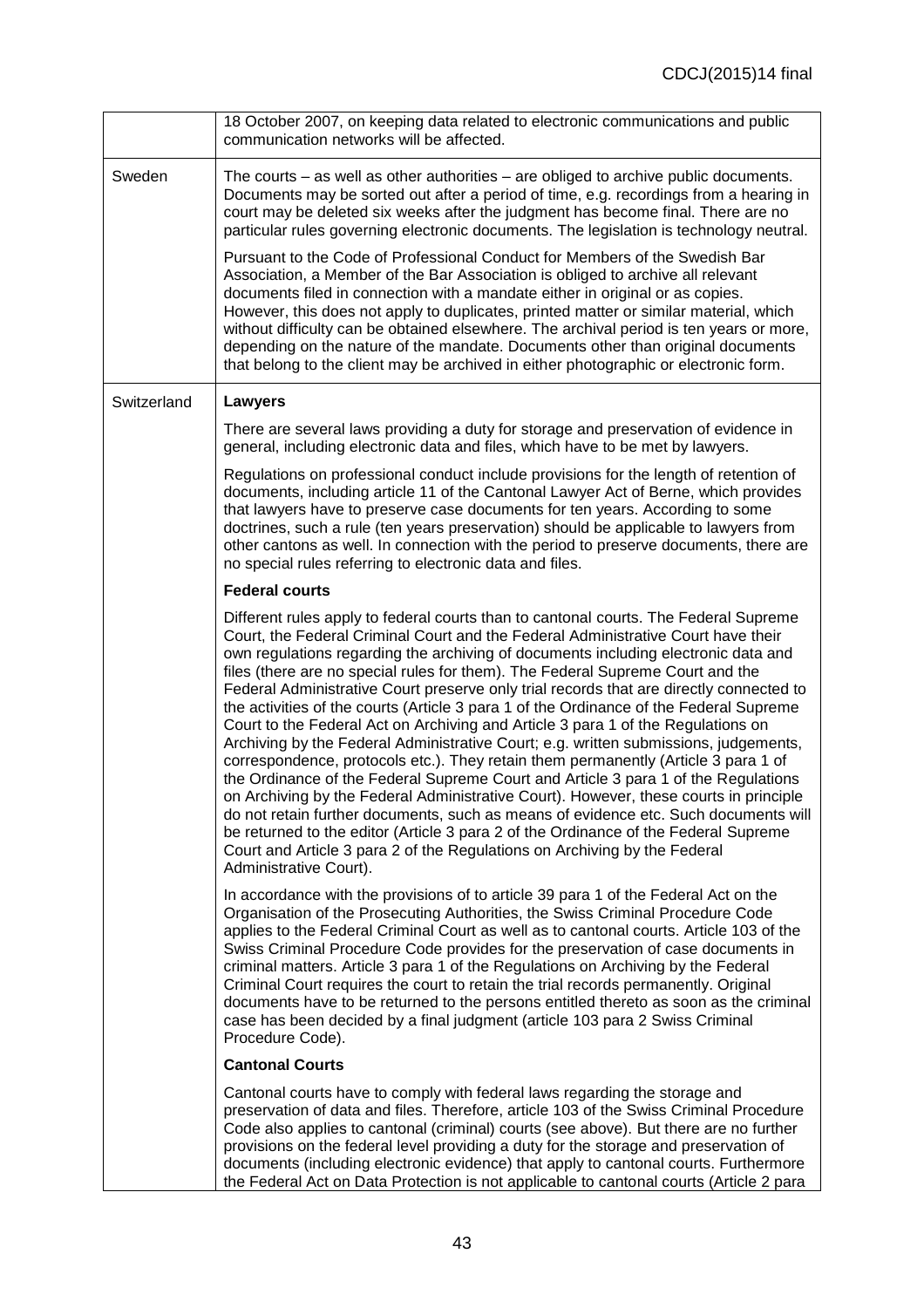|             | 1 e contrario).                                                                                                                                                                                                                                                                                                                                                                                                                                                                                                                                                                                                                                                                                                                                                                                   |
|-------------|---------------------------------------------------------------------------------------------------------------------------------------------------------------------------------------------------------------------------------------------------------------------------------------------------------------------------------------------------------------------------------------------------------------------------------------------------------------------------------------------------------------------------------------------------------------------------------------------------------------------------------------------------------------------------------------------------------------------------------------------------------------------------------------------------|
|             | Several cantonal laws exist which rule the preservation of case documents in court<br>trials. For example there is the Regulation of the Canton of Aargau created by the<br>supreme body of justice, which regulates the period of preservation (there are<br>different periods depending on the matter of the trial; § 22 of the Regulation) as well<br>as the security standards $(\S 5)$ . The Cantonal Act on Data Protection does not apply<br>to cantonal courts (§ 2 para 2 Act on Data Protection of the Canton of Aargau).                                                                                                                                                                                                                                                               |
|             | In Berne there is a provision that determines that electronic documents will be treated<br>as paper documents (article 7 para 1 Archiving Act of the Canton of Berne).<br>According to Article 12, the Court of Appeal (criminal and civil proceedings) and the<br>Administrative Court are responsible for regulating the storage and preservation of<br>data and files. Therefore there are two Regulations; one concerning the preservation<br>of data by civil and criminal courts; another concerning the preservation of data by<br>administrative courts. The Regulation for civil and criminal courts regulates the period<br>of preservation (there are different periods depending on the matter of the trial;<br>articles 11-13) as well as the security standards (article 7 para 1). |
|             | The Regulation for administrative courts is similar to the Federal Regulation. Just<br>some trial records will be retained, the others will principally be returned to the editor<br>(article 4).                                                                                                                                                                                                                                                                                                                                                                                                                                                                                                                                                                                                 |
|             | Moreover the Act on Data Protection of the Canton of Berne applies to courts as well<br>as to other authorities (article 4 para 1 of the Act on Data Protection of the Canton of<br>Berne). The courts are responsible for the protection and the security of the data<br>(article 8 para 1 and article 17).                                                                                                                                                                                                                                                                                                                                                                                                                                                                                      |
| Turkey      | Evidence provided during legal proceedings is conserved in the court archives<br>according to the relevant legislation.                                                                                                                                                                                                                                                                                                                                                                                                                                                                                                                                                                                                                                                                           |
| Ukraine     | By the Law of Ukraine No. 2453-VI, of 7 July 2010, on Judiciary and Status of<br>Judges, the Code of Commercial Procedure of Ukraine was supplemented with<br>article 2, 'The automated system of document flow of court', which introduced a<br>distribution of cases between judges on the basis of random sampling, provides for<br>the digital archive of cases, the registration of incoming and outgoing correspondence<br>of the court using computers, and the centralized conservation of texts of court<br>decisions in electronic form.                                                                                                                                                                                                                                                |
| UK (England | Lawyers                                                                                                                                                                                                                                                                                                                                                                                                                                                                                                                                                                                                                                                                                                                                                                                           |
| & Wales)    | There is a duty to preserve evidence for as long as the court proceedings are live and<br>any chance of appeal has passed.                                                                                                                                                                                                                                                                                                                                                                                                                                                                                                                                                                                                                                                                        |
|             | The courts                                                                                                                                                                                                                                                                                                                                                                                                                                                                                                                                                                                                                                                                                                                                                                                        |
|             | There is a duty to preserve the court papers for the current year plus between 7 and<br>12 years – it will depend on the jurisdiction. However exhibits are generally returned<br>prior to that time or held depending on the nature of the evidence and the scope for<br>further action.                                                                                                                                                                                                                                                                                                                                                                                                                                                                                                         |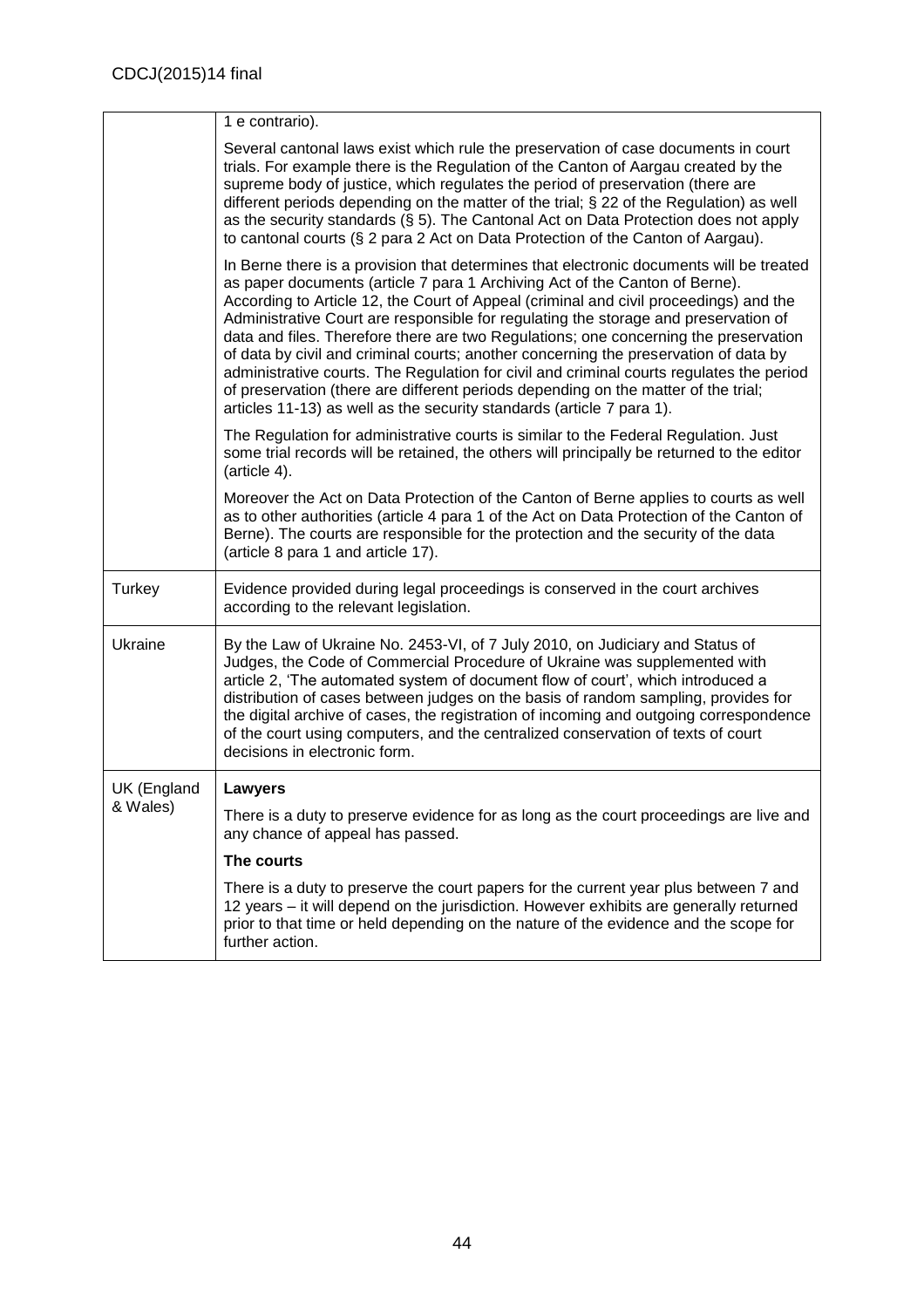## **Concluding observations**

- 73. The Terms of Reference requested:
	- 1. An analysis of existing national legal provisions that have been adopted or adapted on the effect of electronic evidence on the rules of evidence and modes of proof, with a focus on proceedings relating to civil law, administrative law and commercial law.
	- 2. To identify the problems that the different legal systems in the member states are faced with in this field and in respect of which they are in need of remedies or in respect of which they have put in place solutions.
	- 3. To draw up proposals for solutions on the basis of approaches and best practice already adopted in member and other states with the objective of solving or at least reducing the workload of courts in dealing with electronic evidence in civil and administrative law proceedings.

74. From the responses received, it appears that, in the context of civil law, administrative law and commercial law, a number of existing national legal provisions have largely been adapted to reflect the reality of electronic evidence on the rules of evidence and modes of proof.

## **Part A**

75. In part A, the types of evidence that might need to be obtained in legal proceedings were considered, and questions were asked regarding how electronic evidence might be collected or seized, taking into account the need for authenticity, what rights parties had to obtain evidence before a legal action has been initiated, and whether there are any special rules regarding the submission of evidence, especially regarding electronic signatures when submitting evidence in administrative proceedings.

76. The purpose of question 1 was to establish whether, when submitting evidence from publicly available Internet websites, it is necessary to collect the data in a specific manner to ensure the authenticity such as the use of a process server or a court appointed digital evidence specialist. Although five member states (Andorra, Croatia, France, Lithuania and Turkey) indicated 'yes' to the question, the more detailed responses by these member states showed that collecting the data in a specific manner was only necessary in certain circumstances, mainly where the authenticity might be in doubt. The remaining member states responding to the questionnaire revealed that there were no requirements to collect electronic evidence in a specific manner. It is concluded that the method of collection of evidence from the Internet is generally free from any specific technical requirements, and that the trier of fact assesses the authenticity and therefore weight of the evidence in accordance with the totality of the evidence.

77. In asking question 2, the aim was to establish whether it was possible to obtain electronic evidence before a legal action has been initiated on the merits. With the exception of three member states (Andorra, Armenia and Serbia), it is generally possible for a party obtain a copy of electronic data in such circumstances, although different rules might apply depending on whether (i) a party is likely to be a party to the action; (ii) where the party is not likely to be a party to the action, and (iii) where a person who is mixed up in wrongdoing. In most instances, the relevant civil procedure rules will be relevant. The type of evidence is irrelevant when a party has good reasons for obtaining evidence before legal action is initiated on the merits. This is particularly so in respect of electronic evidence, because relevant evidence is more likely to be in electronic format than any other form of evidence.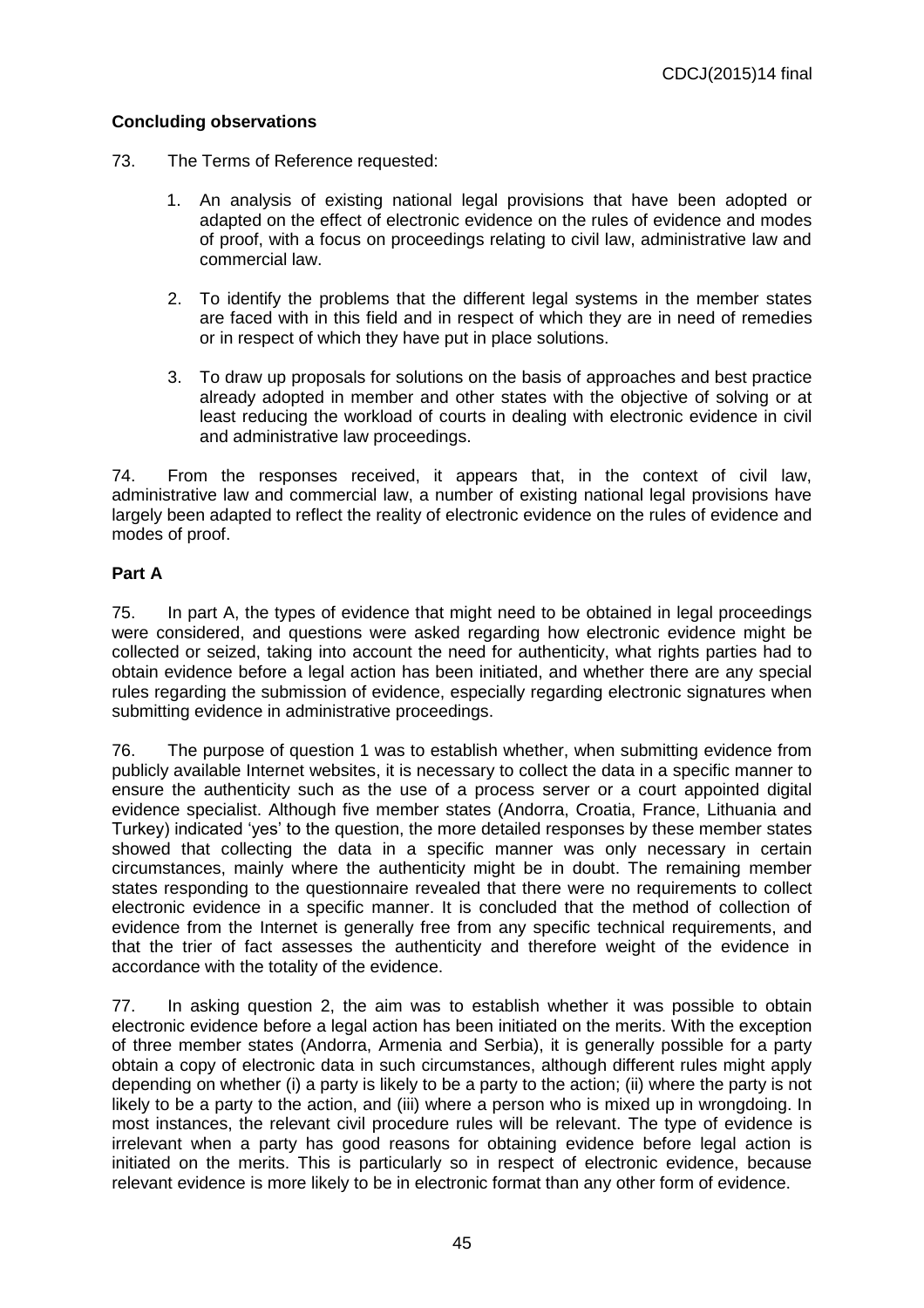78. Given the need for a party to request electronic evidence before a legal action has been initiated on the merits, it was considered necessary to ask question 3, whether a party that is not resident in the jurisdiction to apply for the same court order as mentioned in question 2. This is important, because evidence in electronic format can reside on servers anywhere on the planet. With the exception of Andorra and Serbia, it is possible for a party in other member states that is not resident in the jurisdiction to apply for the same court order as mentioned in question 2 above.

79. Question 4 is a variation on question 1, again referring, in the main, whether, when seizing electronic evidence pursuant to a court order, the party seeking the evidence is obliged to follow a particular set of legal provisions or guidelines. Such guidelines exist for criminal proceedings, and the guidelines for criminal proceedings do not specifically apply to civil proceedings where such guidelines exist. However, the practice in some jurisdictions is for lawyers in civil proceedings to suggest to their client that obtaining electronic evidence within the guidelines for criminal proceedings helps to establish that the correct procedures were used to seize and store the evidence in such a way as not to affect its integrity and authenticity of the data.

80. The overwhelming response was that there are no guidelines that apply to the seizure of electronic evidence in civil proceedings. The conclusion must be that the lack of any guidelines for civil proceedings reflects the difference in standard of proof between criminal and civil proceedings. However, it is suggested that, because of the increase in deliberate destruction and falsification of electronic evidence, it is wise for lawyers in civil proceedings to consider following a set of guidelines where the electronic evidence is complex, such as in banking cases.

81. The report includes administrative proceedings, and question 5 sought to elicit whether there are any special rules regarding the submission of evidence in administrative proceedings, especially regarding electronic signatures. Of the responses that answered this question, 15 member states indicated there were no specific requirements. A number of member states (Croatia, Estonia, Greece, Latvia and Serbia) required an advanced electronic signature as defined under the EU Directive, and in Germany, electronic documents must be signed with a qualified electronic signature where written form is required by law. Given that administrative proceedings are largely internal to a jurisdiction and do not affect significant numbers of foreign applicants, it is not considered that this particular finding merits further consideration.

## **Part B**

82. In part B, consideration was given to the obtaining of help from a court to establish the identity of a person, where a party claims, for instance, that an e-mail message caused damage (defamation, trade secrets, etc.) but the identity of the sender cannot be ascertained.

83. The aim in asking question 6, whether it is possible for a party to apply to a court to identify the user of an electronic service provided by a company within the jurisdiction, such as the user of an e-mail account, Internet access service, or VoIP account, was to ascertain how easy or difficult it is for a party to obtain important information that is not necessarily readily available. All of those member states responding, with the exception of Croatia, Finland, Georgia, Serbia, Slovak Republic and Ukraine, indicated that a party could apply to a court to identify the user of an electronic service provided by a company within their own jurisdiction.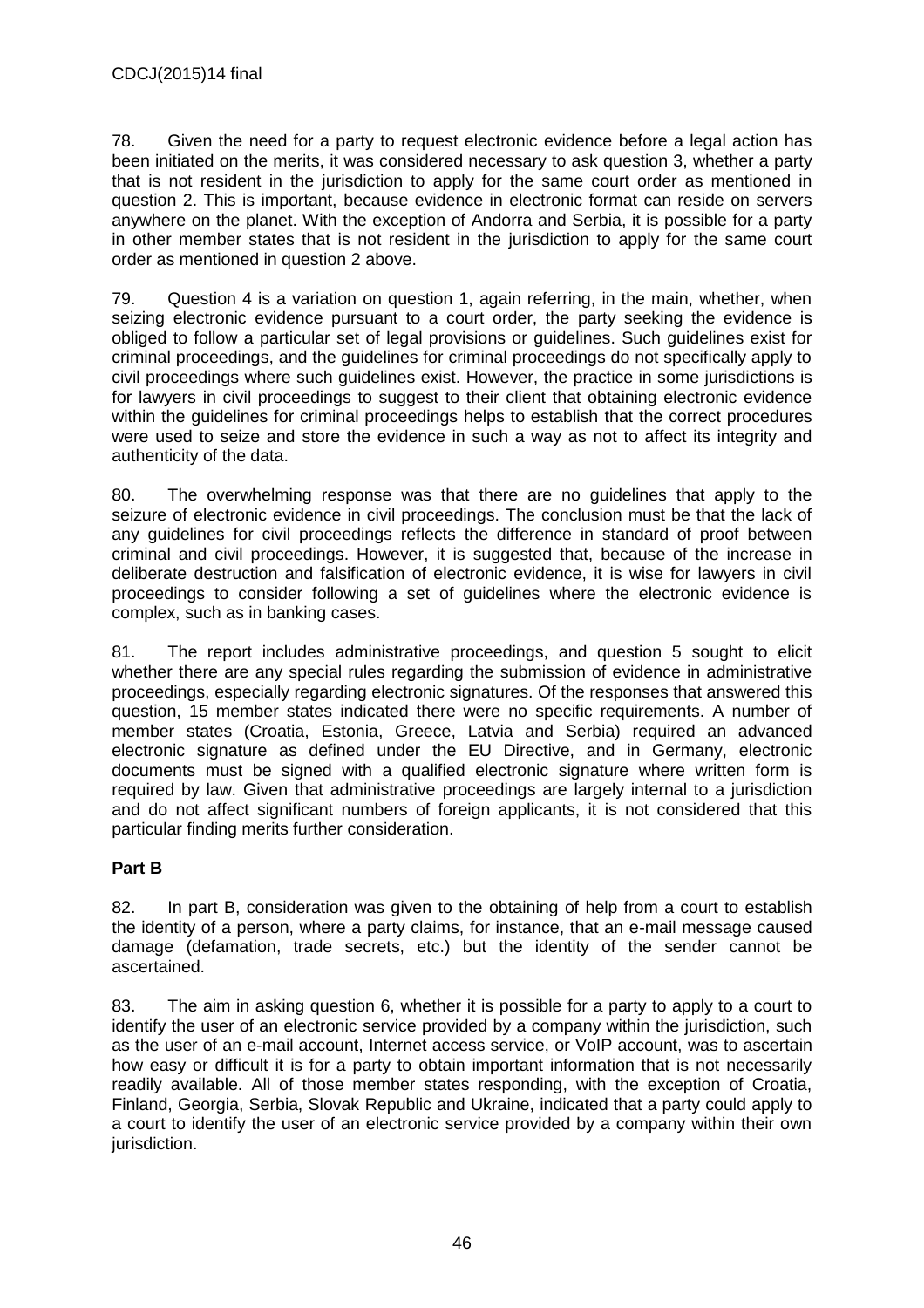84. Question 7 is an extension to question 6, asked for the purpose of ascertaining whether a party that is not resident in the country could apply for the same court order. All those responding with the exception of Belgium, Croatia, Finland, Georgia, Russian Federation, Serbia, Slovak Republic and Ukraine indicated that a party that is not resident in the jurisdiction can apply to a court to identify the user of an electronic service provided by a company within the jurisdiction, and it is possible to initiate legal action on the merits.

85. The failure of some member states to enable either their own citizens or citizens of other countries to obtain relevant information about a potential party to civil proceedings is of some concern. Given the ease by which a perpetrator can hide behind a façade of anonymity, or where they use facilities in a jurisdiction that does not enable a potential wrong party to initiate legal proceedings, it might be considered to be somewhat unfair to prevent a wronged party from obtaining relevant information with a view to considering whether they will take legal action or not.

## **Part C**

86. In part C, covering substantive issues relating to electronic evidence, the aim was to establish how a member state had classified electronic evidence (if they did), and whether there was a presumption of reliability.

87. Question 8 enabled member states to indicate how electronic evidence had been categorised, if it was categorised. For the detailed explanation for each jurisdiction, please see the individual response and the outline provided in the table to this question, but generally evidence is presumed reliable unless challenged by the opposing party. Taking the matter one stage further, question 9, sought to establish whether there is a presumption relating to electronic evidence being "reliable", "in order", "accurate", "properly set or calibrated" or "working properly". The only jurisdiction in which there is an explicit presumption regarding computers being reliable is that of England & Wales, and it is the topic of criticism.<sup>20</sup> In civil proceedings in England & Wales, there is a presumption of authenticity of all forms of evidence, and it is for the opposing party to raise the question of authenticity under the Civil Procedure Rules (CPR 32.19). The position is similar in Estonia, in that that all evidence is presumed reliable unless the opposing party challenges the evidence, then the evidence must be authenticated. The position is not certain in Montenegro. In the Russian Federation, there is a presumption where electronic data are obtained in the manner prescribed by law. In Spain a presumption will apply, depending on whether data in digital format is 'signed' by an advanced electronic signature. There is no such presumption in the other jurisdictions submitting responses to the questionnaire.

88. From a practical point of view, taking into account the lower standard of proof in civil proceedings, a presumption of the authenticity of all forms of evidence is a helpful presumption that relieves parties of the need to prove every item of evidence – especially when both parties might not challenge the evidence. Where a party does challenge the evidence, then the party seeking to submit the evidence will need to demonstrate authenticity. Additionally, where certain procedures are used, such as advanced electronic signatures, or where independent and officially recognised external agencies such as bailiffs obtain evidence independently of the parties, the need for strict rules relating to the authenticity of the evidence need not be tested – unless, that is, one party disputes the evidence. However, the presumption in England & Wales that computers are reliable is a dangerous one, and a presumption that is not demonstrated by any evidence.

 $\overline{a}$ <sup>20</sup> For a detailed critique, see Stephen Mason, gen ed, *Electronic Evidence* (3rd ed, LexisNexis Butterworths, 2012), chapter 5.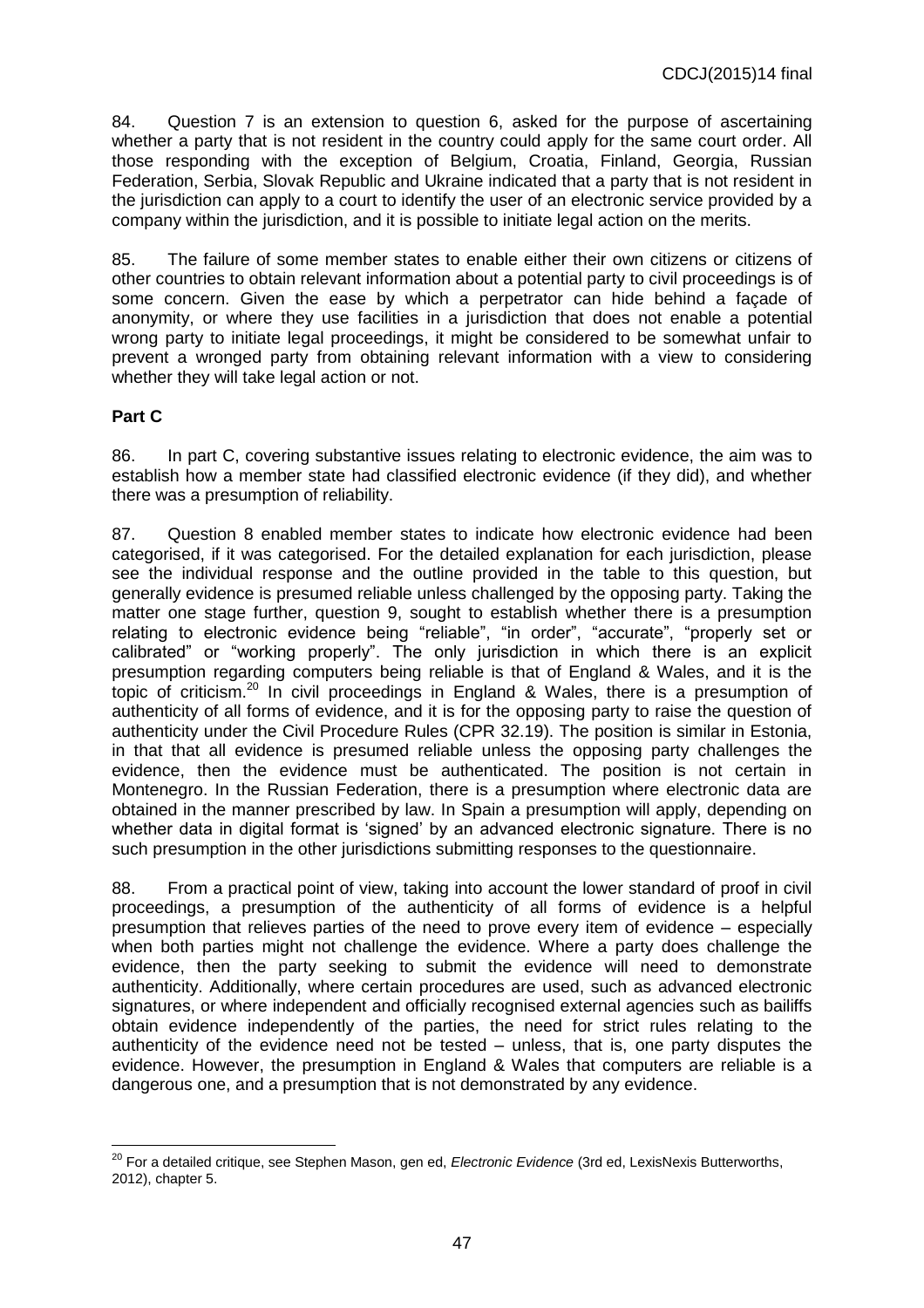## **Part D**

89. In part D, regarding the admissibility of electronic evidence, the purposes was to establish whether it was necessary to use a specific procedure to obtain electronic evidence (as is the case in criminal proceedings), and if not, whether the court would consider how the evidence was obtained in deciding whether to admit the evidence. This was the topic of question 10. The replies indicate that no member state has a legal requirement to obtain electronic evidence using a specific procedure, although civil procedure rules might apply regarding the obtaining and admission of evidence. Question 11 covered the position where, if electronic evidence were not obtained in accordance with any standard or special procedure, whether the court would take this into account in deciding whether to admit the evidence. In general, the response was that a court would evaluate the evidence before it in the normal course of judicial proceedings, taking into account all of the technical evidence made available. In some jurisdictions, the judge will decide what evidence to accept and what evidence to have tested for authenticity.

90. A variation on this theme was followed in question 12, where it was asked whether any technical guidelines or best practices have been published that describe how electronic evidence can be obtained while maintaining its integrity. Guidelines have not been produced by member states other than in Poland – and these might not cover civil proceedings – and in England & Wales in respect of criminal cases, but not civil proceedings. In Germany, there is a limited presumption regarding integrity where an individual has registered securely for a 'De-Mail' account, and in Montenegro, the Law on Electronic Signature provides for the creation of a set of rules relating to advanced electronic signatures, which, if followed, provide for a presumption of reliability.

91. In framing question 13, the issue was whether the rules on the admissibility of electronic evidence varied according to the complexity or simplicity of the evidence. The overwhelming response was that the rules on the admissibility of electronic evidence tend not to vary. The amount of evidence to demonstrate the authenticity of digital data may alter, depending on the complexity of the evidence.

### **Part E**

92. In part E, the intention was to establish what, if any, rules were in place relating to the duty and requirements for the storage and preservation of electronic evidence for lawyers and the courts, and the requirements to provide for the security of evidence after a trial.

93. The position regarding the archiving and security of electronic data by lawyers and the courts appears to be somewhat confusing. Where a member state is also a member of the EU, the relevant Directive on data protection applies<sup>21</sup> – in particular, the provisions of article 17 'Security of processing'. The CCBE guidelines and national professional guidelines (where they exist) might also cover this point. A number of responses from member states indicate that the duties of courts and lawyers regarding the security client data are not well understood. The position under the legislation is clear in the European Union, and to illustrate the importance of this issue, on 2 November 2015, the Crown Prosecution Service in England & Wales was the subject of a Monetary Penalty Notice of £200,000 from the Office of the Information Commissioner after laptops containing videos of police interviews were stolen from a private film studio. The interviews were with 43 victims and witnesses.

 $\overline{a}$ <sup>21</sup> Directive 95/46/EC of the European Parliament and of the Council of 24 October 1995 on the protection of individuals with regard to the processing of personal data and on the free movement of such data, OJ L 281, 23.11.1995, pp. 31 – 50.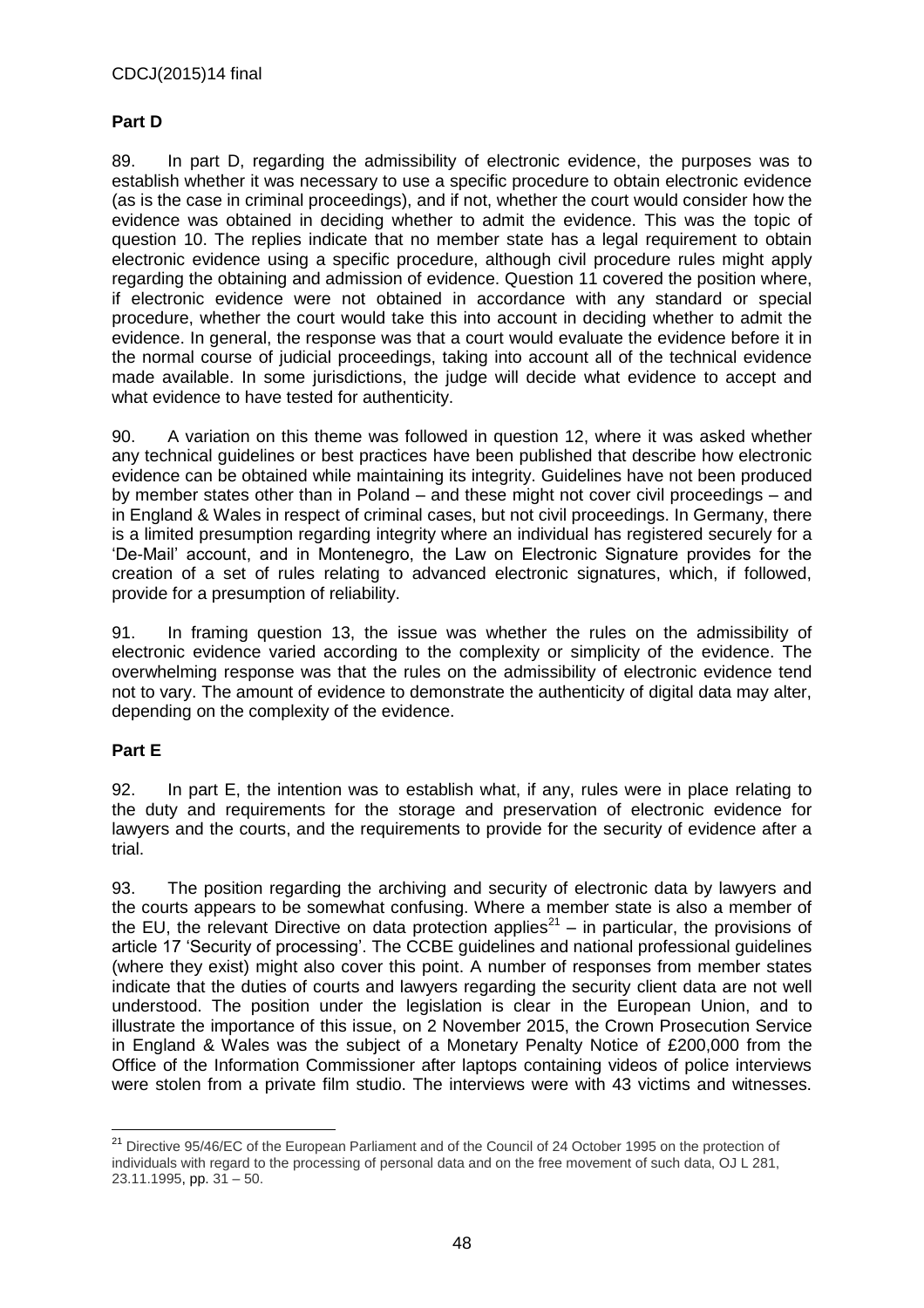They involved 31 investigations, nearly all of which were ongoing and of a violent or sexual nature.<sup>22</sup>

94. Member states need to consider this aspect of electronic evidence robustly, and from a number of points of view, including: safe keeping; effective deletion (that is, expunging data), and exceptions regarding historical cases. Lawyers have a professional duty towards their clients, and the fact that their correspondence is a mix of paper and electronic communications does not absolve them of their duty to provide for the proper security of electronic documents.

 $\overline{a}$ 

<sup>&</sup>lt;sup>22</sup> [https://ico.org.uk/media/action-weve-taken/mpns/1560074/crown-prosecution-service-monetary-penalty](https://ico.org.uk/media/action-weve-taken/mpns/1560074/crown-prosecution-service-monetary-penalty-notice.pdf)[notice.pdf.](https://ico.org.uk/media/action-weve-taken/mpns/1560074/crown-prosecution-service-monetary-penalty-notice.pdf)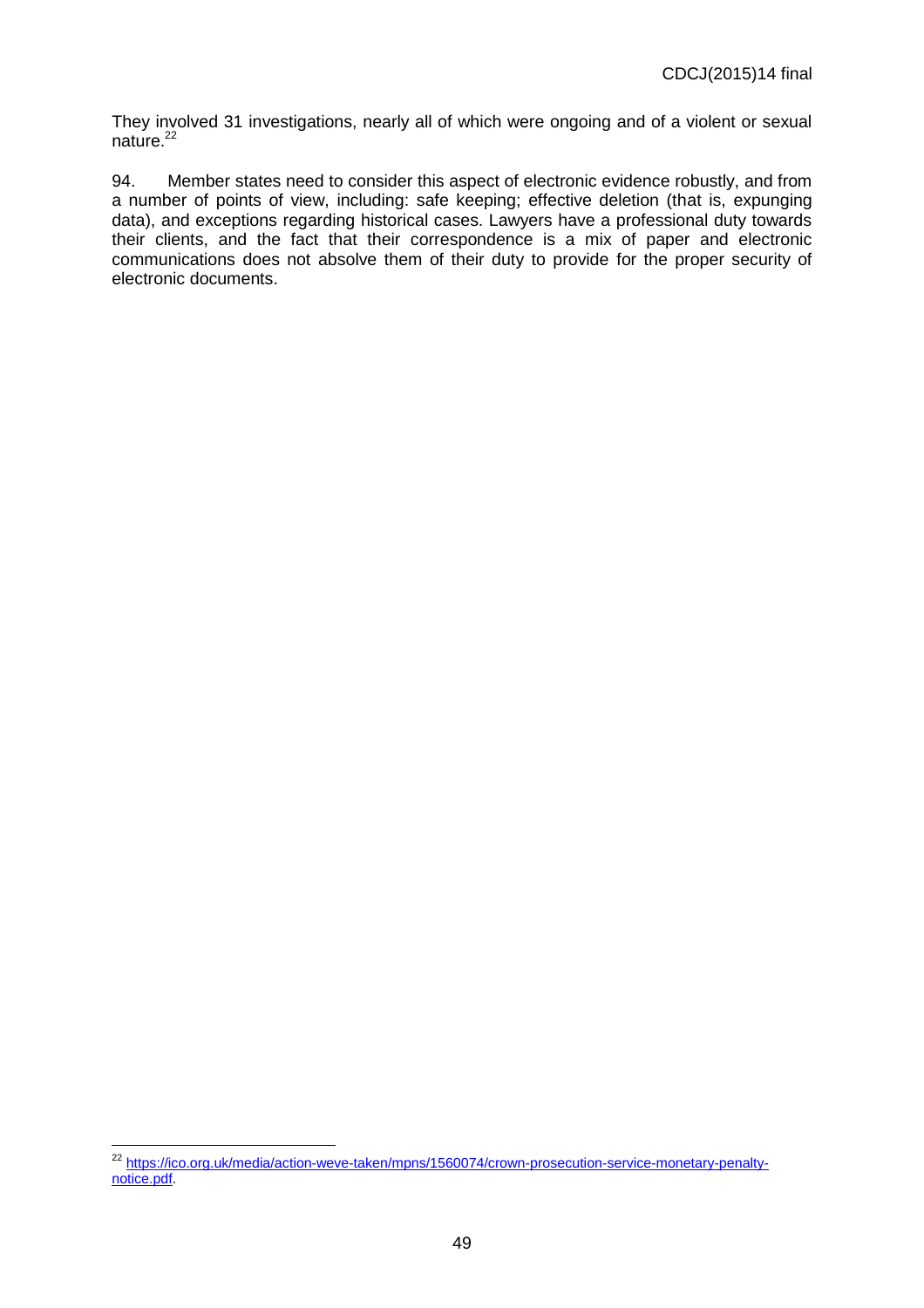### **Existing Committee of Ministers recommendations**

95. The CDCJ was also requested to assess the following Committee of Ministers recommendations, and whether they require revision, and if so, to make appropriate proposals:

Recommendation No. R (86) 12 concerning measures to prevent and reduce the excessive workload in the courts

Recommendation No. R (95) 11 on the selection, processing, presentation and archiving of court decisions in legal information retrieval systems

Recommendation Rec(2001)2 concerning the design and re-design of court systems and legal information systems in a cost-effective manner

Recommendation Rec(2001)3 on the delivery of court and other legal services to the citizen through the use of new technologies

Recommendation Rec(2003)14 on the interoperability of information systems in the justice sector

Recommendation Rec(2003)15 on archiving of electronic documents in the legal sector

96. It is not considered necessary to re-visit Recommendation No. R (86) 12, dealing, as it does, with the workload of courts.

97. It is suggested that courts might be usefully reminded of the provisions of Recommendation No. R (95) 11, now that greater use is made of placing judgments online, together with Recommendation Rec(2003)15.

98. It will be of interest to revise Recommendation Rec(2001)2, Recommendation Rec(2001)3 and Recommendation Rec(2003)14, taking into account the variety of work being undertaken – especially in the European Union – that partially reflects of the provisions of these Recommendations.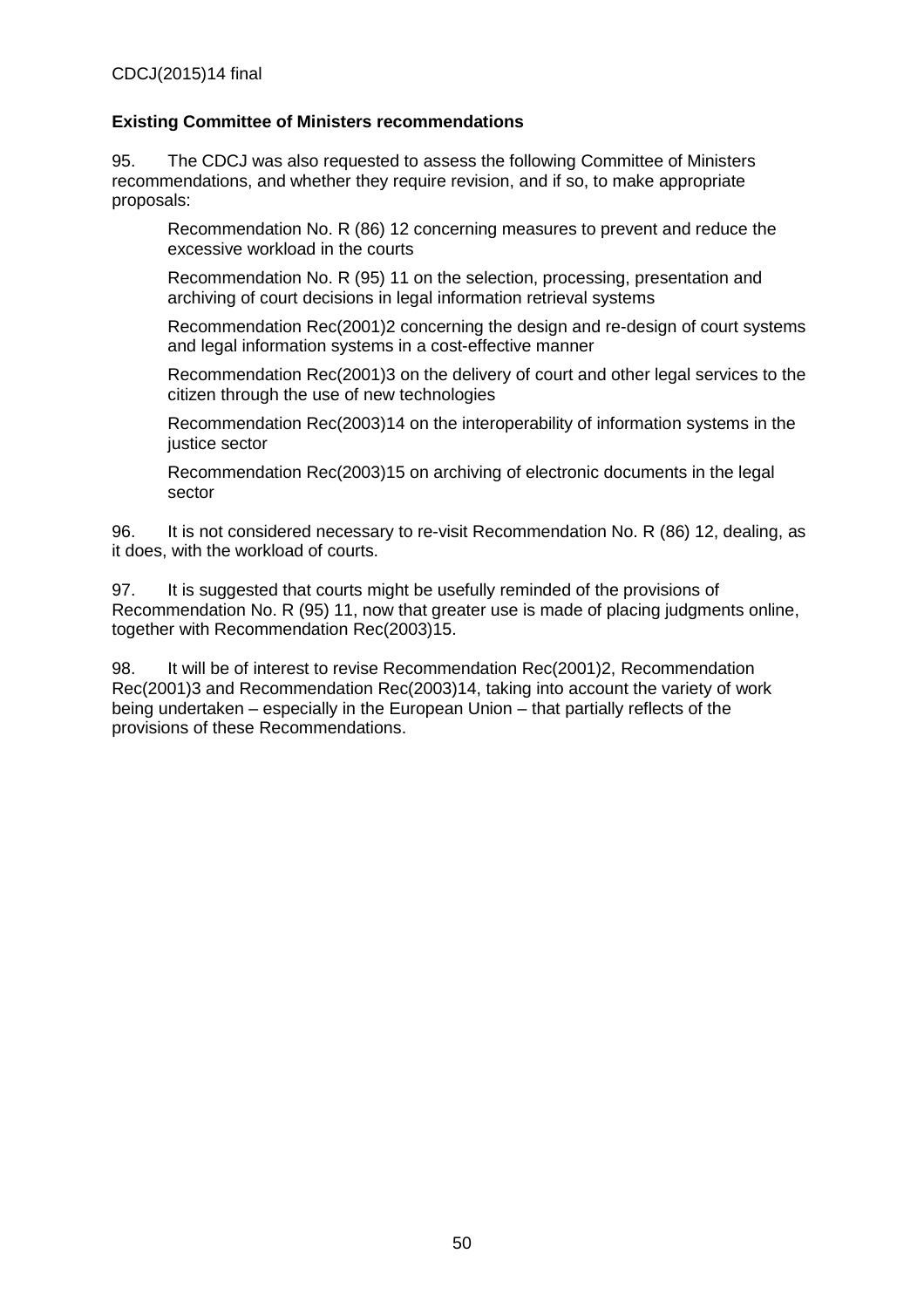## **Appendix A**

## Terms of Reference

# for a comparative study on the effect of electronic evidence on the rules of evidence

### and modes of proof

The consultants shall:

1. Undertake a comparative study and analysis of existing national legal provisions that have been adopted or adapted on the effect of electronic evidence (which, by its very nature, includes the Internet and new technologies) on the rules of evidence and modes of proof, with a focus on proceedings relating to civil law, administrative law and commercial law.

2. Identify the problems that the different legal systems in the member states are faced with in this field and in respect of which they are in need of remedies or in respect of which they have put in place solutions.

3. Draw up proposals for solutions on the basis of approaches and best practice already adopted in member and other states with the objective of solving or at least reducing the workload of courts in dealing with electronic evidence in civil and administrative law proceedings.

The study should deal with, but not exclusively, issues relating to the admissibility of electronic evidence, the weight given to electronic evidence, the implications for credential rules such as burden of proof and presumptions, authenticity/reliability, archiving and preservation of evidence, case and trial management, the role of the judge, pre-trial search for evidence, the role of independent or court experts.

The comparative study shall take into account information supplied by members of the European Committee on Legal Co-operation (CDCJ) on the basis of a questionnaire to be prepared by the consultants or on reply to a preliminary draft prepared by the consultants.

In the light of the above-mentioned analysis, the consultants shall also consider to what extent the Committee of Ministers recommendations<sup>23</sup> relevant to the use of information and communication technologies by courts require revision, and make proposals.

 $\overline{a}$  $^{23}$  Recommendation No. R (86) 12 concerning measures to prevent and reduce the excessive workload in the courts;

Recommendation No. R (95) 11 on the selection, processing, presentation and archiving of court decisions in legal information retrieval systems;

Recommendation Rec(2001)2 concerning the design and re-design of court systems and legal information systems in a cost-effective manner;

Recommendation Rec(2001)3 on the delivery of court and other legal services to the citizen through the use of new technologies;

Recommendation Rec(2003)14 on the interoperability of information systems in the justice sector;

Recommendation Rec(2003)15 on archiving of electronic documents in the legal sector.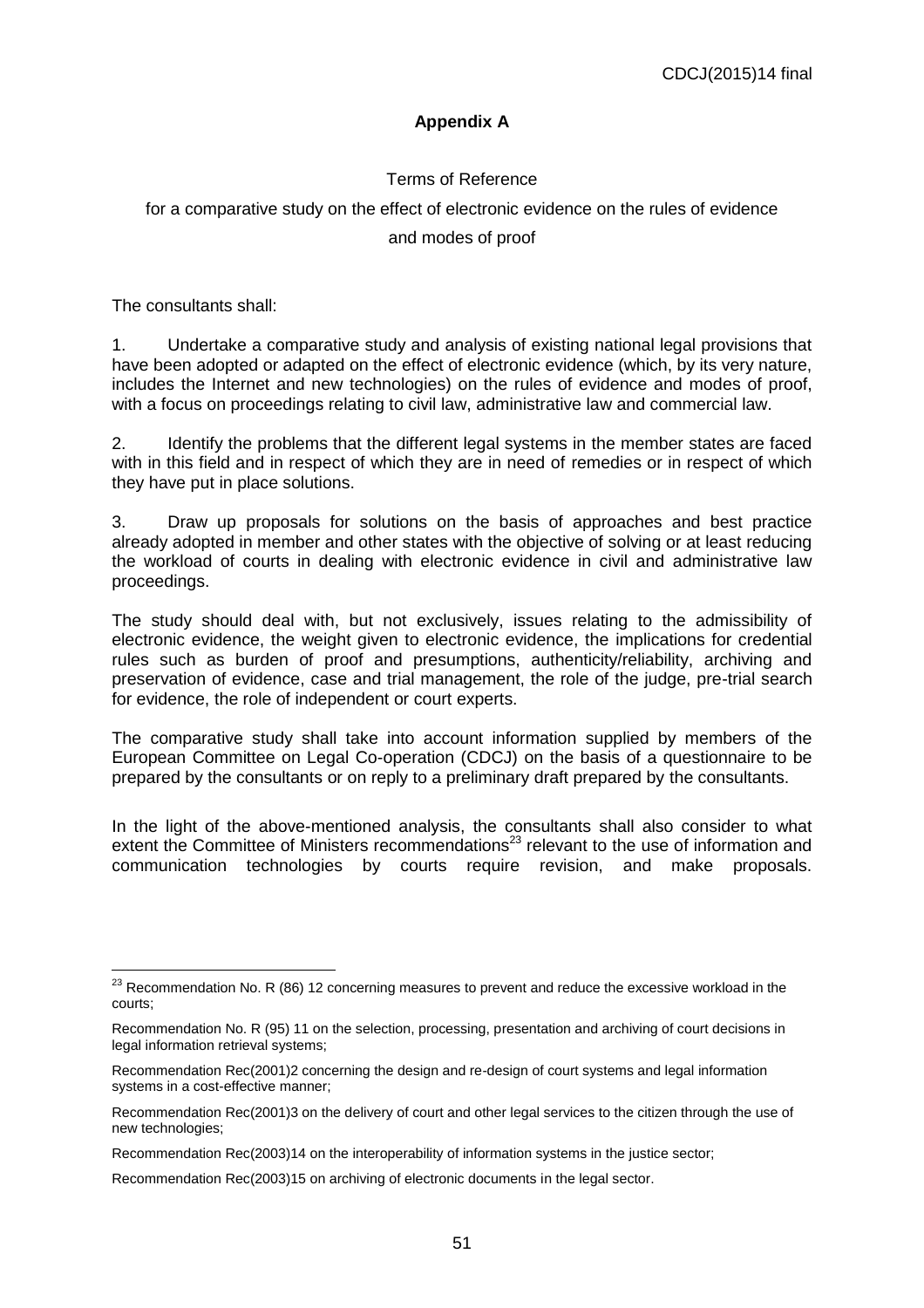## **Appendix B**

**Questionnaire** on the use of electronic evidence in civil and administrative law proceedings and its impact on the rules of evidence and modes of proof

#### **A. Obtaining electronic evidence**

#### *Preamble*

There are three types of evidence that might need to be obtained in legal proceedings:

- (i) Evidence from publicly available websites, such as (this list is only indicative) blog postings and images uploaded to social networking websites.
- (ii) The substantive evidence (or evidence of content), that is the e-mail or documents in digital format that are not made publicly available and which are held on a server.
- (iii) Purported user identity and traffic data ('meta data') that is used to help identify a person by finding out the source of the communication, but not the content.

For instance, a jurisdiction problem arises if a French company believes an employee has stolen trade secrets and stored the data on a British private cloud service.

#### *Questions*

1. If a party wants to submit evidence from publicly available internet websites, will a court customarily require that the copies of websites be collected in a specific manner to ensure the authenticity, such as the use of a process server or a court appointed digital evidence specialist?

| Yes |  |
|-----|--|
| Nο  |  |

If the answer is 'yes' please provide further details, including any relevant legal principles.

2. Is it possible for a party to apply to a court to obtain a copy of electronic data (such as computer files stored on a computer of a third party within the jurisdiction) before a legal action has been initiated on the merits?

| Yes |  |
|-----|--|
| Nο  |  |

If the answer is 'yes' please provide further details, including any relevant legal principles.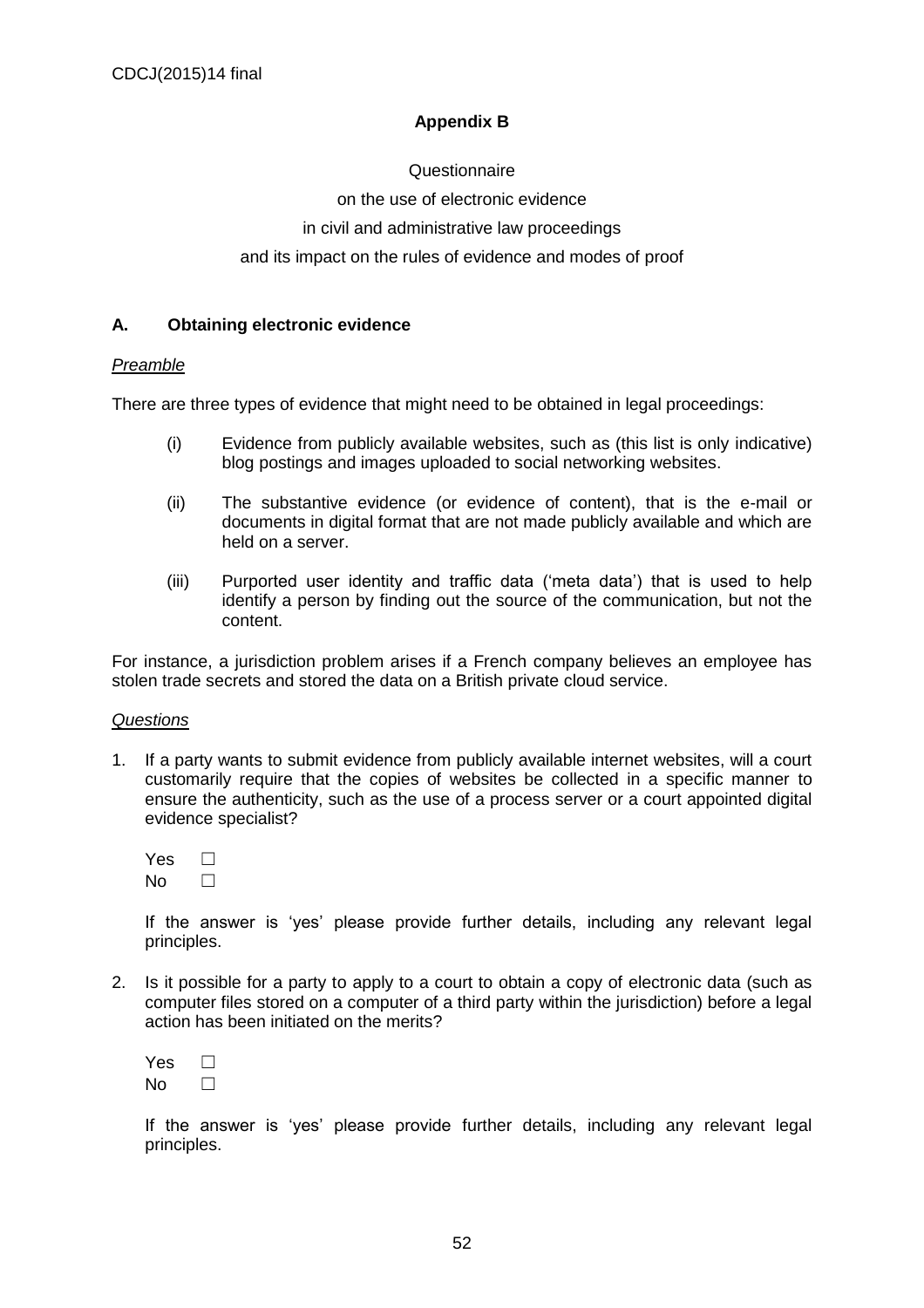3. Is it possible for a party that is not resident in your country to apply for the same court order as mentioned in 2 above, and is it also possible even if it is unlikely that the legal action on the merits will be litigated before a national court?

| Yes |  |
|-----|--|
| Nο  |  |

If the answer is 'yes' please provide further details, including any relevant legal principles:

4. When seizing electronic evidence pursuant to a court order, is the party seeking the evidence obliged to follow any particular set of legal provisions or guidelines for seizing electronic evidence

| Yes |  |
|-----|--|
| N٥  |  |

If the answer is 'yes' please provide further details, including any relevant legal principles:

**5.** Regarding administrative proceedings, please indicate whether there are any special rules regarding the submission of evidence, especially regarding electronic signatures, and whether a specific form of electronic signature is required when submitting evidence electronically.

#### **B. Obtaining purported user identification**

#### *Preamble*

The problem arises when a party claims that an e-mail message caused damage (defamation, trade secrets, etc.) but the identity of the sender cannot be ascertained. The party that has suffered a wrong uses the identifying information from the e-mail provider (meta-data) to prove the connection between an e-mail account and a natural person, that is, the e-mail user.

#### *Questions*

 $\overline{a}$ 

6. Is it possible for a party to apply to a court to identify the user of an electronic service provided by a company within your jurisdiction, such as the user of an e-mail account,  $\frac{1}{2}$  internet access service, or VoIP account<sup>24</sup>?

 $Yes \Box$  $No \qquad \Box$ 

If the answer is 'yes' please provide further details, including any relevant legal principles:

<sup>&</sup>lt;sup>24</sup> VOIP (voice-over internet protocol): a system for converting analogue signals to digital so that telephone calls may be made over the internet.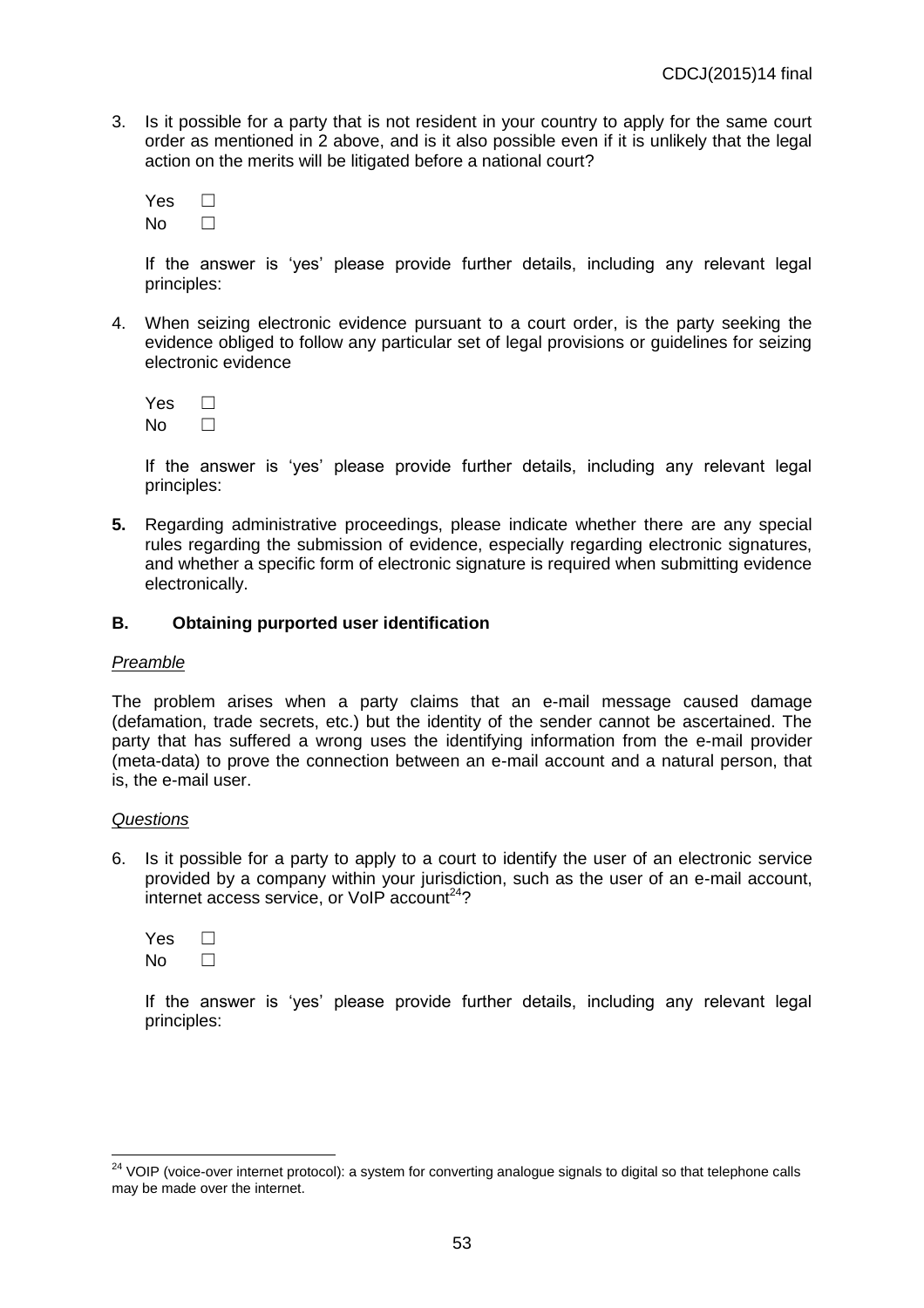7. Is it possible for a party that is not resident in your country to apply for the same court order, and is it also possible if it is unlikely that the legal action on the merits will be litigated before a national court?

| Yes |  |
|-----|--|
| N٥  |  |

If the answer is 'yes' please provide further details, including any relevant legal principles:

#### **C. Substantive issues regarding the nature of electronic evidence.**

#### *Preamble*

To a certain extent, electronic evidence is a still relatively new concept. Our aim in asking questions in this section is to assess how different jurisdictions are dealing with electronic evidence in legal proceedings. Article 9 of the EU Directive 2000/31 on E-Commerce requires Member States to allow for electronic contracting in a manner that it does not create obstacles for their validity; see also article 4-2 of the EU Directive 1999/93 on Electronic Signatures.

#### *Questions*

- 8. Please set out the classifications of evidence, if any, and how electronic evidence fits into the classification. For example, are certain types of electronic evidence presumed authentic and reliable and are there other types that are presumed unreliable?
- 9. Is there a presumption in your jurisdiction relating to electronic evidence regarding it being "reliable", "in order", "accurate", "properly set or calibrated" or "working properly"?

Yes □  $No$   $\Box$ 

If the answer is 'yes' please provide further details, including any relevant legal principles.

### **D. The admissibility and integrity of electronic evidence**

#### *Preamble*

Many jurisdictions have provided for the admissibility of electronic evidence into legal proceedings. This issue has also been addressed regionally, such as the provision of article 5(2) of the European Union Directive 1999/93/EC of the European Parliament and of the Council of 13 December 1999 on a Community framework for electronic signatures,<sup>25</sup> which provides that an electronic signature cannot be 'denied legal effectiveness and admissibility as evidence in legal proceedings solely on the grounds that it is in electronic form'. Similarly the provision of article 9(1) of the European Union Directive 2000/31 of the European Parliament and of the Council of 8 June 2000 on certain legal aspects of information society services, in particular electronic commerce, in the Internal Market ('Directive on electronic commerce'), $^{26}$  provides that contracts shall not be deprived of legal effectiveness and validity

 $\overline{a}$  $^{25}$  OJ L 13, 19.1.2000, p.12. The Directive will be repealed by Regulation (EU) No. 910/2014 of the European Parliament and of the Council of 23 July 2014 on electronic identification and trust services for electronic transactions in the internal market and repealing Directive 1999/93/EC, OJ L 257, 28.8.2014, pp. 73 – 114.

 $^{26}$  OJ L 178, 17.7.2000, pp. 0001 – 0016.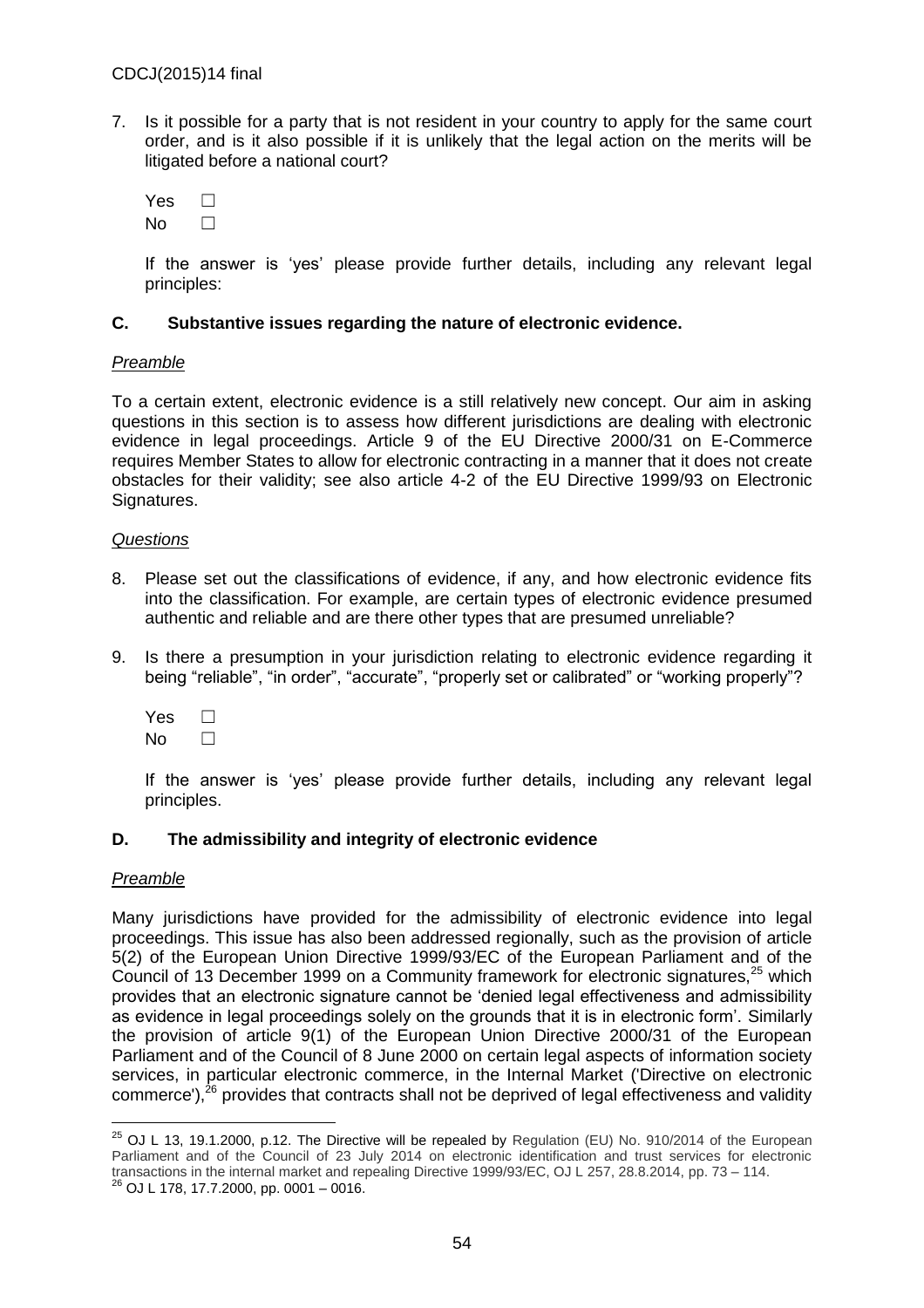on account of their having been made by electronic means. It is generally accepted that evidence in electronic format is admissible in legal proceedings. Rules might include:

- (i) whether the evidence should be obtained in accordance with any technical guidance, (for instance, guidelines exist for criminal proceedings, and they can be useful for civil and administrative proceedings $27$ ), and
- (ii) how the authenticity and reliability of electronic evidence is determined that is, whether there are any agreed guidelines laid down that helps a judge determine the authenticity of electronic evidence, and if there is any presumption regarding the 'reliability' of electronic evidence.

#### *Questions*

10. Is a party wishing to submit electronic evidence in civil or administrative proceedings, required to have obtained it using a specific procedure, as required by law or otherwise?

| Yes |  |
|-----|--|
| N٥  |  |

If the answer is 'yes' please provide further details, including any relevant legal principles.

11. If electronic evidence is not obtained in accordance with any standard or special procedure, will the court take this into account in deciding whether to admit the evidence?

| Yes |  |
|-----|--|
| N٥  |  |

If the answer is 'yes' please provide further details, including any relevant legal principles.

12. If not already mentioned elsewhere in your response, are there any technical guidelines or best practices that have been published in your country that describe how electronic evidence can be obtained while maintaining its integrity?

| Yes |  |
|-----|--|
| N٥  |  |

 $\overline{\phantom{a}}$ 

If the answer is 'yes' please provide further details, including any relevant legal principles.

<sup>27</sup> For example: *Guidelines for Best Practice in the Forensic Examination of Digital Technology*, Version 6 (20 April 2009), European Network of Forensic Science Institutes, Forensic Information Technology Working Group, available at

[http://www.enfsi.eu/sites/default/files/documents/forensic\\_it\\_best\\_practice\\_guide\\_v6\\_0.pdf;](http://www.enfsi.eu/sites/default/files/documents/forensic_it_best_practice_guide_v6_0.pdf) UK Association of Chief Police Officers 'Good Practice Guide for Digital Evidence', Version 5 (October 2011), available at <http://www.acpo.police.uk/documents/crime/2011/201110-cba-digital-evidence-v5.pdf>